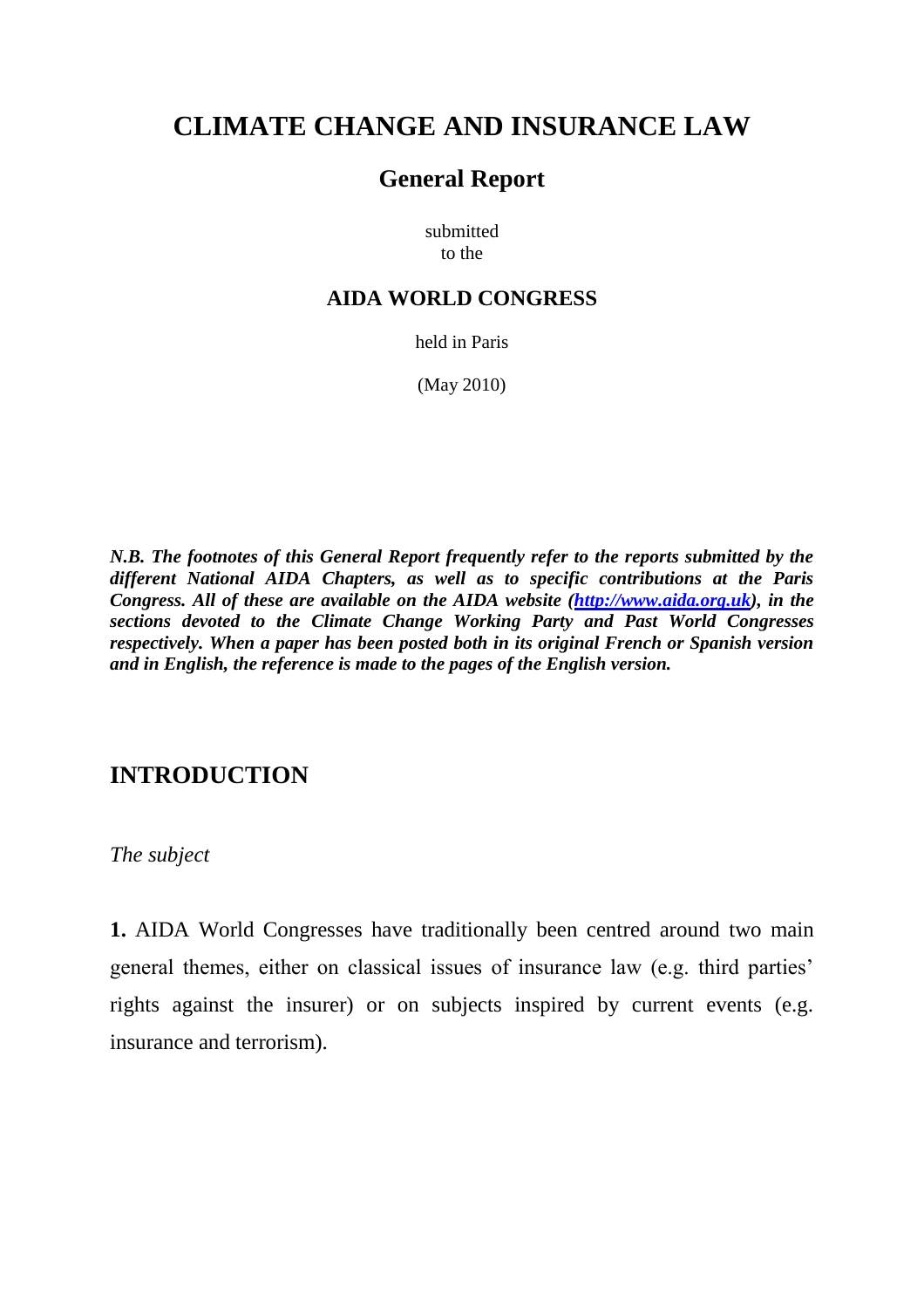The theme of climate change belongs to the latter category. In recent years, climate change has become a major concern for all mankind<sup>1</sup>.

**2.** The insurance sector is directly implicated. It is more and more affected by the increase of many risks linked to climate change<sup>2</sup>. It has already adopted various protective measures to protect itself.

On the other hand, insurers have also discovered that climate change gives them opportunities to create new products, sometimes to guarantee new or increased risks, sometimes to contribute to ongoing efforts to reduce greenhouse gas emissions.

Reinsurance is necessarily involved, in the protective as well in the innovative developments. The response to Climate change has also facilitated new forms of alternative risk transfer (ART).

Protective measures, new products, reinsurance (and ART) will - successively be examined in the three parts of this general report<sup>3</sup>.

 $\overline{a}$ 

<sup>2</sup> Admittedly, climate changes will also have positive effects in certain regions, where warmer temperatures can be favourable to sectors such as agriculture and tourism, as well as reduce illnesses due to cold weather. See i.a., Reports from Denmark and Germany. In 1910, Swedish scientist S. Arrhenius had already written: *« the increase of carbon gas in the atmosphere allows us to hope for periods of warmer climatic conditions, especially in the cold regions of the planet. These periods will allow the land to produce considerable better harvests than today, which will be a godsend for the populations that are increasing faster than ever »* (quoted by W. R. STAHEL, In Favour of a Proactive Insurance Approach to Climate Change, *The Geneva Papers*, 2009, p. 320). However, this report shall only deal with the negative effects of climate change and their impacts on the insurance sector.

<sup>&</sup>lt;sup>1</sup> In 2007, the *Fourth Assessment Report* of the *Intergovernmental Panel on Climate Change* (IPCC) left no room for doubt about climate warming.

 $3$  Our division between « defensive » measures and « new products » (reinsurance and ART being discussed as separate items) seems to correspond to a basic difference between two possible attitudes towards the emergence of new risks. A widely spread practice is to distinguish between « mitigation » and « adaptation » measures (see i.a., the Report from Belgium ; C . VAN SCHOUBROECK, p. 4 ; The Geneva Association, The insurance industry and climate change – Contribution to the global debate, *The Geneva Reports – Risk and*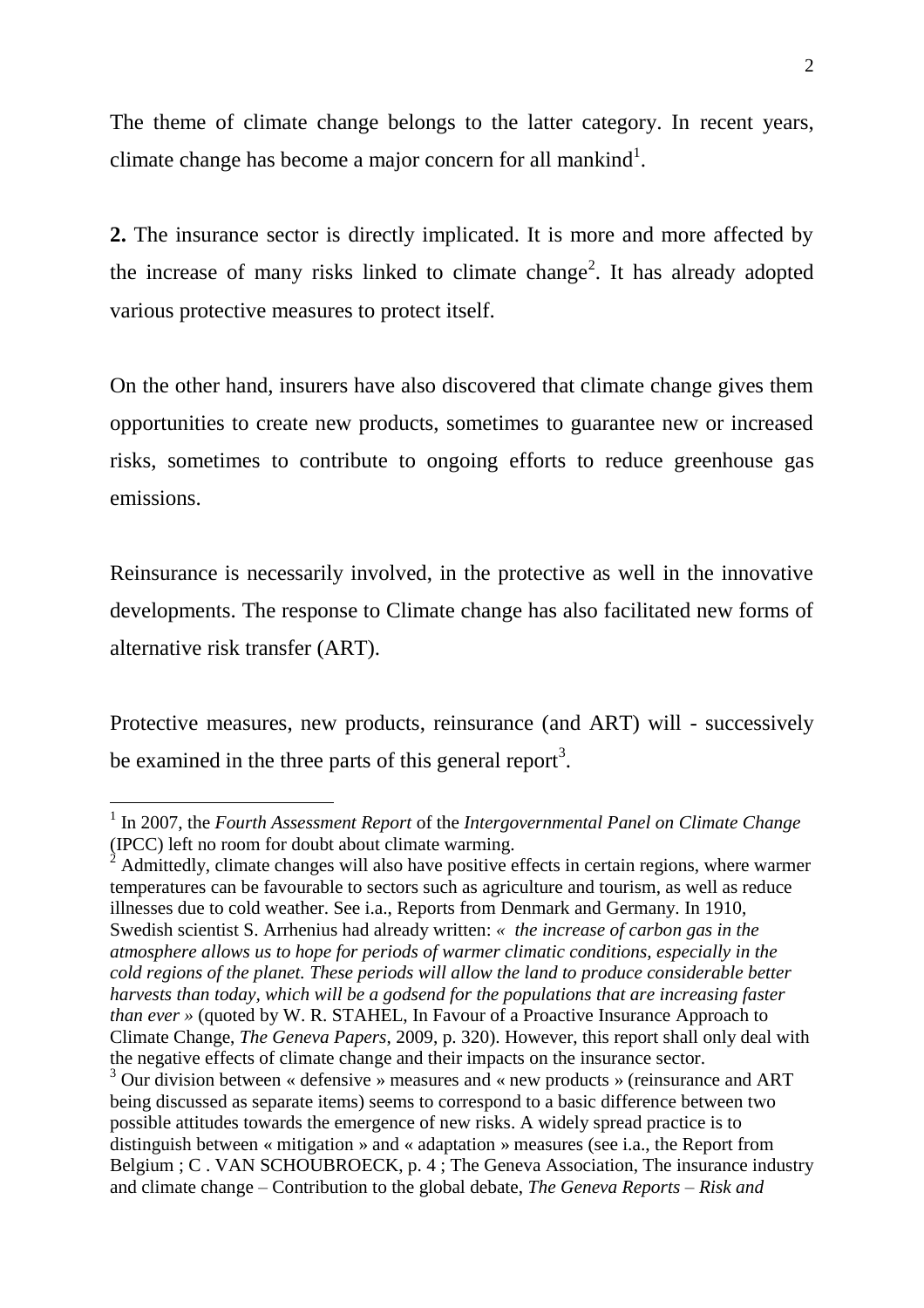**3.** Having in mind that AIDA is an association devoted to the study of insurance law, the legal aspects will necessarily be emphasised. Literature on climate change in general is more than abundant, and much has also already been written on the various impacts of climate change on the insurance sector. However, much less has been published on the legal aspects. This is where all the reports submitted at the session on climate change of the Paris AIDA Congress will hopefully bring a significant contribution. By examining the legal aspects, we mean going beyond a mere description of initiatives taken by the insurance sector, to concentrate on their legal expression in clauses, general conditions or new types of policies, and on the new legal issues that have come up, or probably will in the near future.

#### *Method*

-

**4.** After a few initial contacts with various firms and institutions concerned with climate change (insurers, reinsurers, insurers' associations, the *Comité européen des assurances*, the *Intergovernmental Panel on Climate Change, the Centre for Research on the Epidemiology of Disasters*), as well as an initial investigation in

*Insurance Research*, No. 2, July 2009, pp. 47-60 (hereinafter quoted *« Geneva Reports »*); C.E.A, Tackling climate change – The vital contribution of insurers, 2009, pp. 5 and 8 ; also see the IPCC's *4th Assessment Report*, pp. 55 et seq.). We are not entirely satisfied with these two concepts, which are often ambiguous. It is not sure that they are always used in the same meanings. «Adaptation» of what? Of behaviours? Then,whose behaviours, the insurer's or the insured's? Or adaptation of contract terms? « Mitigation »of what? Of gas emissions? Of the losses resulting from climate change? Or of the costs for insurers? The distinction between « defensive measures » and « new products », adopted for the different reports at the Paris AIDA Congress, seems to be more precise, at least for the specific subject of the impacts of climate change on insurance terms and policies. The different measures that will be described can of course be classified as « adaptative » or « mitigating » initiatives, depending on the meaning given to these two latter terms (comp. S. B. HECHT, Climate Change and the Transformation of Risk; Insurance Matters, 55 *U.C.L.A. L. Rev*., (2007), p. 1593, who mentions the distinction between adaptation and mitigation measures, only to proceed with yet another classification into three groups of insurance products).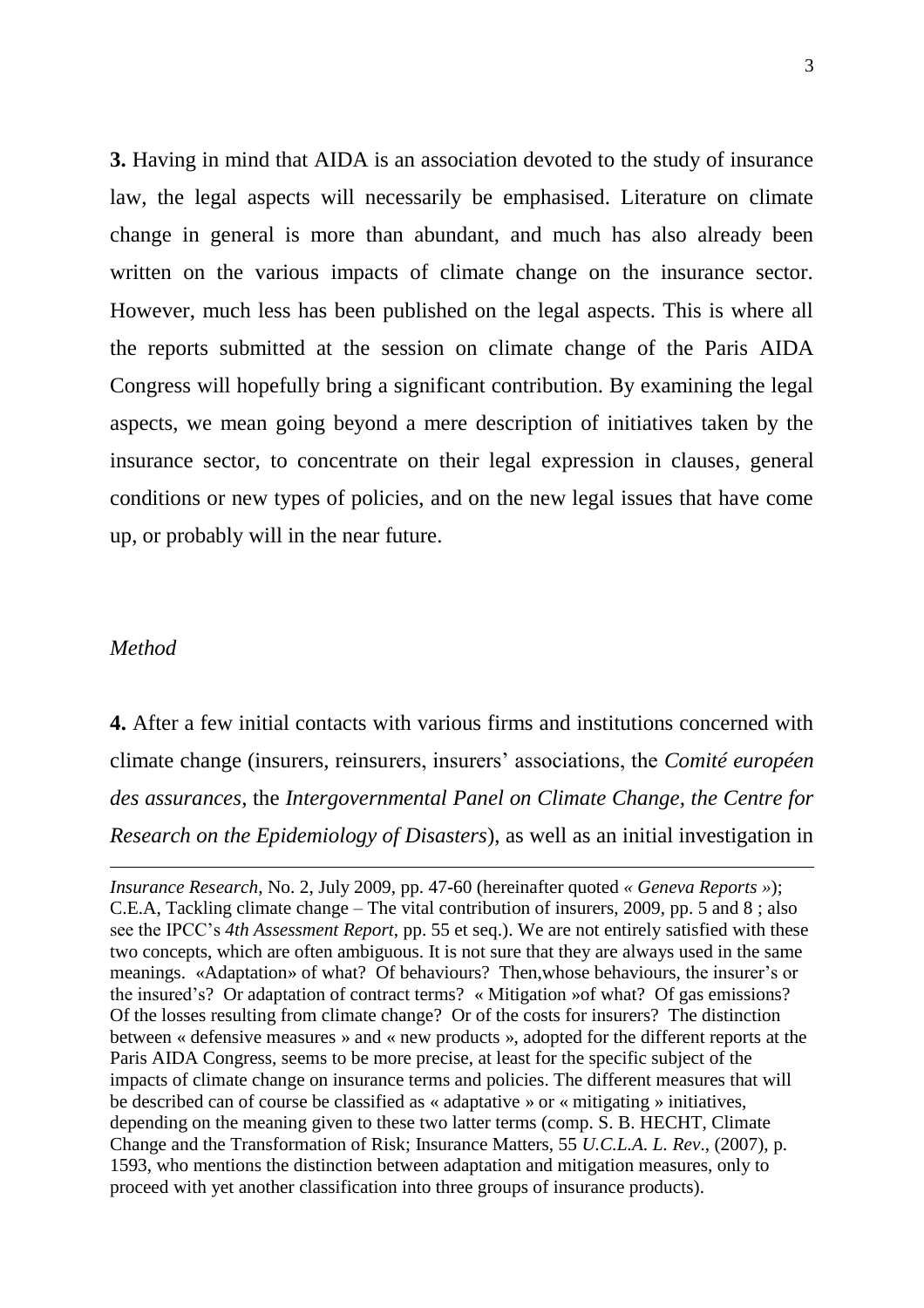the existing literature, the general reporter prepared a questionnaire and had it sent to all national chapters. This questionnaire is reproduced in Annex 1 to the present general report.

**5.** We received answers from 21 national chapters, representing a broad scope of countries from all over the world : Argentina, Australia, Belgium, Brazil, Chile, Costa-Rica, Denmark, El Salvador, Finland, France, Germany, Greece, Italy, Japan, Mexico, the Netherlands, Poland, South Africa, Spain, Turkey and the United Kingdom.

This list is impressive, but some important gaps are obvious. Countries such as the United States, Russia, China or India, for instance, are not included, though they are major producers of carbon emissions as well as major participants in the debates concerning climate change. This is regrettable, but due to the fact that in spite of constant efforts, AIDA still does not have national chapters (or active ones) in many countries. To some extent, this general report tried to fill these gaps through information gathered from other sources. In particular, much documentation is available in various reports prepared by the insurance industry<sup>4</sup>, as well as in legal literature<sup>56</sup>.

<sup>&</sup>lt;sup>4</sup> Among the most informative sources consulted, we can especially mention : ALLIANZ, *Climate Change and Insurance : An Agenda for Action in the United States*, 2006, 46 pp. (hereinafter quoted « *ALLIANZ Agenda* ») ; MARSH, *Climate Change : Business Risks and Solutions*, 2006, 34 pp. (hereinafter quoted « *MARSH* ») ; C.E.A., *Reducing the Social and Economic Impact of Climate Change and Natural Catastrophes*, 2007, 47 pp. ; ALLIANZ, *Hedging Climate Change*, 2007, 34 pp. ; DLA PHILLIPS FOX, *Climate Change – Liability and Insurance Implications*, 2008, 15 pp. (hereinafter quoted « *DLA PHILLIPS FOX* »); CERES, *From Risk to Opportunity : Insurer Responses to Climate Change*, signed by E. MILLS, 2009, 88 pp. (hereinafter quoted « *CERES* ») ; SWISS RE, The role of indices in transferring insurance risks to the capital markets, *Sigma*, 2009, n° 4, 46 pp. ; MUNICH RE, *MUNICH RE newables – Our Contribution to a low carbon energy supply*, 2009, 52 pp. (hereinafter quoted *« MUNICH RE newables »*) ; C.E.A., *Tackling climate change – The vital contribution of insurers*, 2009, 63 pp. (hereinafter quoted « *C.E.A. Report* ») ; MUNICH RE, *Liability for Climate Change. Experts' views on a potentaial emerging risk*, 2010, 28 pp. 5 E. MILLS, Insurance in a Climate of Change, *Scienc*e, 2005, pp. 1040-1044 ; S. B. HECHT, Climate Change and the Transformation of Risk ; Insurance Matters, 55 *U.C.L.A. Law Rev*.,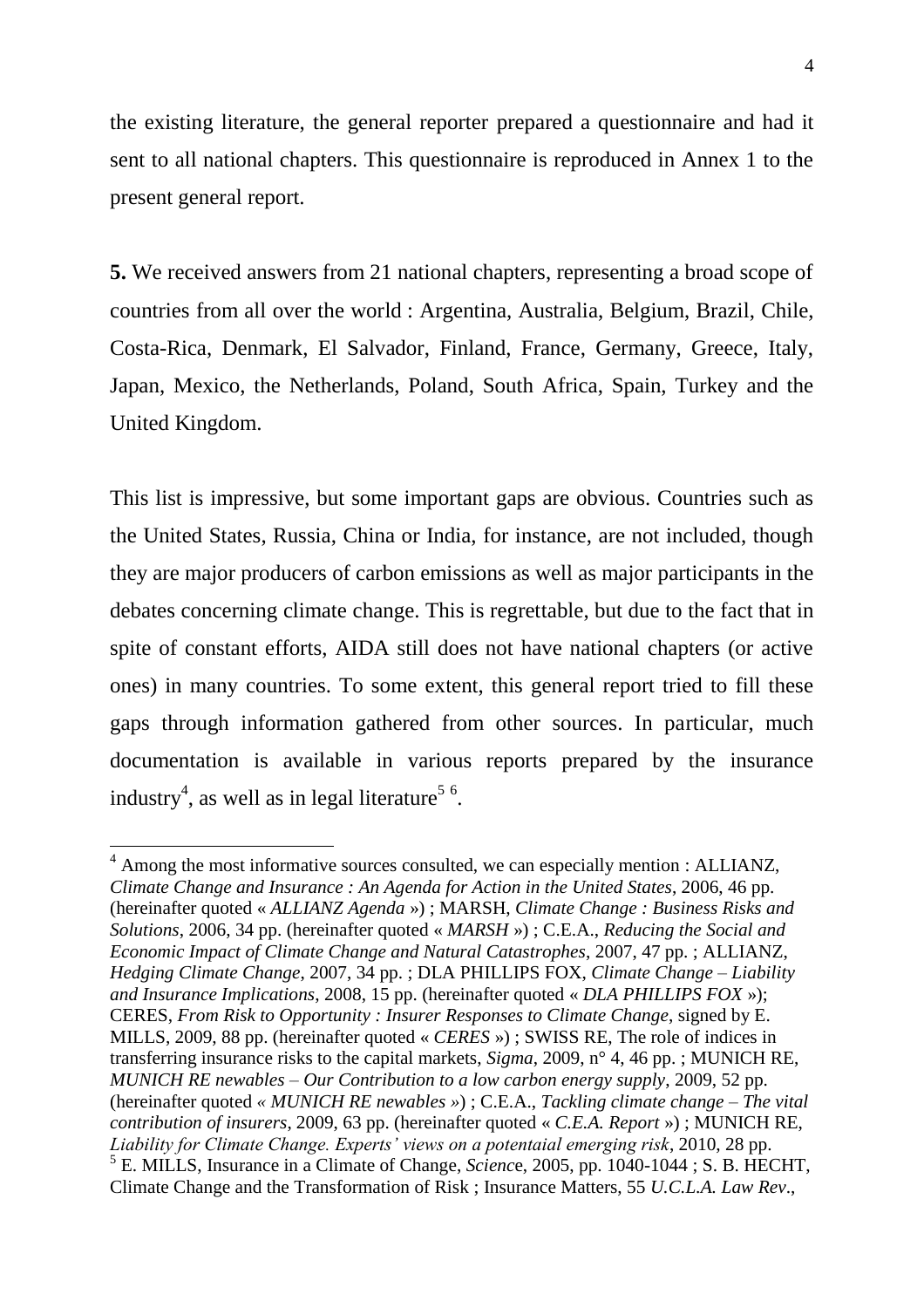On the other hand, three individual members of AIDA took the initiative to send us interesting contributions, which came as valuable complements to the national reports received from their respective countries : Ms. Föllmer from Germany, Ms. Bril and Ms. Kavanagh, both from Argentina.

**6.** It was not materially possible to give the floor to all twenty-one national reporters during the Paris session on climate change, but lively discussions were organised on some selected items, each presented by a member of a national chapter. The following sub-themes were introduced by the different speakers indicated:

# - *Variable impacts according to regions, economic sectors, lines of insurance*: Chris Rodd (Australia), Frédéric Gudin du Pavillon (France)

<u>.</u>

(2007), pp. 1559-1620 ; C. ROSS, E. MILLS and S.B. HECHT, Limiting Liability in the Greenhouse : Insurance Risk Management Strategies in the Context of Global Climate Change, *Stanford Environm. Law Journ.* and *Stanford Journ. of Int. Law*, Symposium on Climate Change Risk, vol. 26A/43A, 2007, pp. 251-334 (hereinafter quoted *« Stanford Symposium »*) ; S. MUTENGA and S.K. STAIKOURAS, The Theory of Catastrophe Risk Financing : A Look at the Instruments that Might Transform the Insurance Industry, *The Geneva Papers*, 2007, pp. 222-245 ; A. DLUGOLECKI, Climate Change and the Insurance Sector, *The Geneva Papers,* 2008, pp. 71-90 ; W. R. STAHEL, Global Climate Change in the Wider Context of Sustainability, *The Geneva Papers*, 2008, pp. 507-529 ; W. R. STAHEL, In Favour of a Proactive Insurance Approach to Climate Change, *The Geneva Papers*, 2009, pp. 319-322 ; E. MILLS, A Global Review of Insurance Industry Responses to Climate Change, *The Geneva Papers*, 2009, pp. 323-359 ((hereinafter quoted « *MILLS Global Review »)* ; C. HERWEIJER, N. RANGER and R.E.T. WARD, Adaptation to Climate Change : Threats and Opportunities for the Insurance Industry, *The Geneva Papers*, 2009, pp. 360-380 ; J. LINNEROOTH-BAYER, K. WARNER, C. BALS, P. HÖPPE, I. BURTON, T. LOSTER and A. HAAS, Insurance, Developing Countries and Climate Change, *The Geneva Papers*, 2009, pp. 381-400 ; B. COLLIER, J. SKEES and B. BARNETT, Weather Index Insurance and Climate Change : Opportunities and Challenges in Lower Income Countries, *The Geneva Papers*, 2009, pp. 401-424 ; M. SATO and M. SEKI, Sustainable Business, Sustainable Planet – A Japanese Insurance Perspective, *The Geneva Papers*, 2010, pp. 325-335 ; M. WILKINS, The Need for a Multi-Level Approach to Climate Change – An Australian Insurance Perspective, *The Geneva Papers*, 2010, pp. 336-348.

 $6$  Apart from the large number of articles devoted to the climate change impacts on the insurance sector published in the periodical *The Geneva Papers* (see preceding note), another important source, frequently referred to in this general report, are the already quoted *Geneva Reports*, also published by the Geneva Association.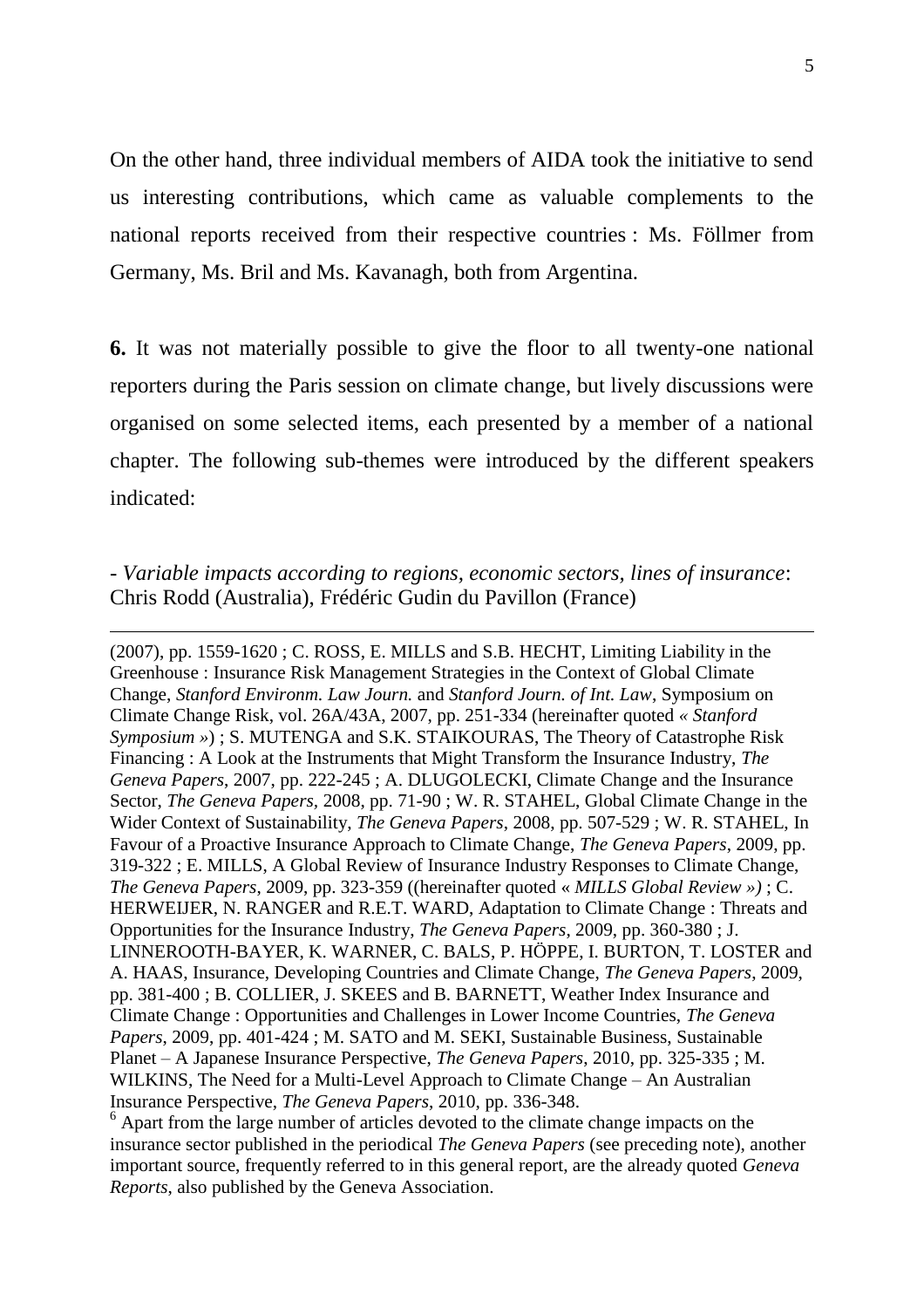- *Definition of climate risk – problems of causality*: Marco Frigessi (Italy)

- *« Defensive » measures taken by insurers***:** Florencia Mangialardi (Argentina), Caroline Van Schoubroeck (Belgium), Teresa Rodriguez de las Heras (Spain)

- *« New Products »***:** Søren Theilgaard (Denmark), Yoshiro Yamano (Japan)

- *Insurance Products Linked with CO<sup>2</sup>* : Tim Hardy (UK)

- *Alternative Modes (« ART »)***:** Stijn Franken (The Netherlands)

Participants in the Paris session were also privileged to hear a presentation by Ms. S. Noël, of the *Comité européen des assurances*, entitled *Tackling Climate Change: Vital Contribution of Insurers*.

All these reports and presentations were additional sources for the preparation of this general report (a short oral summary was already presented at the Paris Congress); they are referrred to in the footnotes by the name of their respective authors.

# *Wide scope of types of insurance affected by climate change*

**7.** The impacts of climate change on the insurance sector are extremely varied<sup>7</sup>. Distinctions have to be made according to regions of the world<sup>8</sup>, economic

 $\overline{a}$ <sup>7</sup> Awareness of the issues has been rapidly developing. In 1998, an author still wrote that *« the impact of climate change on the profitability of the commercial insurance sector is not likely to be severe »* (R.D.J. TOL, Climate change and insurance: a critical appraisal, *Energy Policy*, 1998, p. 257). This author also argued against the feasability of climate change insurance. <sup>8</sup> Even within the same country which can experience various effects of climate change on its own territory (cf. for instance, the Reports from Spain (pp. 3-4) and Mexico (pp. 4-6). On the other hand, as the Belgian report rightly points out (p. 10), a purely national approach is not adequate *« in matters that relate to an insurance industry which is highly internationalized,*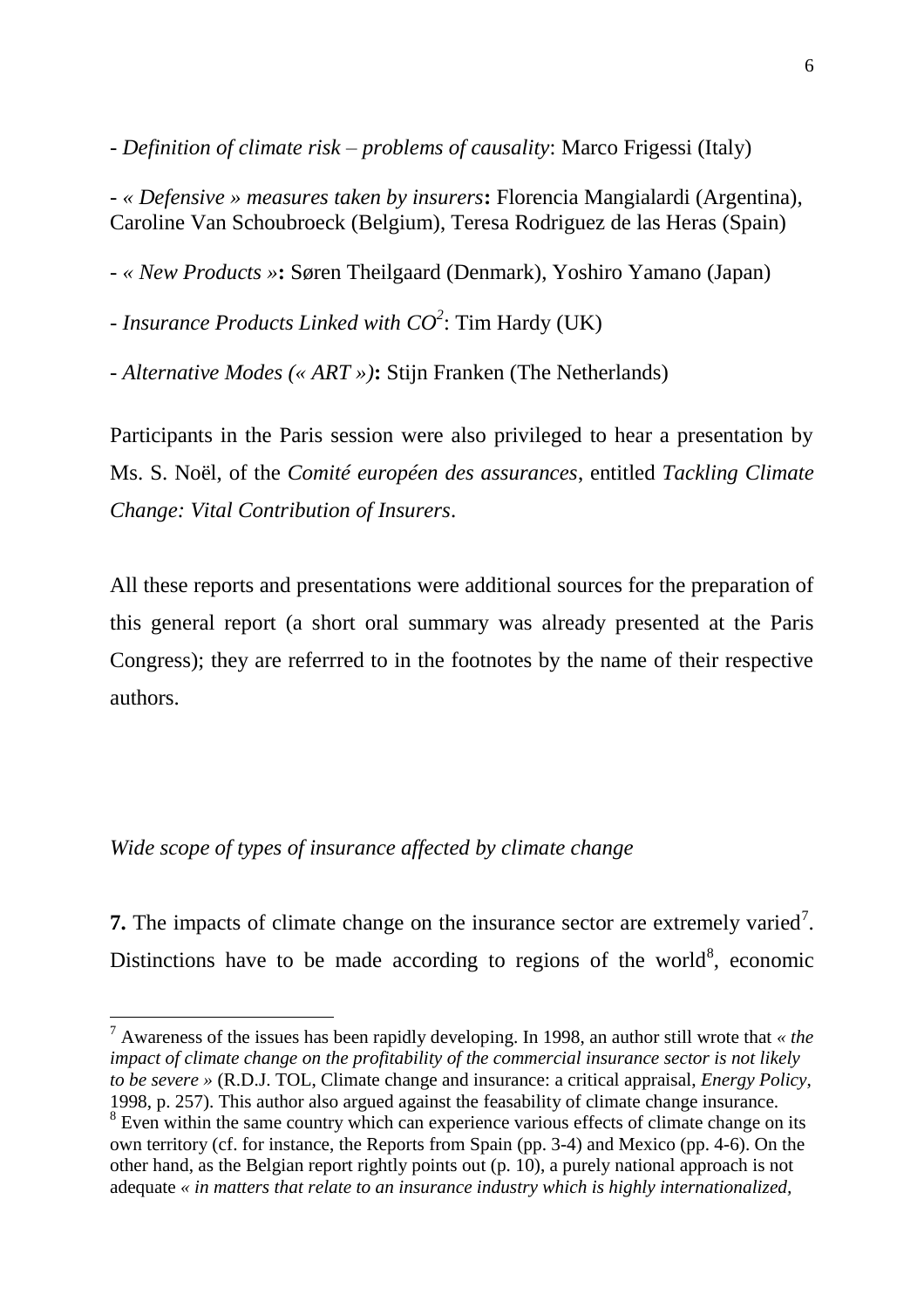sectors and lines of insurance. There is more on this in the special contributions of Chris Rodd (Australia)<sup>9</sup> and Frédéric Gudin du Pavillon (France)<sup>10 11</sup>, as well as in the different national reports, but we already want to stress the fact that many types of insurance are concerned. It is not only a matter of covering direct property losses due to more frequent and more damaging natural catastrophes such as floods, landslides, hurricanes or forest fires. Climate change can also affect other lines of property insurance, as well as liability insurance and even personal insurance. This is not always sufficiently perceived $12$ .

- Property insurance

-

**8.** As already said, the first impacts of global warming on the insurance sector that come to the mind are those linked to the coverage of natural catastrophes. But one also has to consider the growing importance of damages caused by gradual phenomena, such as the progressive increase of sea levels, or the desertification of certain areas $^{13}$ .

Several types of property insurance are affected (at various degrees depending on local conditions) : agricultural insurance (damages to crops, forestry,

*especially when it comes to determining its long term and strategic orientations »*. The German report (p. 2) notes that the German insurance industry can be more affected by a hurricane in Florida that by a storm in Munich. For a summary of the main expected consequences of Climate Change in the different parts of the world, see *Geneva Report*, pp. 33-34.

<sup>9</sup> See below, C. J. RODD, *Variable impacts according to regions, economic sectors, lines of insurance.*

<sup>10</sup> See below, F. GUDIN DU PAVILLON, *Quelles perspectives sur les régimes futurs ? Changements climatiques et assurance des aléas naturels.*

<sup>11</sup> On the subject also see *C.E.A Report,* pp. 16-25.

 $12$  For instance, some national answers did not appear to perceive the possible impacts of climate change on liability insurance. One report even minimized the impact on agriculture. Local conditions (natural environment, development of regulation) obviously influence some perceptions.

<sup>&</sup>lt;sup>13</sup> See South African report.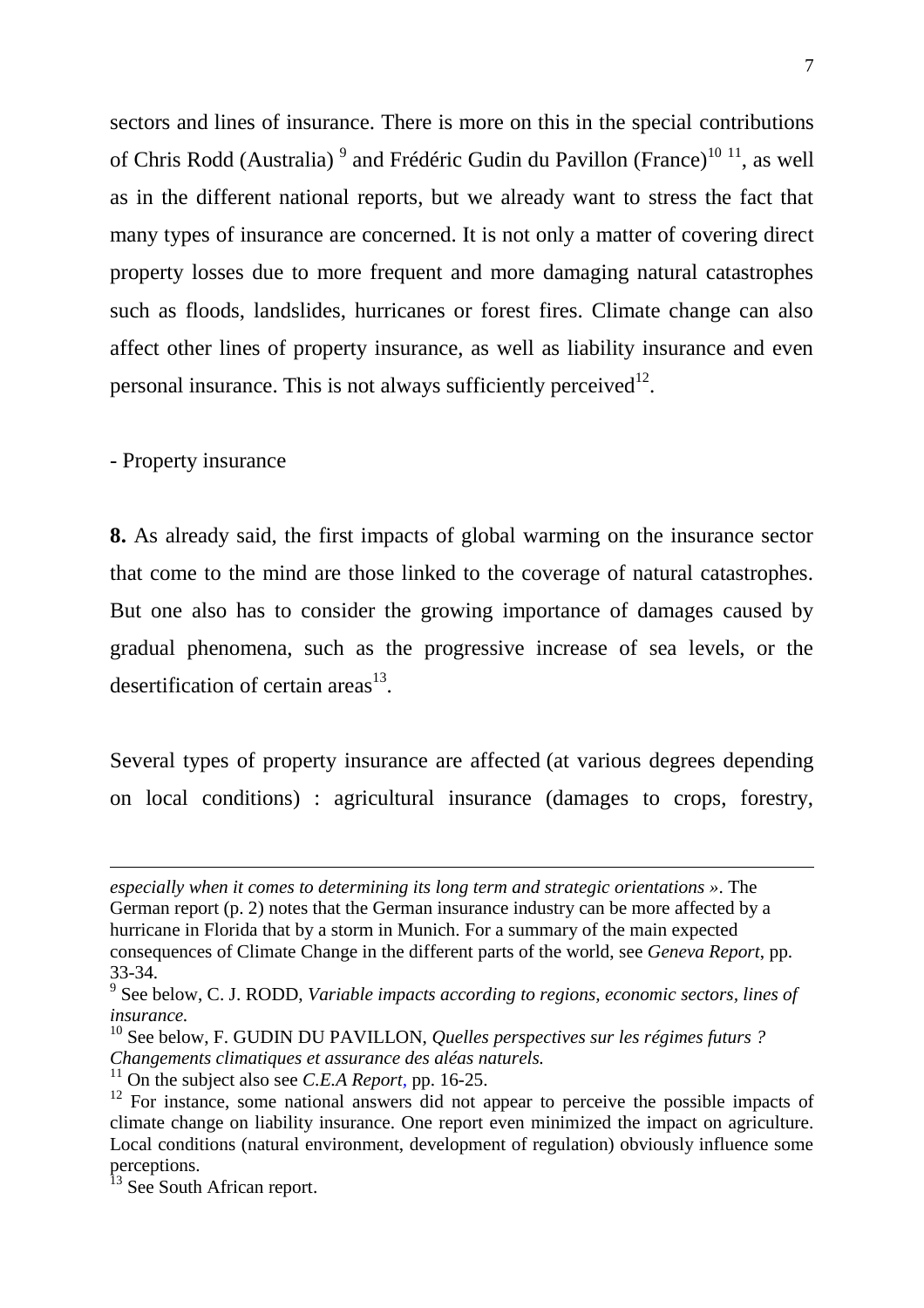livestock)  $\frac{14}{1}$ , insurance of buildings, contents, mobile homes, machinery, equipment <sup>15</sup>, transport and marine insurance (losses of equipment or of transported or stored goods, losses due to interruption of traffic, ...) <sup>16</sup>, insurance in the tourism industry  $17$ , export credit insurance  $18$ , business interruption insurance in all sectors <sup>19</sup>, as well as new types of insurance coverage needed for alternative sources of energy, such as wind-mills (themselves having to be covered by some risks linked to climate change, such as especially severe storms, or, on the contrary, insufficient wind).

## - Liability insurance

 $\overline{a}$ 

**9.** Climate change causes new types of liability to appear. Firms can be held liable for excessive gas emissions<sup>20</sup>, violation of regulatory requirements<sup>21</sup>, failure to disclose information, lack of preventive measures or inadequate handling of accidents<sup>22</sup>. Directors and officers can personally be liable for the firm's shortcomings<sup>23</sup>. Members of several professions and trades whose activity can have an influence on climate change can also become liable in certain

 $14$  See i.a., Reports from Brazil, Costa-Rica, Germany, Spain, South Africa and the UK; C. RODD, slide 23; M. S. KAVANAGH, pp. 11-12 ; S.B. HECHT, *op. cit.*, pp. 1574-1575; *DLA PHILLIPS FOX,* pp. 7, 9 *; C.E.A Report,* pp. 22-23.

<sup>&</sup>lt;sup>15</sup> See i.a., Reports from Brazil, Germany, Italy, Spain, South Africa and the U.K. In motor insurance, casco insurance still faces increased losses due to storms, hail (larger hailstones), floods, landslides and avalanches (*C.E.A Report,* p. 23).

<sup>&</sup>lt;sup>16</sup> See i.a., Reports from Brazil, Germany, Spain and the U.K.

 $17$  See i.a., Reports from the U.K.; C. RODD, slide 21; M. FRIGESSI, p. 4.

<sup>&</sup>lt;sup>18</sup> See the Report from the U.K.

<sup>19</sup> See i.a., Reports from Denmark, Germany, Italy, South Africa, Spain and the U.K; *C.E.A Report,* pp. 24-25.

<sup>&</sup>lt;sup>20</sup> See S.B. HECHT, *op. cit.*, pp. 1577-1578. According to the U.K. Report (pp. 21-22), 80 % of  $CO<sup>2</sup>$  emissions are caused by only 122 corporations.

<sup>&</sup>lt;sup>21</sup> See i.a., Reports from Italy, Germany and Spain; C. FÖLLMER, p. 6.

<sup>22</sup> See *DLA Phillips Fox,* pp. 3, 10-13.

<sup>23</sup> See the Brazilian Report; S.B. HECHT, *op. cit.*, p. 1578; *DLA Phillips Fox,* pp. 10-13, *MARSH*, pp. 22-24.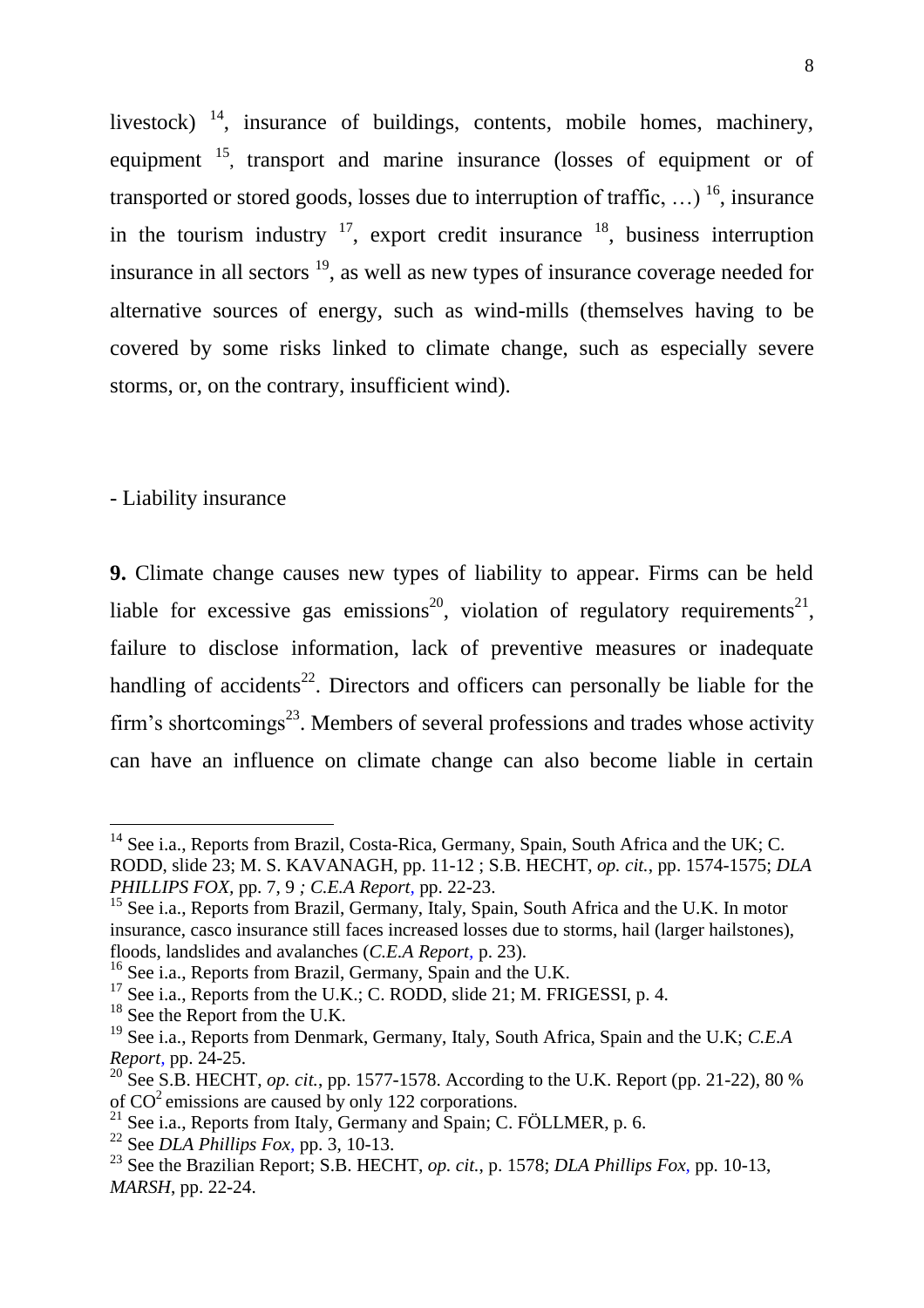circumstances, such as architects, contractors<sup>24</sup>, experts or manufacturers<sup>25</sup>. Even bankers, as well as insurers, can be reproached for having accepted to finance or to insure certain projects<sup>26</sup>. Public authorities can be responsible for failing to take adequate preventive measures (sewer systems, dikes...)<sup>27</sup>, to give the necessary warnings (incoming hurricane) or even to adopt or enforce proper regulation<sup>28</sup>.

**10.** Actual litigation connected to climate change has already started in several countries, especially in the United States<sup>29</sup>. The State of California has (unsuccessfully) sued six automobile manufacturers for damages to the environment due to marketing products causing excessive greenhouse gas emissions. Different firms have also been sued (unsuccessfully) for damages, by some Inuit communities which were forced to move because of the melting of the ice cap. With more success so far, several States and the City of New York have asked for an injunction to a producer of electricity to reduce its gas emissions; after a first dismissal, the action was recently declared admissible. Several suits of several victims of the Katrina hurricane against chemical and utility companies are also still pending; it is argued that these companies'

<sup>24</sup> See i.a., Reports from Spain and the U.K. ; *DLA Phillips Fox,* pp. 3-5 ; *C.E.A Report,* p. 24 (e.g. *"failure to comply with building codes or disregarding state-of-the-art techniques for climate-friendly and climate-resilient buildings"*).

<sup>&</sup>lt;sup>25</sup> For instance, for delivering goods or services that are defective, e. g. with a poor quality of flood defence (see A. DLUGOLECKI, *op. cit.*, p. 79).

 $^{26}$  See the U.K. Report. About the insurers' own exposure to climate change claims, also see *MILLS Global Review,* p. 19*.*

<sup>27</sup> See i.a., Reports from Denmark, Germany, Japan and the U.K.; *DLA Phillips Fox,* p. 5; *Stanford Symposium*, pp. 277-279; *C.E.A Report,* p. 24.

 $^{28}$  On the different categories of liability insurance liable to be affected by climate change, also see *Stanford Symposium*, pp. 253-255, 276-277, 281-295.

<sup>29</sup> Cases have also been reported in countries as varied as Australia (see *DLA PHILLIPS FOX*, p. 2), Japan (see the Spanish Report; *C.E.A Report,* p. 24; *Geneva Repor*t, p. 65), Nigeria and New Zealand (according to the U.K. Report).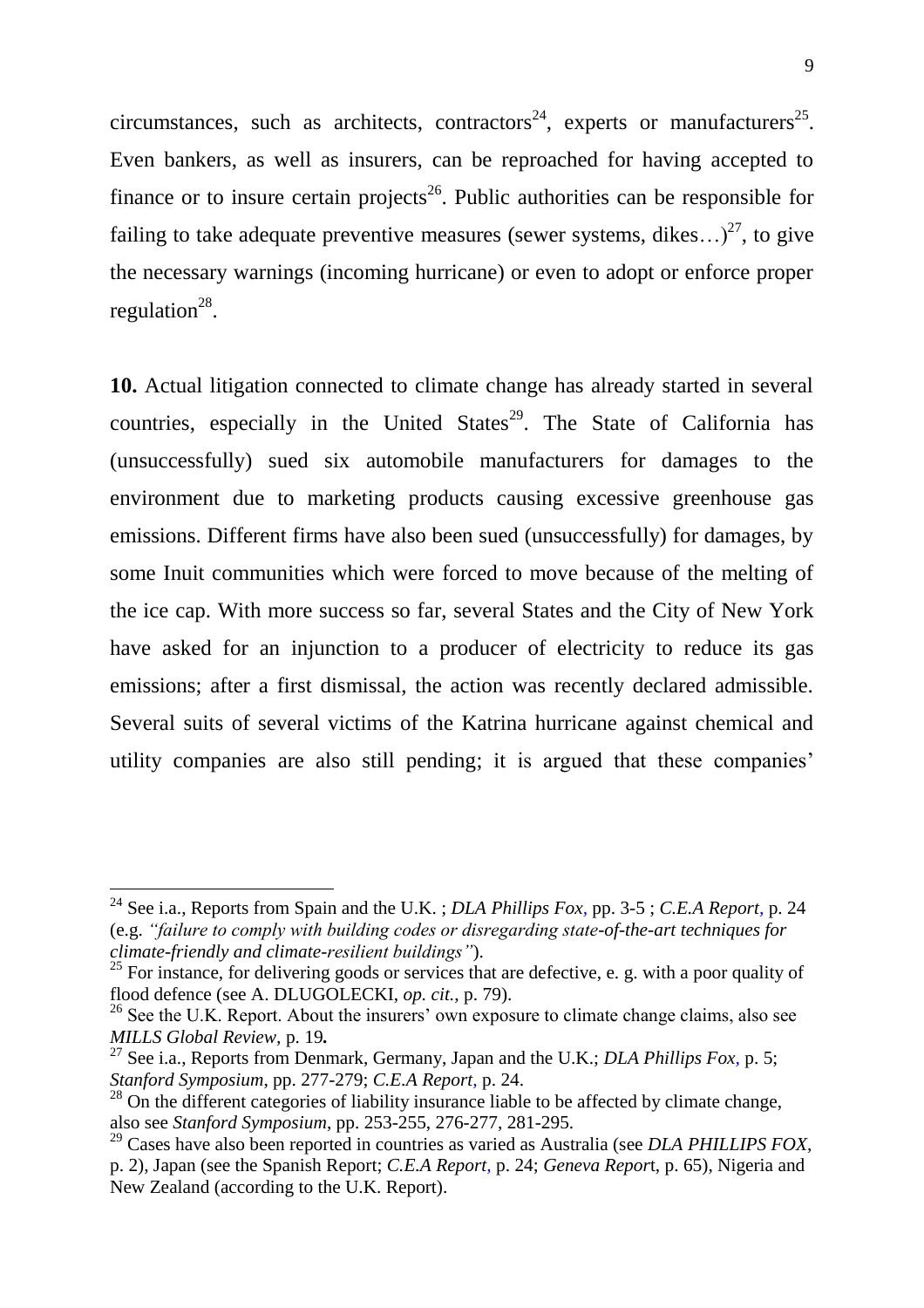activities have contributed to global warming and thus intensified the damaging effects of the hurricane<sup>30</sup>.

Such developments are to be watched with much attention. Some suits have failed, but others are going on. A trend could develop where vast new fields would open for litigation concerning liability connected to climate change, with the inevitable consequences for the insurance sector  $31^{32}$ .

Legal problems involved are numerous. Fault has to be established, unless the applicable regulation provides for strict liability. The causation issue will generally be a major problem<sup>33</sup>. Claimants may be exposed to the argument that they have themselves contributed to the damage and/or failed to mitigate it. If a firm is held to be liable, subsequent claims could be envisaged against its directors and officers<sup>34</sup>. It can be safely predicted that climate change litigation

<sup>30</sup> On these climate change-related claims, see the U.K. Report ; *MARSH*, pp. 11-12 ; *Stanford Symposium*, pp. 260-263 ; S.B. HECHT, *op. cit.*, pp. 1577-1578, 1579 and note 171; *Geneva Reports*, p. 65 ; A. DLUGOLECKI, *op. cit.*, pp. 79-80 ; R.E.T. WARD, C. HERWEIJER, N. PATMORE and R. MUIR-WOOD, The Role of Insurers in Promoting Adaptation to the Impacts of Climate Change, *The Geneva Papers*, 2008, pp. 133-139 ; T. MAYNARD, Climate Change : Impacts on Insurers and How They Can Help with Adaptation and Mitigation, *The Geneva Papers*, 2008, pp. 140-146 ; SWISS RE, *Extraordinary CEA General Liability Seminar*, 2009, especially the contribution from I. EBERT ; A. THOMPSON, T*he Impact of Climate Change on Liability Insurance*, Barlow Lyde and Gilbert, 2009 ; MUNICH RE, *Liability for Climate Change. Experts' views on a potential emerging risk*, 2010, with contributions from K. HAROFF (pp. 6-8), R. STEWART (pp. 9-10), W. STEWART and D. WILLARD (pp. 11-13), I. EBERT (pp. 14-15), S.M. SEAMAN and J.E. DELASCIO (pp. 16-18), P. FAJARDO (pp. 19-21) and G. FUNKE (pp. 22-25). <sup>31</sup> See *MILLS Global Review,* pp. 17-19.

<sup>&</sup>lt;sup>32</sup> Another type of litigation linked with climate change came before an English court. An executive of a company had been dismissed for his strongly held views on climate change, conflicting with the other managers' *« contempt for the need to cut carbon emissions »*. An English judge accepted the argument that the dismissal amounted to discrimination against the employee's *« philosophical belief in climate change »* (as reported in *The Guardian*, Sept. 7, 2009 – information kindly provided by T. Hardy).

<sup>&</sup>lt;sup>33</sup> See below, No. 29-31. Market share liability could sometimes come into consideration. <sup>34</sup> See S.B. HECHT, *op. cit.*, pp. 1585-1593, 1598 ; I. EBERT, contribution in SWISS RE, *Extraordinary CEA General Liability Seminar*, 2009, p. 5. However, also see P. FAJADO, *op. cit.,* pp. 19-21, who points out the significant differences in procedural issues and litigation cultures between the U.S. and Europe.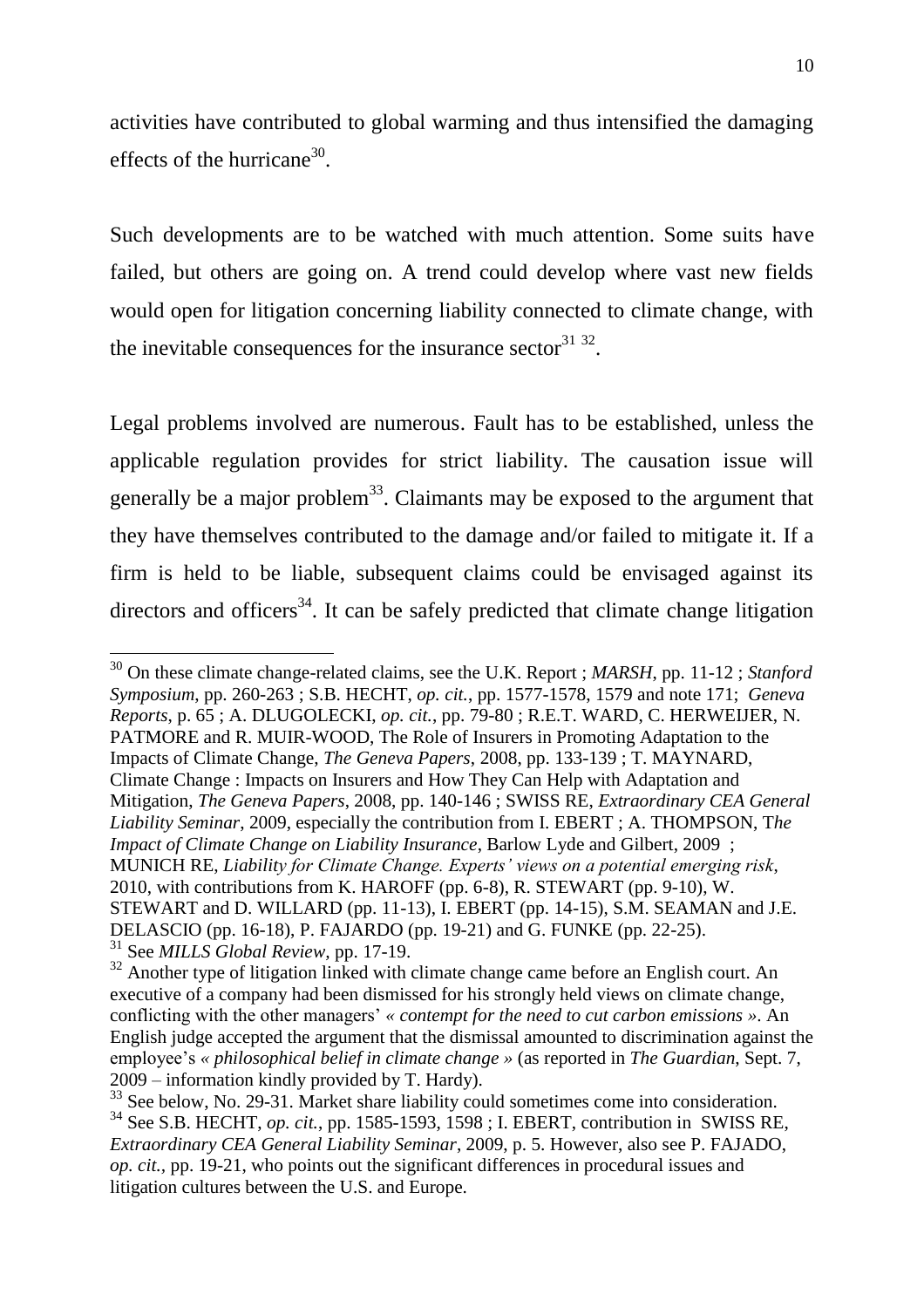will develop to a significant extent<sup>35</sup>, though some insurers and experts believe that many claims will have few chances of success $36$ .

- Personal insurance

**11.** Even personal insurance is bound to be more and more affected by climate change $37$ .

Life insurance is concerned by the increase of the death rate due to excessive heat<sup>38</sup>. In some countries of Europe, the Summer of 2003 was especially deadly<sup>39</sup>. Hurricanes, floods and forest fires also have their death toll<sup>40</sup>. In 2010, floods cost over 1,700 lives in Pakistan. Some diseases develop as a consequence of climate change, thus affecting health insurance: depending on the circumstances, climate change can increase the risk of afflictions such as malaria, meningitis, skin cancer, allergies, stress due to excessive heat, malnutrition due to drought, diseases due to water contamination $41$ . In countries where private health insurance is the primary means of coverage, the effects of climate change on insurance will be especially serious<sup>42</sup>.

<sup>35</sup> See *CERES,* pp. 59-60; *Geneva Reports*, p. 65.

<sup>36</sup> See *C.E.A. Report*, p. 24; I. EBERT, contribution in MUNICH RE, *Liability for Climate Change. Experts' views on a potential emerging risk*, *op. cit.*, p. 15.

<sup>37</sup> See i.a. G. BENOIST, Climate Change Impacts on Personal Insurance, *The Geneva Papers,* 2007, pp. 16-21.

<sup>38</sup> See i.a., Reports from Germany, Italy and Japan ; C. FÖLLMER, p. 6; S.B. HECHT, *op. cit.*, pp. 1576-1577.

 $39\,$  5,000 casualties according to F. GUDIN DU PAVILLON (silde 5), 6,500 according to the Spanish Report (p. 14), 22,000 to 35,000 in five countries according to *C.E.A Report*, p. 22 !

Almost 2000 persons lost their life with Katrina. In Australia, 173 people were killed by the forest fires of February 2009 (C.J. RODD, slide 16).

<sup>&</sup>lt;sup>41</sup> See i.a., Reports from Australia, Brazil, Germany, Italy, Japan, South Africa and Spain ; C. FÖLLMER, p. 6 ; C.J. RODD, slide 4 ; S.B. HECHT, *op. cit.*, pp. 1575-1576 (West Nile virus, Lyme disease) **;** *Stanford Symposium* , pp. 279-281 ; *C.E.A Report,* p. 22.

<sup>42</sup> See *C.E.A Report,* p. 22.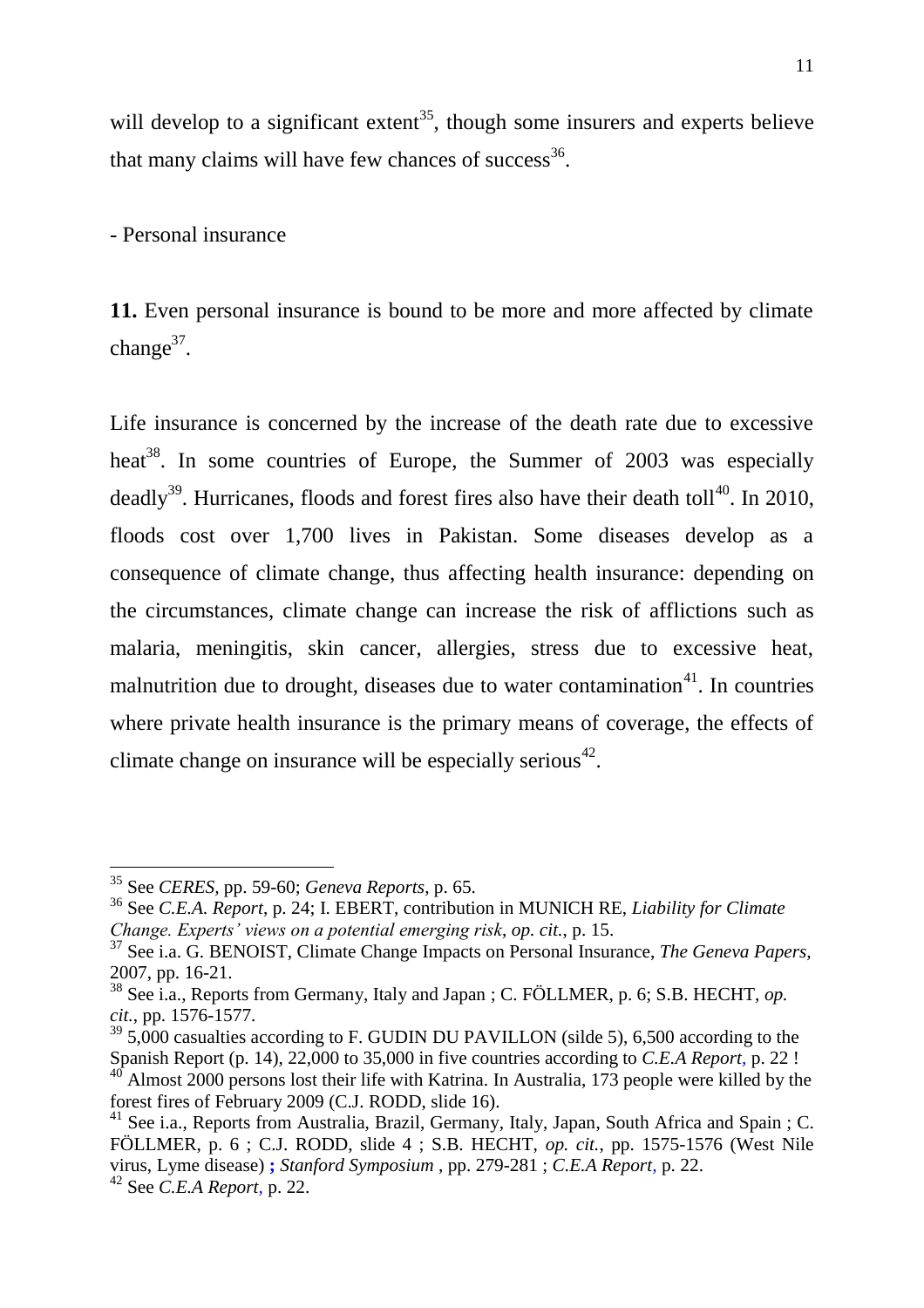**12.** One can see that the study of the impact of climate change on insurance does not simply amount to adding a few developments in the chapter on insurance of natural catastrophes. The phenomenon has far-reaching consequences on all types of insurance.

### *Preliminary observations*

 $\overline{a}$ 

Before entering into the substance of this general report, two preliminary observations have to be made.

**13.** In the first place, it has to be understood that the syntheses below are based on all the developments found in the national reports and other sources. Obviously all these measures and initiatives are not taken to the same extent everywhere in the world. There are wide differences between countries as to the impacts of climate change, the degree of awareness of the phenomenon and the development of the insurance sector. National reports give valuable information about the respective situations<sup>43</sup>. Also, certain measures may not be enforced yet in certain countries, but are envisaged for the future.

**14.** On the other hand, an important difficulty encountered by the general reporter and several national reporters is the policy of secrecy maintained by many insurers about their contractual terms, especially when it comes to « new products ». Equally as firms like to make a point, on websites and publications, to advertise their creative approaches to climate change and their involvement in innovative products, as much they usually keep the door closed when more

 $43$  More than often, some national reports are not referred to on the different points that will be considered. This usually means that no information was provided on the issue.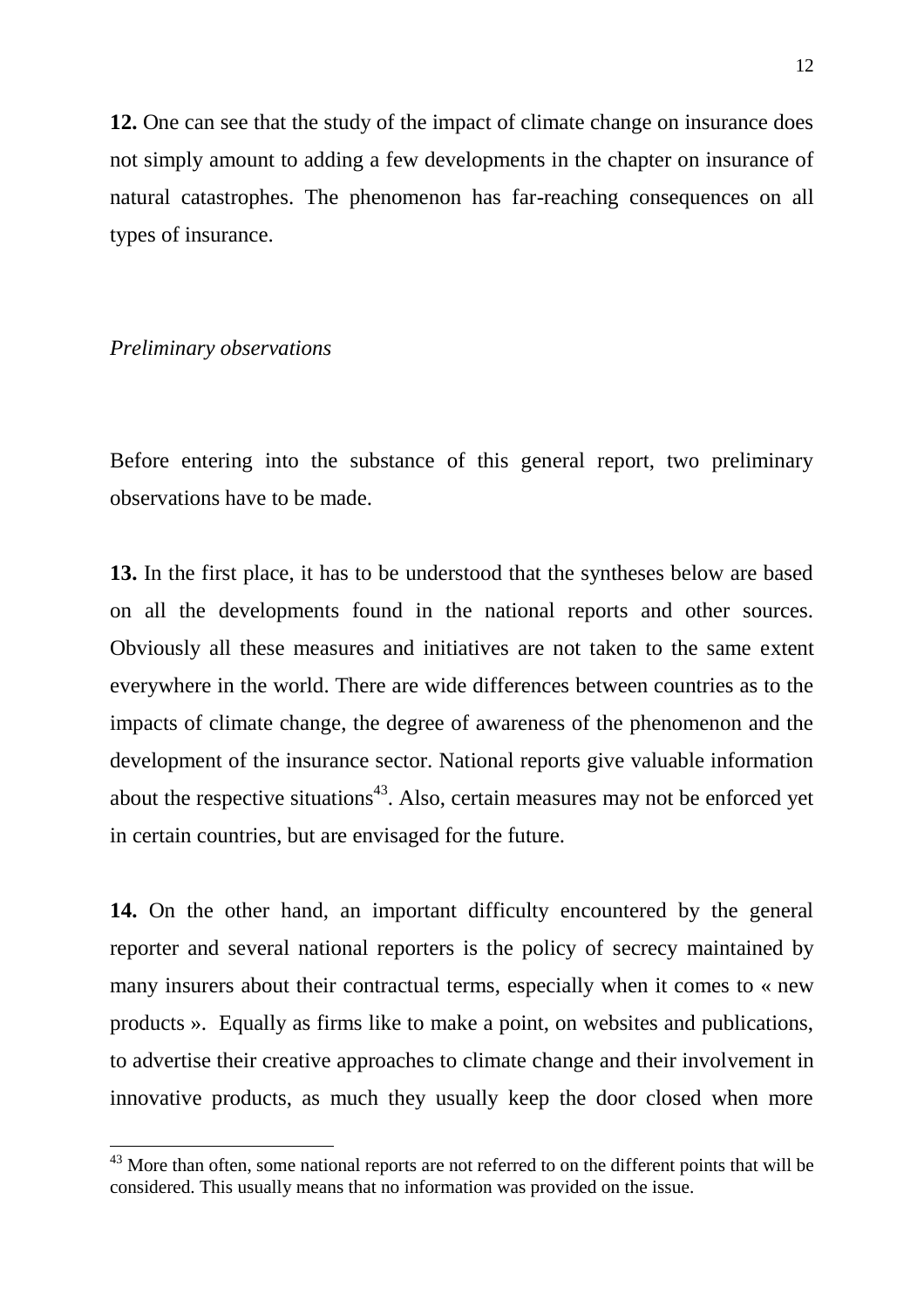precise details or sample clauses or policies are asked for the purposes of scientific research. Most requests remain unanswered.

An explanation given to us (off the record) by an insurer is that there may be some distance between advertising a new product and its actual implementation. Another concern would be not to risk losing what is perceived as a competitive edge by submitting the product to an investigation leading to public discussions in a colloquium.

This is understandable to some extent, but not totally convincing. On the one hand, most of the time similar clauses or new products are simultaneously developed by competitors; on the other hand, secrecy is rarely full-proof when it comes to contract terms. It can be added that submitting contractual documents and clauses to an objective comparative analysis often leads to suggestions for significant improvement of the products, of direct interest to those who have submitted them $44$ .

**15.** In spite of the many difficulties encountered, we have eventually been able to gather considerable documentation. But we wanted to express our frustration towards such excessive caution on the part of many insurers. It is of special concern for an association such as AIDA, devoted to the study of the developments of insurance contract law. Perhaps AIDA could some time give

<sup>&</sup>lt;sup>44</sup> In the field of typical clauses in international contracts (such as force majeure, hardship, exemption or best effort clauses), we have remarkably been able, with a group of active corporate lawyers, to overcome the alleged obstacle of secrecy and to gather invaluable concrete documentation taken from actual files (obviously, making it sure to eliminate any possibility to identify names). See M. FONTAINE and F. DE LY, *Drafting International Contracts. An Analysis of Contact Clauses*, New York, 2006, 653 pp.). This book is exceptionally rich with practical advice for contract drafting, thanks to the open-mindedness of a large number of firms providing materials.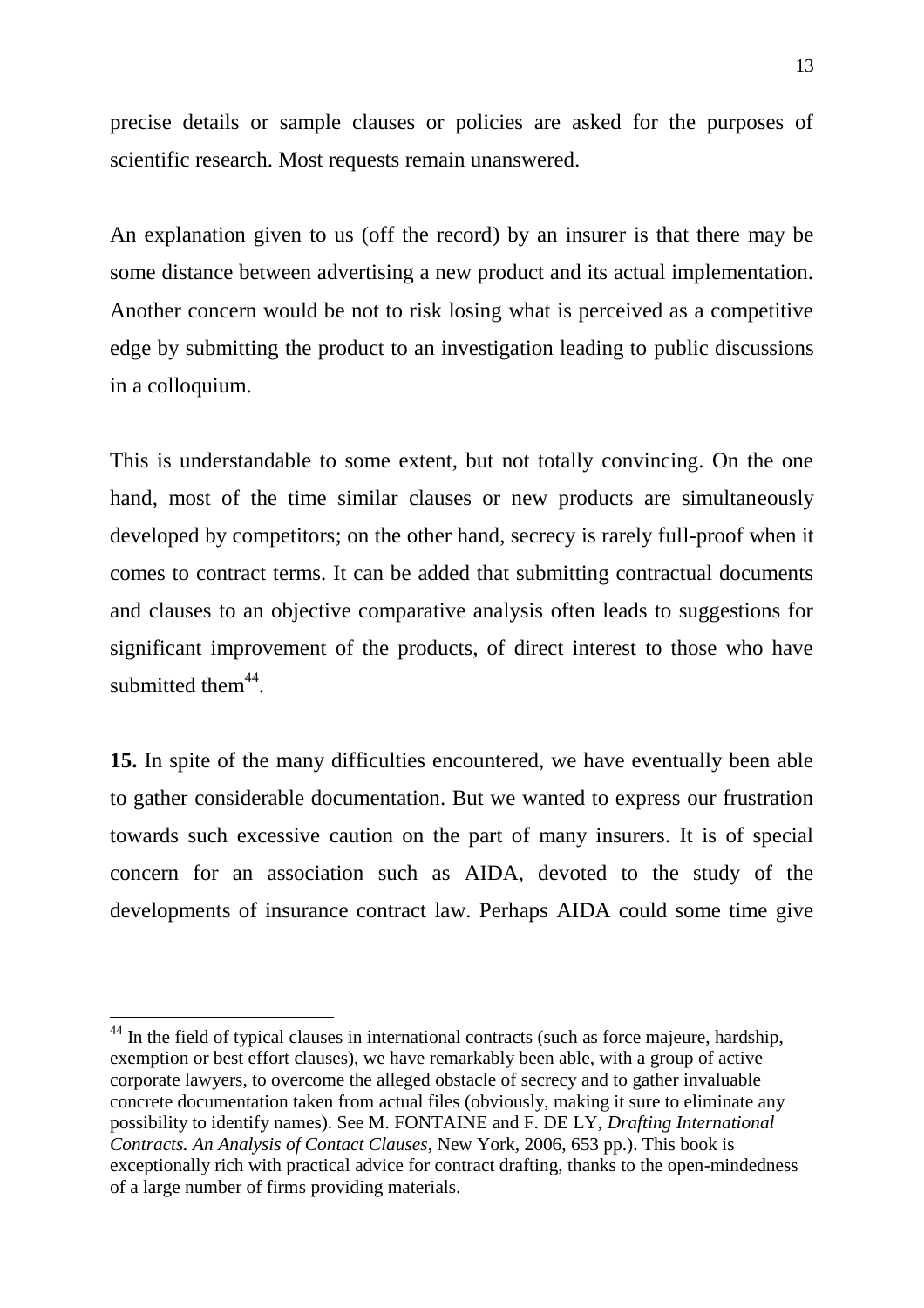some thoughts to the issue, together with insurance associations and those insurers who have a more open approach<sup>45</sup>.

$$
\S \qquad \S
$$

§

As already announced, this general report will successively deal with « defensive » measures (I), « new products » (II), reinsurance and ART (III).

# **I. « DEFENSIVE » MEASURES**

**16.** Faced with the perspective that climate change will gradually increase their loss burden<sup>46</sup>, the insurers' first natural reaction is to attempt to counter this unwelcome development by taking all types of so-called « defensive » measures, aimed at achieving a better knowledge of the facts, at fostering preventive initiatives and at adjusting their policies in order to mitigate the impact of climate change on their results.

 $45$  On this subject, also see T. HARDY, p. 5.

<sup>46</sup> See S.B. HECHT, *op. cit.*, pp. 1580-1581, points out that the high potential for losses of climate change-related risks threatens the solvency of insurers, climate change's impacts are high and affect many lines of insurance (see above), and climate change-related risks being often correlated, the risk of extremely large losses is exacerbated.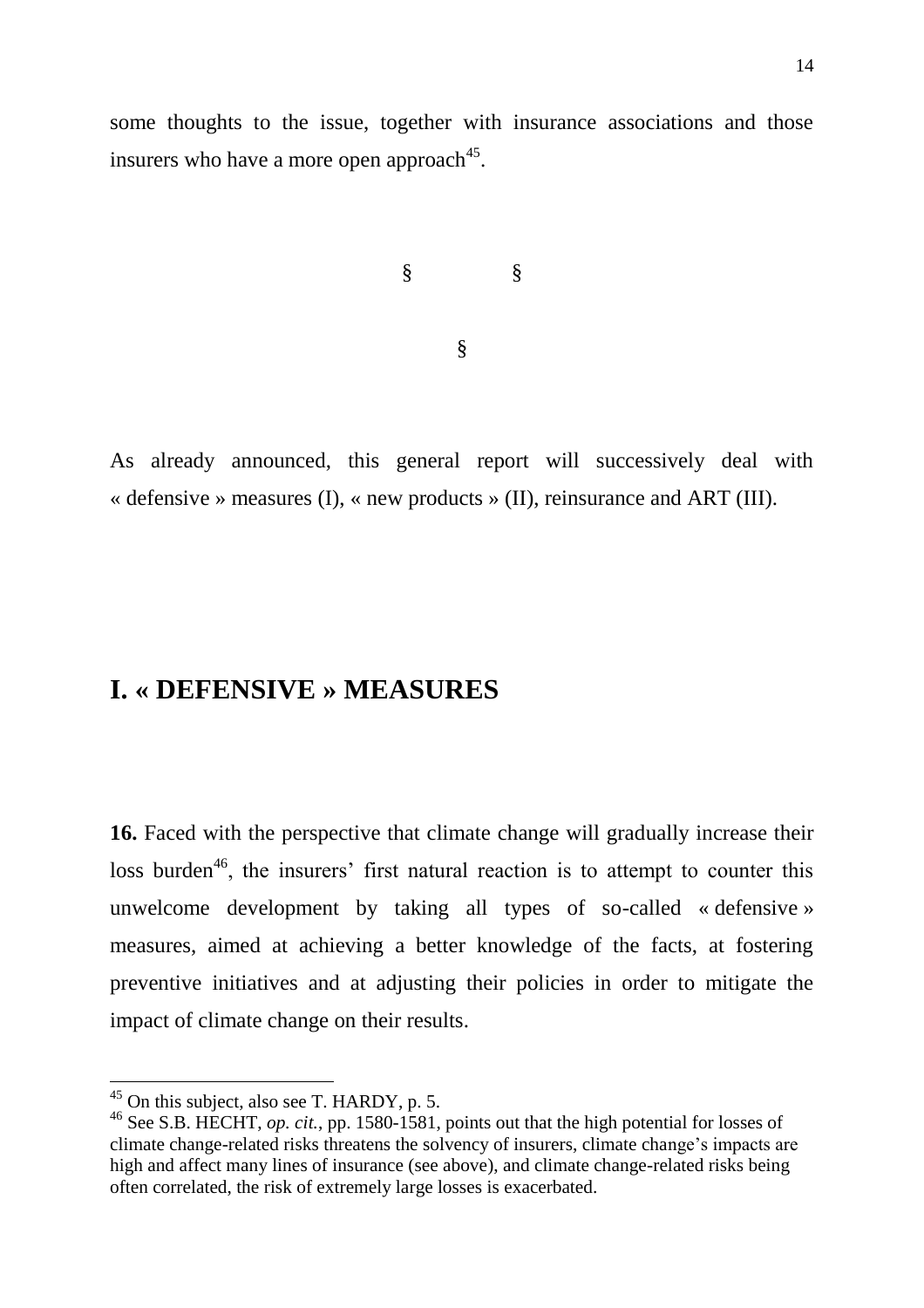The variety of these « defensive measures » is wide. Our first interest lies with the measures of a legal nature, mainly those affecting contractual terms, but we cannot fail to describe some important types of extra-legal initiatives also taken by insurers.

**17.** It will be recalled that wide differences exist among the different parts of the world as to the development of the various measures which are going to be described. The respective national reports are enlightening on this point<sup>47</sup>.

## **A. Extra-legal measures**

 $\overline{a}$ 

**18.** The first concern of the insurance sector is to *improve their own knowledge* of the phenomenon of climate change and its evolution.

Statistics are regularly reevaluated in areas sensitive to climate change<sup>48</sup>. Cartography of certain risks is promoted, for instance of flood-prone areas, in order to identify zones of higher risk<sup>49</sup>. Some specific studies are undertaken<sup>50</sup>,

 $47$  Comp., for instance, the lack of defensive measures reported by countries such as Brazil, El Salvador and Poland, as well as by C. VAN SCHOUBROECK, p. 1, about Belgium, and the more positive answers received from countries such as Argentina, Germany, South Africa or the U.K.

<sup>&</sup>lt;sup>48</sup> See i.a., Reports from Brazil, Costa-Rica, Denmark, Germany, Italy, the Netherlands, South Africa and the U.K. The Italian report draws the attention to the possible antitrust aspects of joint gathering of statistics (p. 6). Also see S. NOEL, slide 13. However, in her presentation at the Paris Congress, C. VAN SCHOUBROECK considers that *"the insurance industry worldwide is still searching for accurate statistical data"* (p. 2).

<sup>&</sup>lt;sup>49</sup> See i.a., Reports from Argentina, Australia, Brazil, Costa-Rica, Denmark, Finland, France, Germany, Japan, Mexico, Spain and the U.K.; C. J. RODD, slide 22 ; *Geneva Reports,* p. 101.

<sup>50</sup> See the Report from South Africa; *ALLIANZ Agenda*, p. 28. Also see the different publications from the insurance sector listed in the bibliography above, under footnote 4.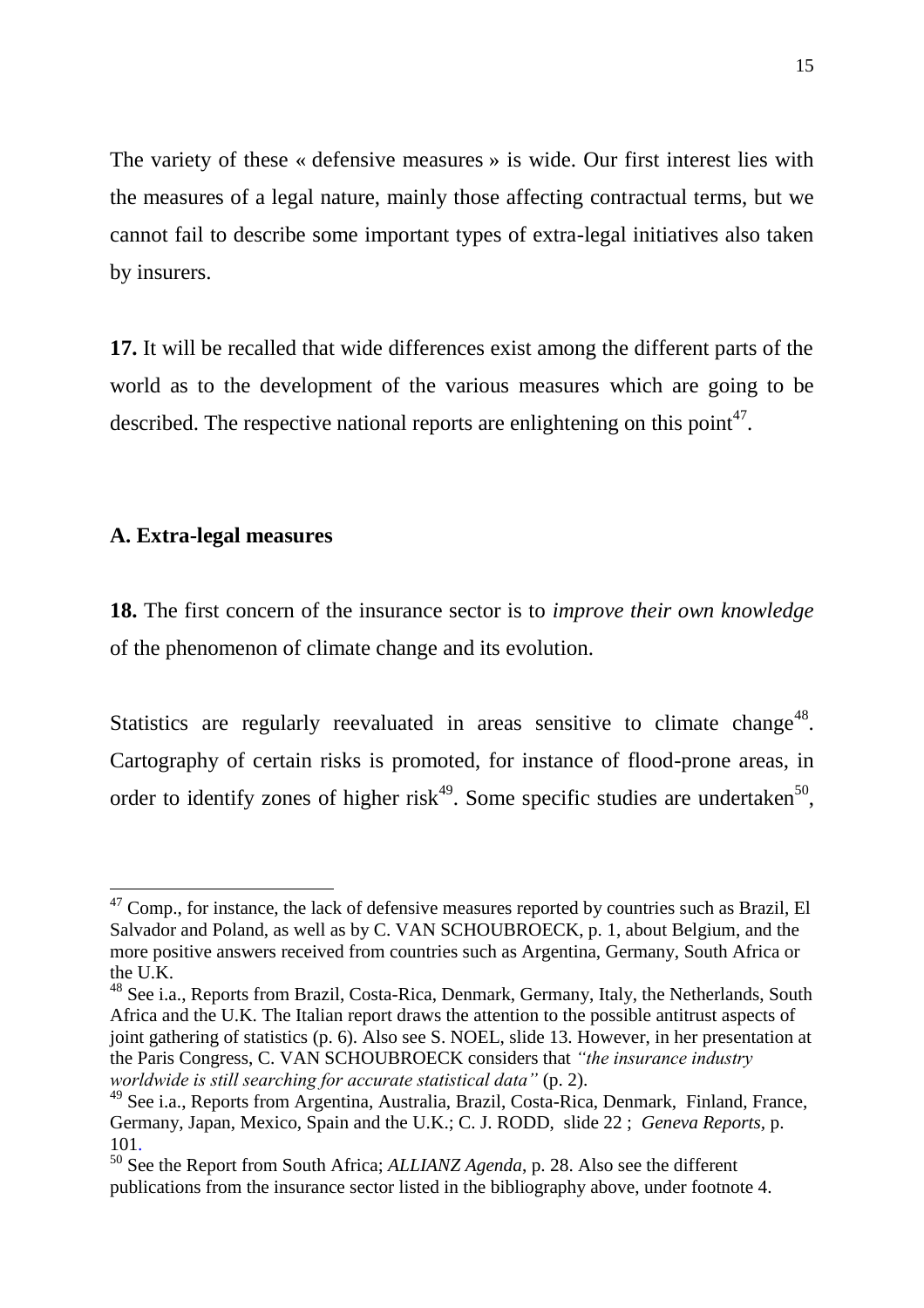often in cooperation with universities and other research centers<sup>51</sup>. The insurance sector can also finance such studies $^{52}$ .

**19.** Initiatives are also undertaken by insurers to *improve awareness* of the climate change issues by the general public and by public authorities. Campaigns of information are organised in many countries or parts of the world<sup>53</sup>. Climate risk management services are offered<sup>54</sup>. Solemn declarations are made public, such as the *« Kyoto Statement of the Geneva Association »*, signed in 2009 by 50 top insurance executives<sup>55</sup>. One of the main purposes of these efforts is to promote prevention<sup>56</sup>. A remarkable example is *« ClimateWise »*, an international initiative launched by a number of insurance companies devoted to climate risk analysis, public policy, climate awareness among customers, investment strategies and study of the impact of climate change on their business $^{57}$ .

**20.** Many insurers also choose to give themselves *the « good example »*, by adopting certain types of « green » conduct within their own firms – and publicising it. Some of them adopt energy-saving modes of construction. Strict

<sup>51</sup> See for instance *« Climate Change Features : Health, Ecological and Economic Dimensions »*, a study conducted by the Harvard Medical School with the support of Swiss Re and the U.N. Development Program (2008).

<sup>52</sup> See *ALLIANZ Agenda*, pp. 27-30 ; *C.E.A. Report,* pp. 29-31 ; *Stanford Symposium*, pp. 305- 308 ; *Geneva Reports*, pp. 98-99.

<sup>53</sup> See i.a., Reports from Australia, Denmark, Finland, France, Germany, Italy, Spain and Turkey; S. NOEL, slide 14; *MILLS Global Review,* pp. 11, 15-16 ; *CERES*, pp. 24-27; *C.E.A. Report,* pp. 33-37 ; *Geneva Reports*, p. 101.

<sup>&</sup>lt;sup>54</sup> See Reports from Germany and South Africa.

<sup>55</sup> See *Geneva Report*, pp. 7-8.

<sup>56</sup> See i.a., Reports from Italy and South Africa; *MILLS Global Review,* pp. 11-12; *CERES*, pp.18-24 ; *Geneva Reports*, pp. 102-103; *C.E.A. Report,* pp. 37-39*.*

 $^7$  See the Report fom the U.K.; C. HERWEIJER et al., *op. cit.*, p. 365; *C.E.A. Report*, pp. 28-29, 60-62.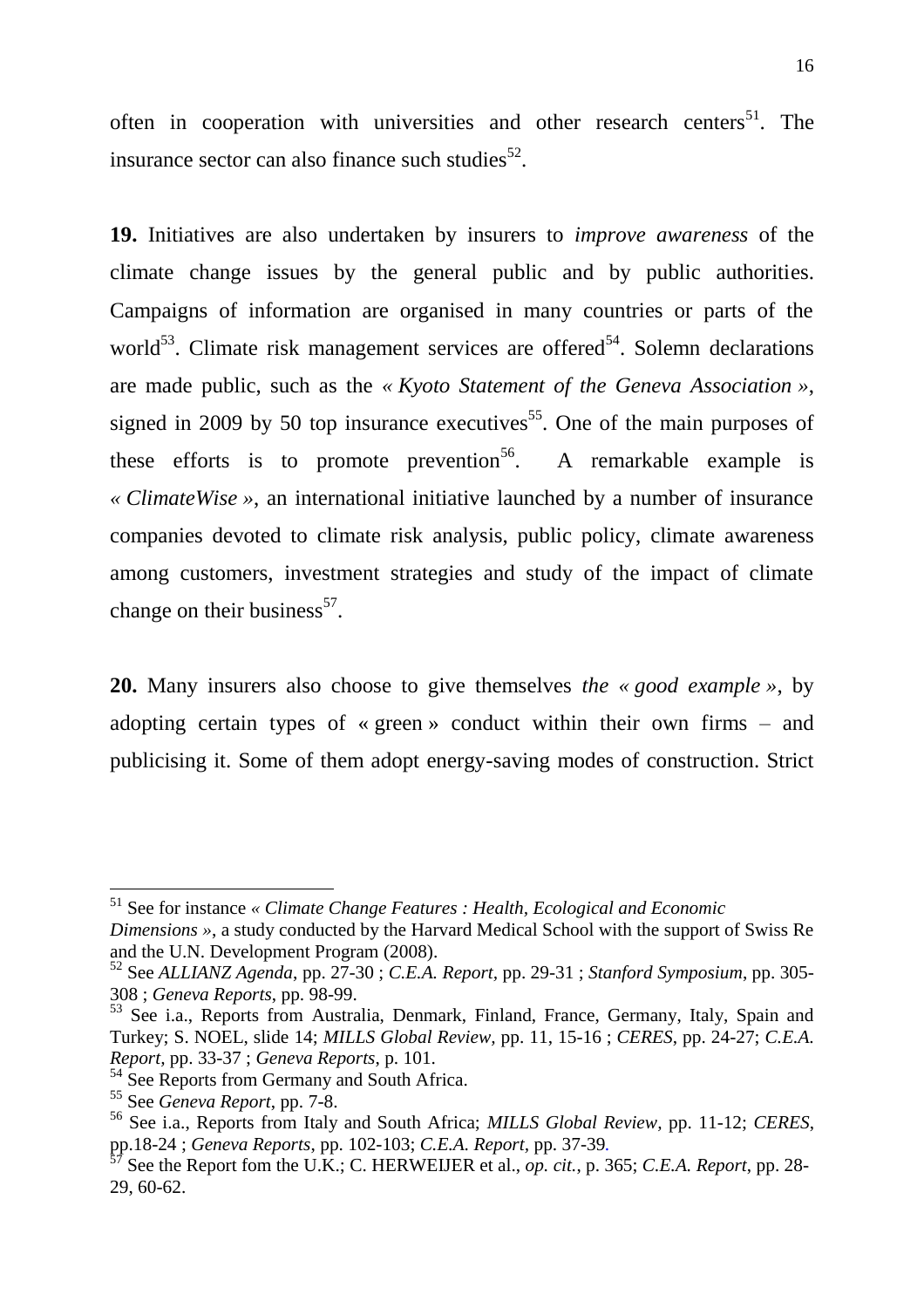measures are sometimes enforced in the firm's day-to-day business in order to save energy (e.g. in heating or lighting), or to restrict consumption of paper<sup>58</sup>.

On another level, some insurers make it known that their reserves are significantly invested in projects of sustainable development, such as lowcarbon technology or reforestration<sup>59</sup>.

#### **B. Legal Measures**

**21.** Of special interest in the context of AIDA are the « defensive » measures of a legal nature taken by insurers to protect themselves against deterioration of results due to climate change, i.e. measures that directly concern the terms of insurance policies<sup>60</sup>.

#### *Preventive measures*

 $\overline{a}$ 

**22.** A first group of such measures consists in *imposing additional types of preventive measures on the insured* (distinguished as *Obliegenheiten* in German law, but also well present in most jurisdictions), such as, in flood-exposed locations, storage at a minimum level above ground, replacement of ground

<sup>58</sup> See the Report from the U.K.; *CERES*, p. 46; *C.E.A. Report,* pp. 48-50 ; *Geneva Reports*, p. 69.

<sup>59</sup> See i.a., Reports from Brazil, the Netherlands and the U.K.; *MILLS Global Review,* pp. 14- 16; *CERES*, pp. 43-44, 46 ; *C.E.A. Report,* pp. 50-51 ; *Geneva Reports*, pp. 70, 101-102*.* Comp. the carbon offsetting schemes described below, at No. 43.

<sup>&</sup>lt;sup>60</sup> Insurers do not always have complete freedom to impose such measures in their policies. Mantarory provisions of the applicable law may interfere, especially in the case of compulsory insurance. See i.a. Reports from Argentina and Spain; R. BRIL, pp. 8-9.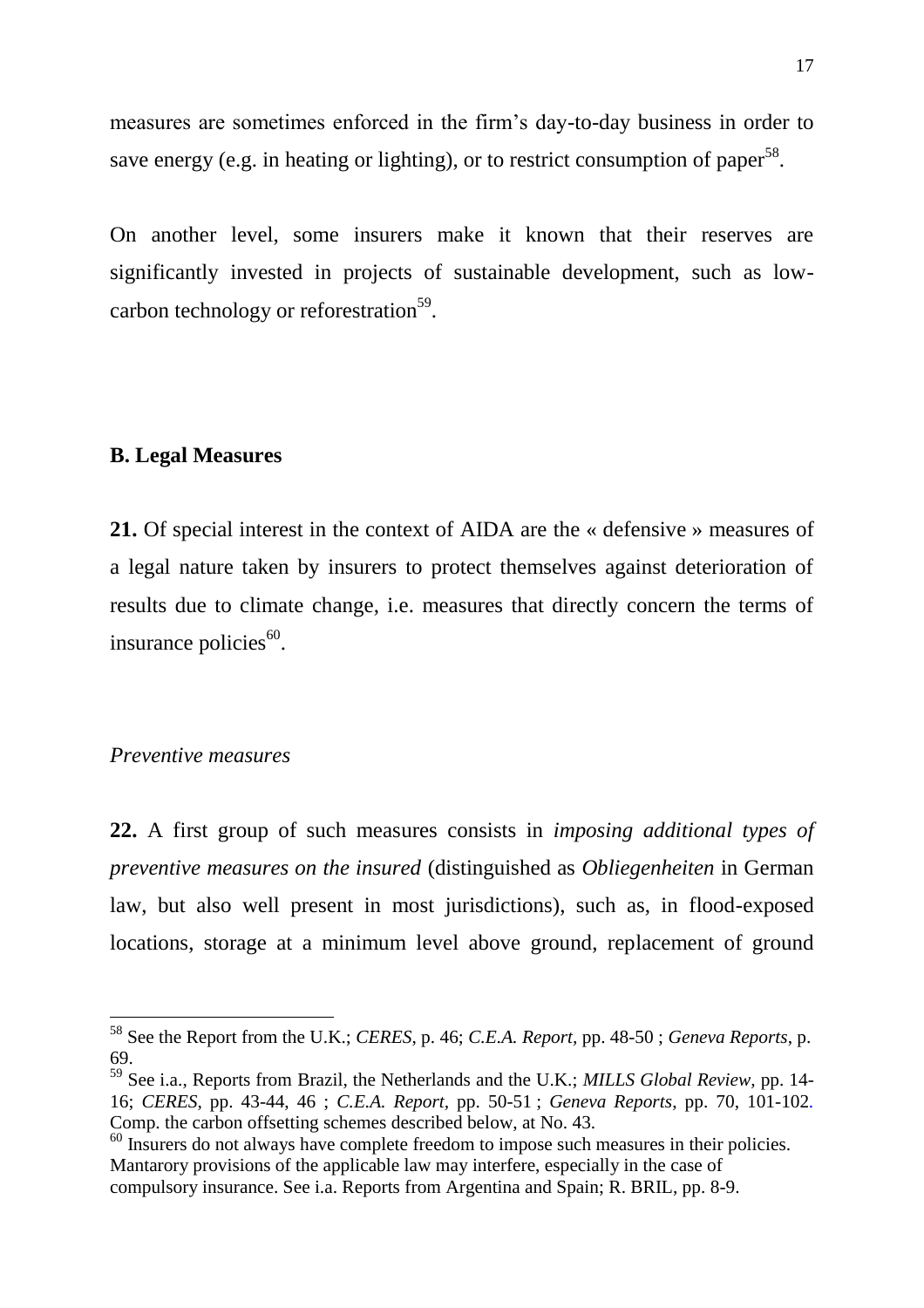floor carpeting, installation of backflow flaps, regular maintenance of drain pipes, etc... $^{61}$ .

Sanctions for failure to take these preventive measures can go as far as forfeiture, but much depends of the applicable law, which often restricts the insurer's freedom to stipulate such radical consequences. In several legal systems, forfeiture clauses can only apply under certain conditions, such as intentional fault or gross negligence, and/or the requirement of a causal link between the breach and the loss. Reduction of the indemnity by the amount of the loss which could have been avoided is also sometimes susbtituted to total forfeiture<sup>62</sup>.

Examples are also found of cases where insurers do not impose certain preventive measures, but reward their adoption by granting the insured some advantage, such as a reduction of the premium. This will be developed below when dealing with the « new products ».

# *Extent of coverage*

 $\overline{a}$ 

**23.** Another important set of « defensive » measures aims at controlling the extent of coverage $^{63}$ .

 $61$  See, i.a., Reports from Germany and the U.K. Also see the question put by C. VAN SCHOUBROECK, p. 5.

<sup>62</sup> See for instance Article 4:103 of the *Principles of European Insurance Contract Law* (PEICL) and the accompanying notes on comparative law.

 $\frac{63}{100}$  Once more, it will be pointed out that if the measures described below seem to already know concrete applications in the countries referred to in the footnotes, other national reports have indicated that they are not yet in practice on their respective markets.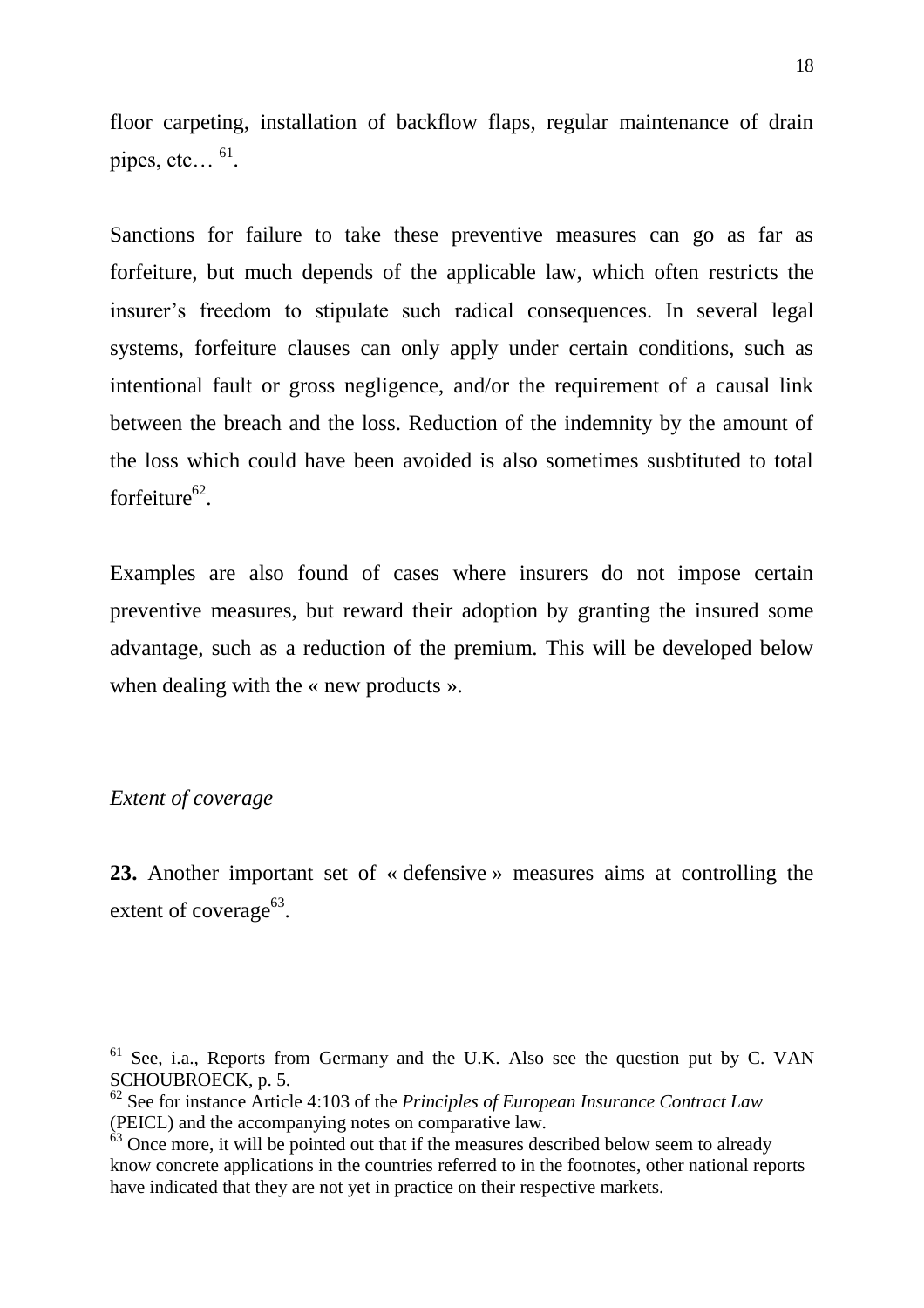- *Maximum amounts* of coverage can be stipulated<sup>64</sup>, as well as deductibles<sup>65</sup>. Such devices are of course no innovations in certain types of insurance contracts, where they have existed for a long time. But climate change concerns can bring insurers to multiply the instances where they are stipulated and to pay special attention to the amounts or percentages involved $^{66}$ .

- The *definition of the risk* covered can be adjusted<sup>67</sup>, or *exclusions* can be stipulated, in order to restrict or eliminate the impact of climate change<sup>68</sup>. For instance, coverage can be restricted to losses of an accidental nature, thus excluding damages due to gradual climate change<sup>69</sup>. Flood coverage can be excluded in certain areas, or the minimum speed of wind adapted in the contractual definition of « tempest  $\frac{1}{2}$ <sup>70</sup>.

## *Premium adaptation*

 $\overline{a}$ 

**24.** *Premiums can be increased* as a consequence to the deterioration of losses due to climate change<sup>71</sup>. This can for instance be the case for fire insurance, in regions where forest fires become more frequent, or for agricultural insurance,

 $66$  As the German Report rightly points out (p. 8), it may however be difficult, in certain cases, to assess whether or to what extent a modification concerning ceiling amounts ou deductibles is attributable to the effects of climate change. Also see *MARSH*, p. 9.

 $67$  See i.a., the Report from Germany.

<sup>&</sup>lt;sup>64</sup> See i.a., Reports from Denmark, Germany, Italy, Japan, South Africa, Spain and the U.K.

<sup>65</sup> See i.a., Reports from Denmark, Germany, Italy, Japan and the U.K.; *MARSH*, p. 19.

<sup>68</sup> See i.a., Reports from Argentina, Australia, Costa-Rica, Denmark, Germany, the Netherlands, South Africa and the U.K. ; C.J. RODD, slide 22. Here again, mandatory rules may restrict the possibility to provide for exclusions, especially in mandatory insurance.  $69$  This solution is well-known in the practice of certain lines of liability insurance. It was

already discussed at the Madrid AIDA Congress of 1978, in some of the reports covering the topic of « Pollution and Insurance »; see for instance our report for Belgium, in the Proceedings of the Congress, vol. II, pp. 91-92.

<sup>70</sup> See i.a., the Report from Germany*,* p. 8.

 $71$  See i.a., Reports from Australia, Costa-Rica, Denmark, France, Germany, Greece, Italy, South Africa and Spain; C.J. RODD, slides 22 and 23; *Stanford Symposium,* pp. 310-311.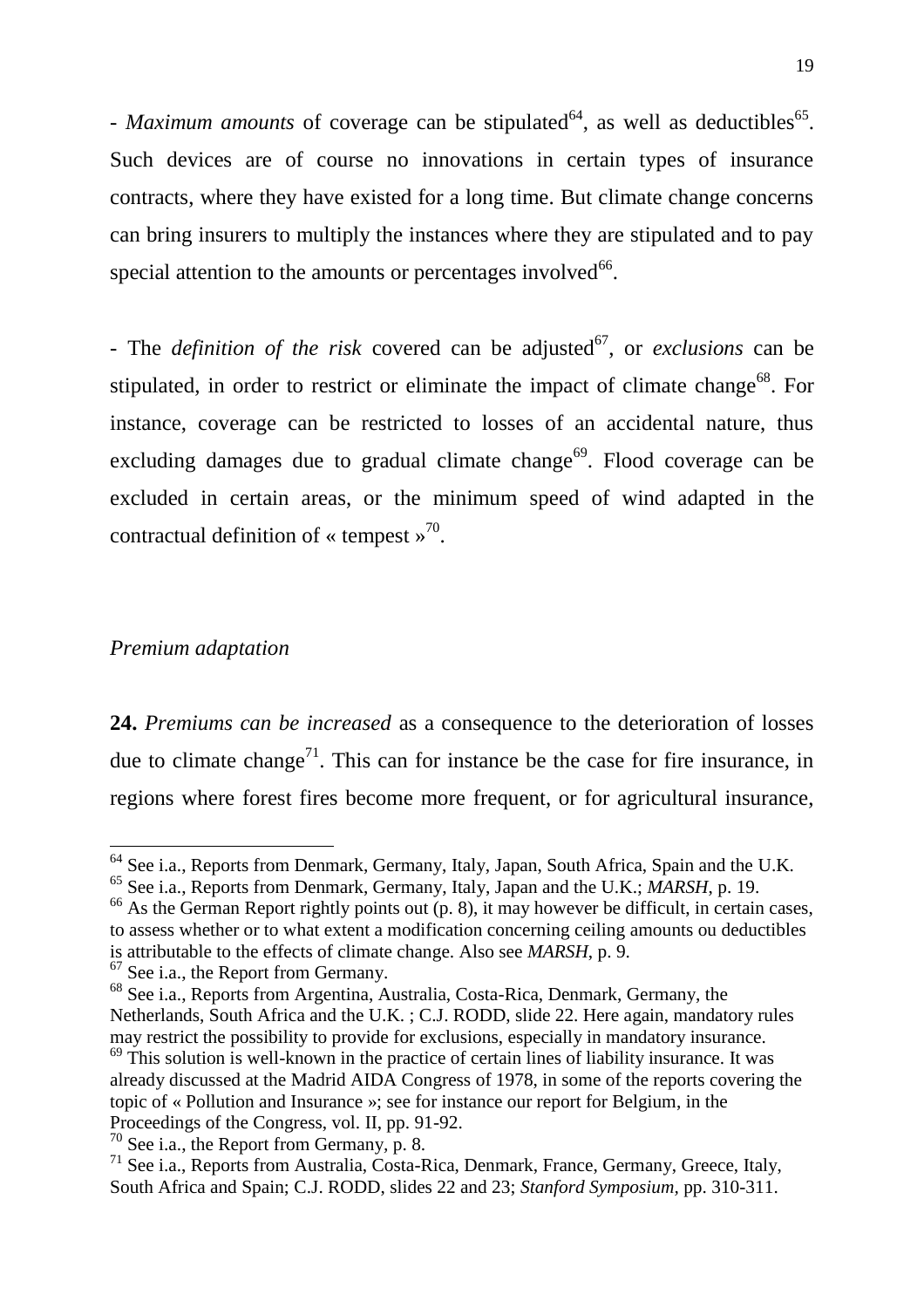where storms tend to be more and more severe<sup>72</sup>. Premium increases are naturally unpopular measures, often difficult to implement in a competitive market; public authorities can also intervene to restrict such initiatives<sup>73</sup>.

## *Cancellation, withdrawal*

**25.** A more radical step is to *cancel an insurance contract* where the risks are felt to have become too high<sup>74</sup>. The policy may allow the insurer to cancel the policy unilaterally in such circumstances. However, cancellation is subject to the provisions of the applicable law, which are often mandatory: formal requirements can be required, cancellation can often occur only at certain times, e.g. at the next anniversary of the contract, or after a loss, under certain conditions<sup>75</sup>.

**26.** When the effects of climate change appear to be wide-spread on the insurer's portfolio, a more general measure can be envisaged: *withdrawal from the market*  (which will lead to cancellation of all contracts, or possibly assignment of the portfolio to another insurer) $^{76}$ .

However insurers are aware that when the private sector tends to leave a market, public authorities may be pressed to intervene to impose compulsory insurance or another scheme which will replace insurance by the private sector<sup>77</sup>.

<sup>72</sup> See i.a., the U.K. Report; *ALLIANZ Agenda*, pp. 31-32.

<sup>73</sup> See *ALLIANZ Agenda*, p. 31. Insurers themselves may be reluctant to raise premiums to adequate levels: cf. *Geneva Reports*, p. 64.

<sup>74</sup> See i.a., Reports from Australia, Germany and Greece.

<sup>75</sup> See for instance PEICL, Art. 2 :604, 4 :102 and 5 :103.

<sup>76</sup> See i.a., Reports from Germany and South Africa; *ALLIANZ Agenda*, p. 32. Comp. the U.K. Report, pp. 28-29, about the statement made by the U.K. insurance industry in 2008 about the "flood-for-all" cover.

<sup>&</sup>lt;sup>77</sup> See the Italian Report.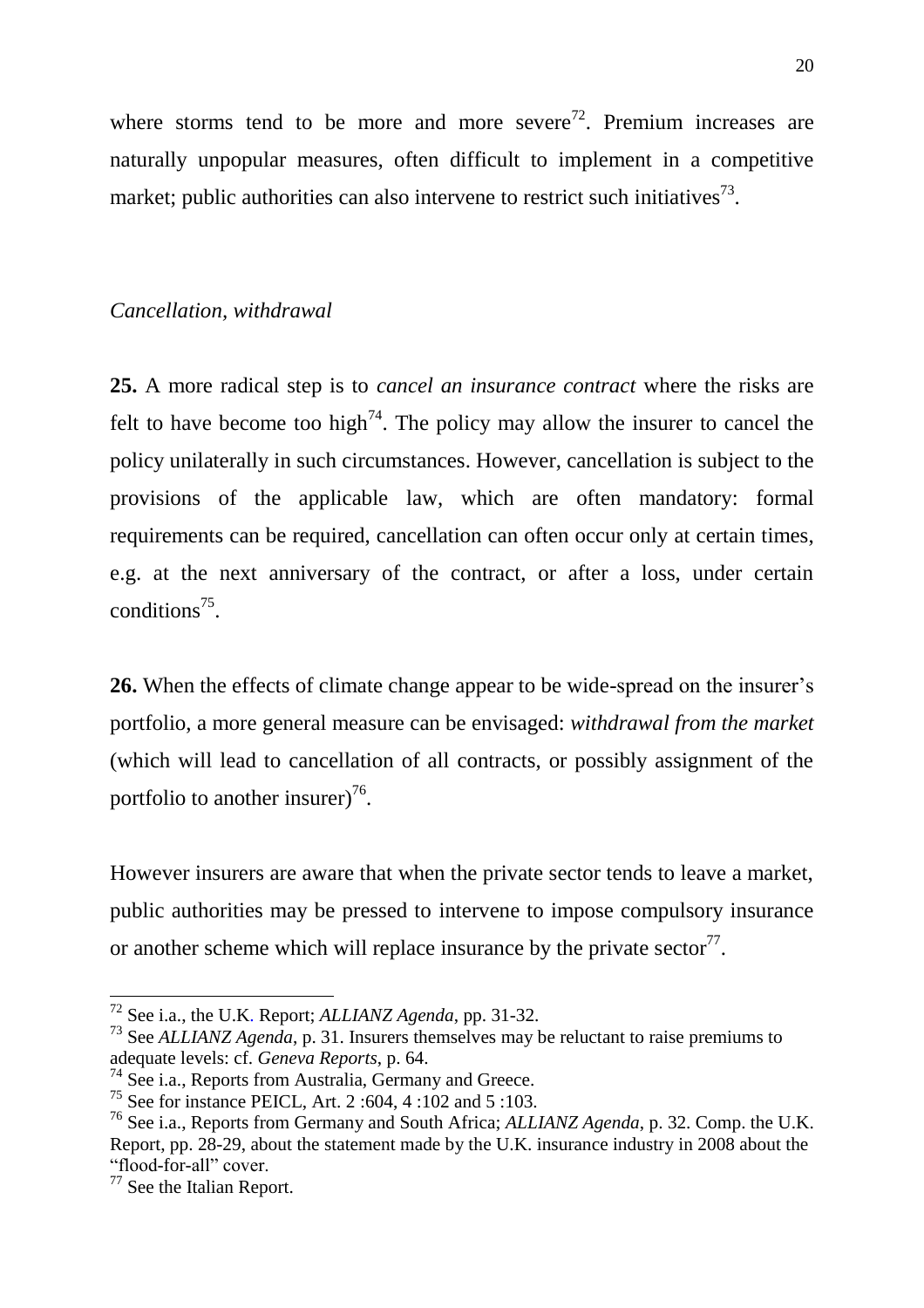# *Public schemes*

 $\overline{a}$ 

**27.** *Public schemes* have indeed developed in several countries. Interesting examples are described in several national reports<sup>78</sup>.

- In Argentina, for instance, every entity whose activities involve risks for the environment must conclude an insurance contract to guarantee « financing of restoration (*« financiamiento de recomposicion »*) of possible losses (*« Seguro ambiental de incidencia colectiva »*) <sup>79</sup>. Such policies are *« polizas de caución »*, where the entity involved in hazardous activities is the policyholder, but the State (or another public entity such as the Province or the City) appears to be the insured $80$ . The insurer guarantees the availability of the necessary funds to promptly remedy environmental damages.

- Another example is that of Spain, where all risks linked to natural catastrophes are covered by a specific *« seguro de riesgos extraordinarios »* (also involving political risks). All policies of different lines of insurance (such as fire, first party motor insurance, personal accident) must add extraordinary risks to their coverage and collect the corresponding additional premiums. However these additional premiums are then transferred to a public entity, the *« Consorcio de compensación de seguros* », which offers the actual coverage<sup>81</sup>.

<sup>78</sup> For a brief overview of the situations in 18 European countries, see *C.E.A. Report*, pp. 17- 18.

 $79$  See the Report from Argentina; R. BRIL, pp. 11-13. (Both reports describe the legal controversies concerning this legislation and the implementing regulation.)

<sup>80</sup> See the definition of the « Insured » (*« asecurado »*) in the General conditions of the *Poliza*.

<sup>81</sup> See the Report from Spain. Also see the Report from Chile on the *« Seguro Agricola »* created in 2000 by the Ministry of Agriculture. Comp. the Dutch Report (p. 19) on an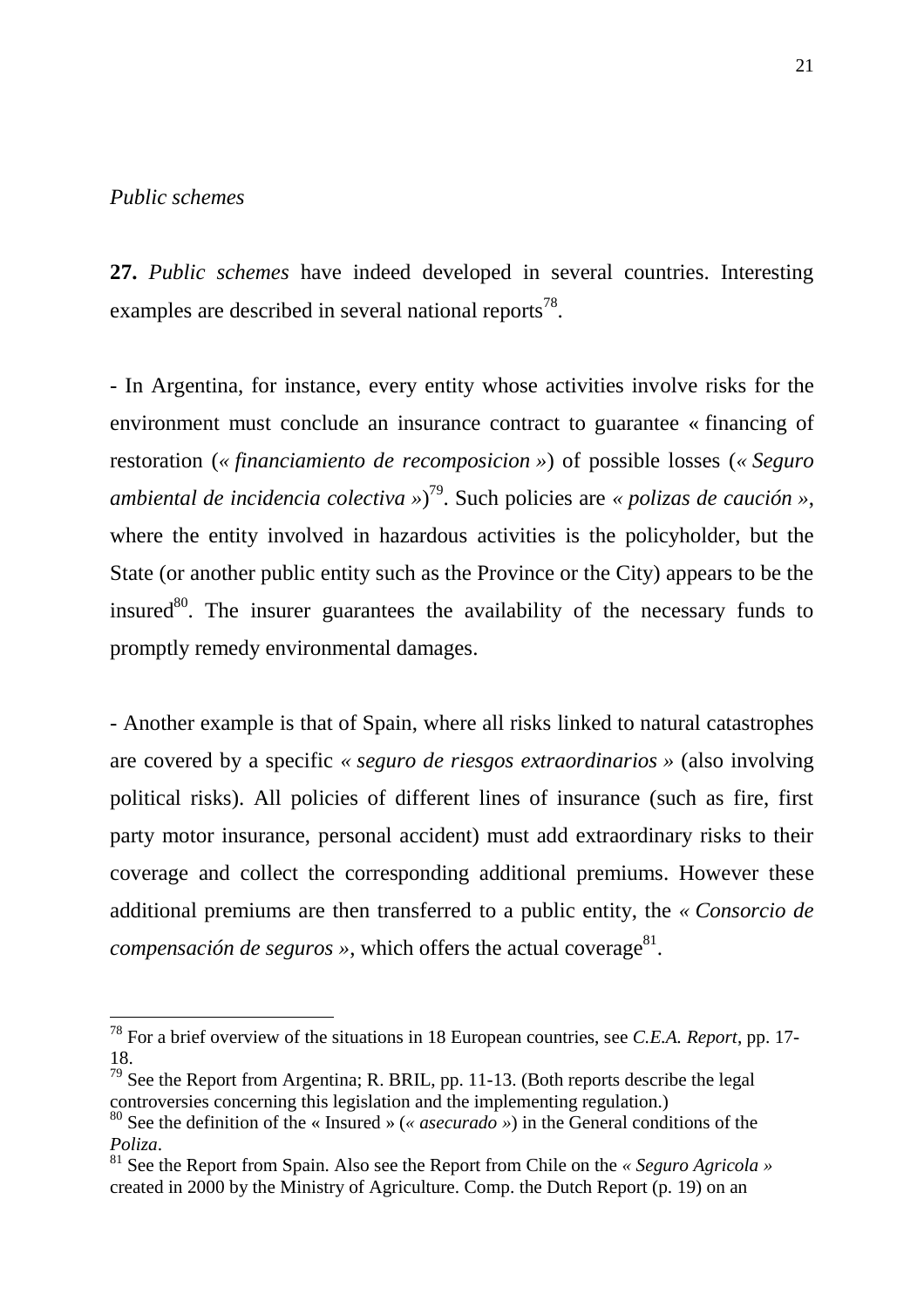In other countries, such as Belgium and France, insurance of certain catastrophic risks is also mandatorily included in certain otherwise noncompulsory types of insurance, such as homeowners' insurance, but coverage is directly provided by the insurance company itself (subject to the possible additional intervention of public funds)  $^{82}$ .

There are important advantages to that formula of covering extraordinary risks by imposing their inclusion in otherwise non-compulsory, but widespread, types of insurance. It only necessitates the inclusion of additional clauses in existing policies, without having to devise new types of contracts*.* Mainly, it ensures the affordability of the new system, since the risk is spread over a very wide group of insureds. Compulsory flood insurance would be excessively expensive if it were to be freely subscribed only by people living in exposed valleys. But if in a certain country, all people insured against fire, even those living on a high plateau, also subscribe to flood insurance within the scope of their general homeowners' policy, this act of compulsory solidarity does not cost them much and those at risk can find affordable insurance <sup>83</sup>.

1

initiative where in case of damage to crops, the Ministry of Agriculture had undertaken to double the amount of premiums collected by private insurers.

 $82$  See Reports from Belgium and France. On the compensation scheme introduced in the Netherlands by the 1998 Act, see the Dutch Report, pp. 22-23.

<sup>&</sup>lt;sup>83</sup> On the question whether this is compatible with contractual freedom, see the German Report, pp. 9-10.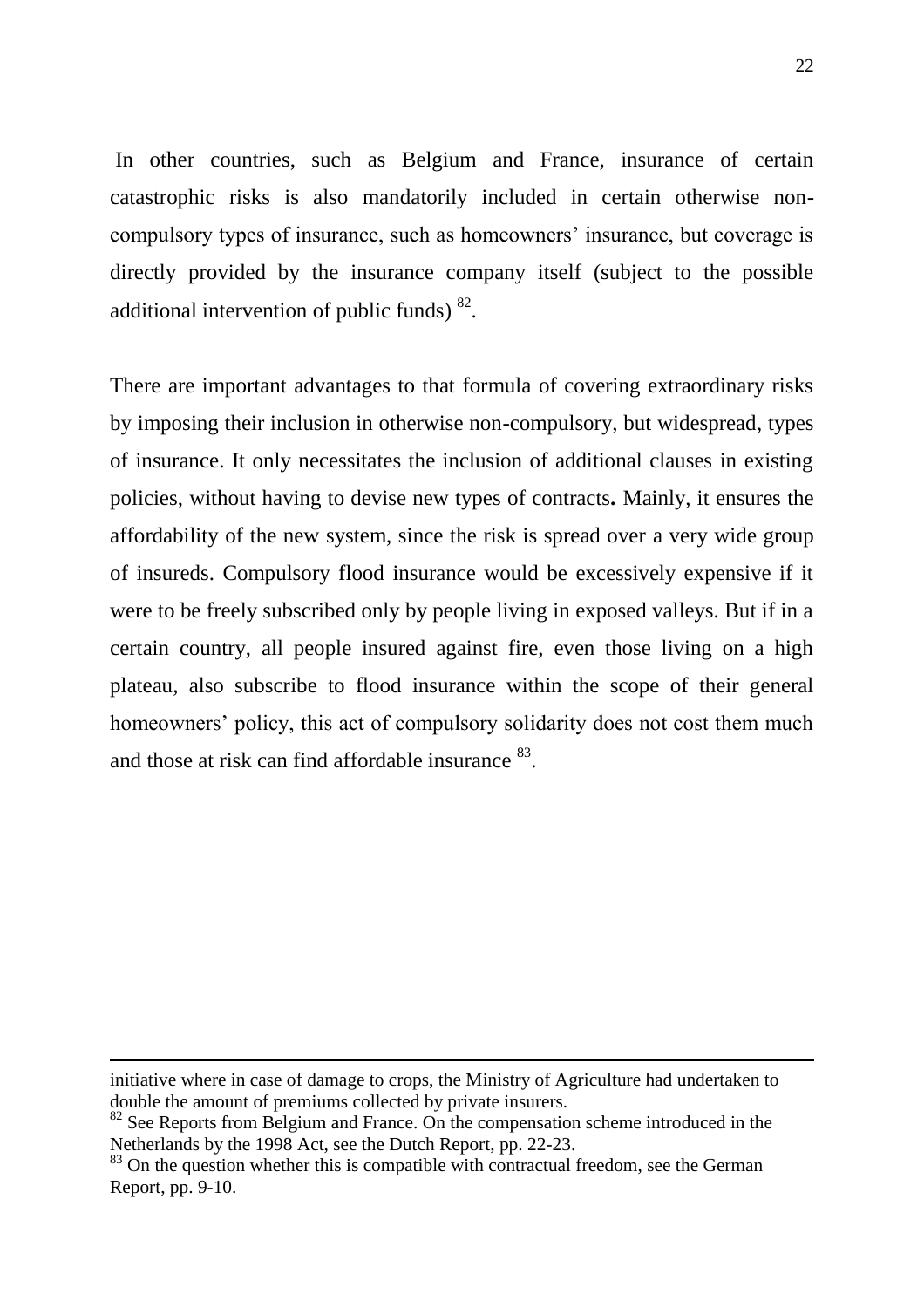**28.** Another « defensive » measure against risks which may be beyond its individual capacity is for an insurer to join with others in *co-insurance* schemes 84 .

*Reinsurance* can also be considered as a « defensive » measure, as well as resort to different alternative methods of risk transfer, but these issues will be examined separately below (Part III).

# **C. Causation issues**

**29.** The application of some of the « defensive measures » can raise problems of causation of two different kinds.

**30.** It is often the case that climate change does not create new risks, but aggravates existing ones. Storms, environment liabilities or malaria are certainly not new phenomena, and some existing policies may cover them to certain extents. What the insurer wants to do is to protect itself against significant increase of such existing risks as a result of climate change, without necessarily withdrawing from « normal » coverage. Consequently, restrictions or exclusions of coverage should be limited to the additional part of the risks caused by climate change<sup>85</sup>.

This concern can often be met by careful drafting of relevant provisions of the policy. What is meant by « climate change » and its effects on the insurance

<sup>84</sup> See for instance the pools for uninsurable risks mentioned in the German Report*,* p. 9.

<sup>&</sup>lt;sup>85</sup> See i.a., the Spanish Report.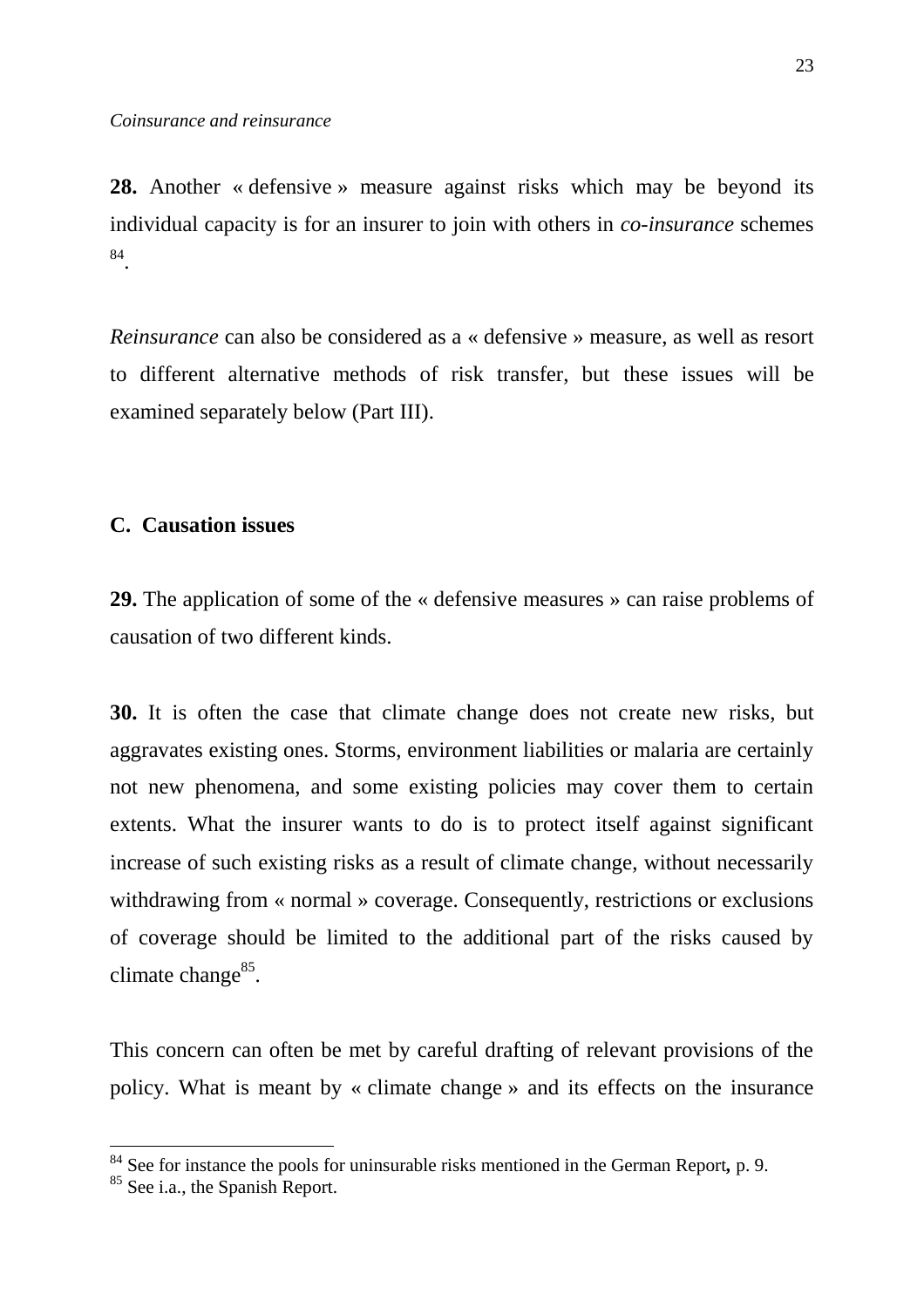coverage has to be precisely defined  $86$ . Some individual events also call for precise definitions, such as "windstorm" or "hurricane"<sup>87</sup>; this is not a new problem for insurers, but the difficulty is to find language that will identify the part specifically attributable to climate change.

Quantitative criteria can also be used in certain circumstances. Various natural phenomena could still be covered, but with caps amounting to exclusions of events of a certain magnitude: for instance, storms where the wind blew over a certain speed, floods where the level of water rose above a certain level.

**31.** Others problem of causation result from the fact that losses are often the result of a combination of causes, climate change being only one of them<sup>88</sup>.

For instance, in a region where climate change brings more frequent floods, the population keeps increasing, thus multiplying the losses<sup>89</sup>. In the same circumstances, the economic value of the assets under risk can also increase: small peasant houses are replaced by expensive villas, or by industrial plants<sup>90</sup>.

Another frequent situation where climate change is only one of the causes of the loss appears when human behaviour has been negligent with regard to the required precautionary or preventive measures. For instance, public authorities have failed to adjust the sewage system, or to maintain it properly<sup>91</sup>. Firms have not taken the necessary steps to reduce their emission of greenhouse gases <sup>92</sup>.

<sup>86</sup> See M. FRIGESSI, pp. 1-3. Also see *MARSH*, pp. 20-21.

<sup>87</sup> See i.a., Report from Brazil.

<sup>88</sup> See i.a., Reports from Australia, Costa-Rica, Denmark, Italy, Japan, Spain, Turkey, the Netherlands and the U.K.; M. FRIGESSI, pp. 4-5

 $89$  For several examples, see for instance the Report from Spain, pp. 16-19.

<sup>90</sup> See i.a., Reports from Denmark, Germany, Italy and the U.K*.*; S.B. HECHT, *op. cit.*, pp. 1573-1574.

<sup>&</sup>lt;sup>91</sup> See i.a., Reports from Denmark and Finland.

<sup>&</sup>lt;sup>92</sup> See i.a., Reports from Australia, Brazil, Denmark, France and South Africa.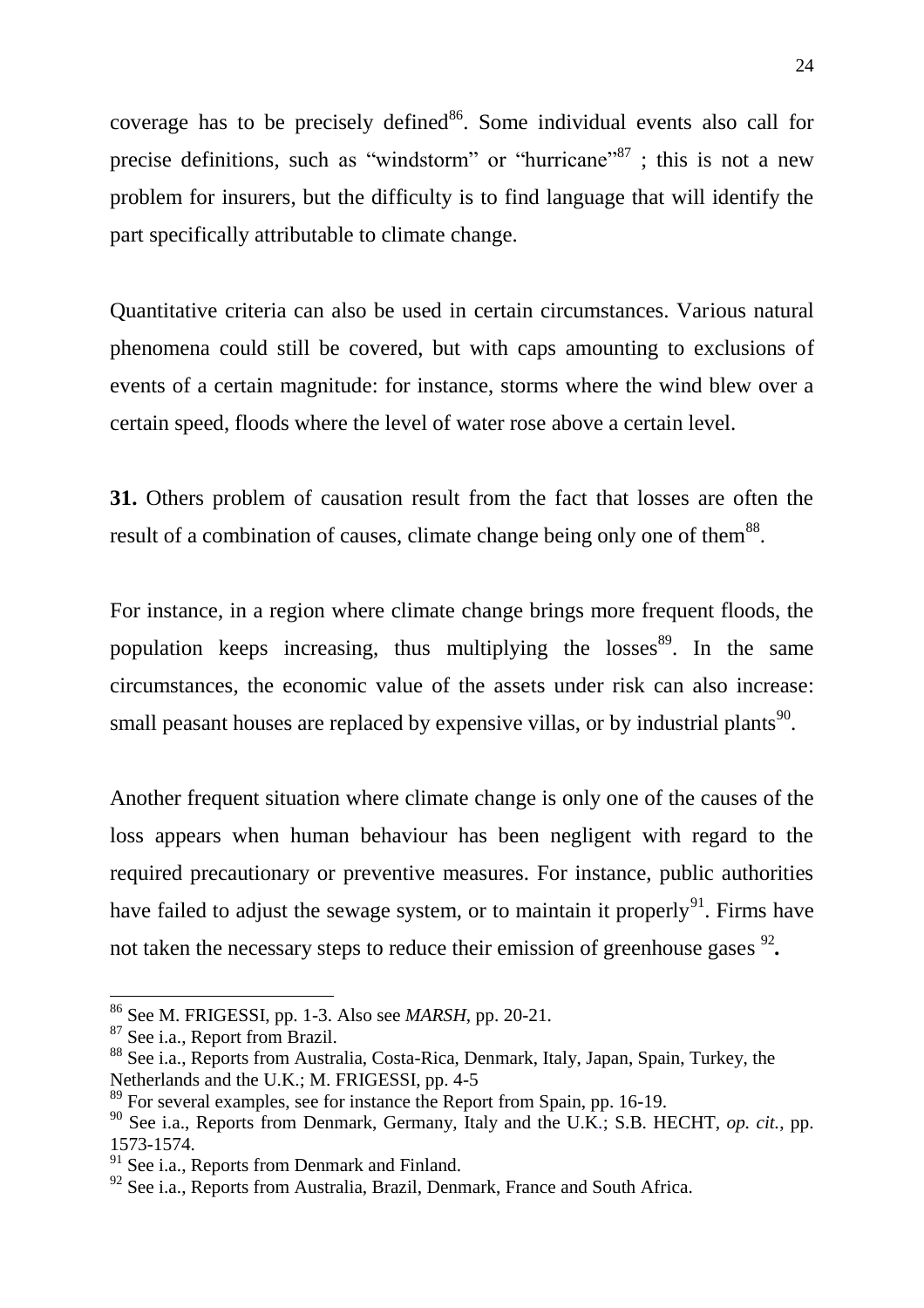If the policy covers the consequences of climate change, is coverage due when a loss is due to a combination of different factors, climate change being only one of them? Difficult legal problems can rise here, first to bring evidence of the respective impacts of the alleged multiple causes, then to decide, under the applicable law, whether a loss occuring under such circumstances would still be covered<sup>93 94</sup>. The insured's reproachable conduct may also sometimes trigger the application of the insurance law rules on risk aggravation, failure to take preventive measures or forfeiture of coverage for losses due to gross negligence or intentional behaviour<sup>95</sup>.

# **II. « NEW PRODUCTS »**

 $\overline{a}$ 

**32.** Climate change causes certain existing risks to deteriorate and some new risks to appear. We have seen how insurers try to protect themselves against such developments with different types of « defensive » measures. But the impacts of climate change are also considered as opportunities to take initiatives

<sup>93</sup> The Report from South Africa notes in this respect that *« The flexible principles of common law relating to liability law will have to develop to accommodate the new risks posed by climate change »* (p. 12).

 $94$  A possibility for insurers could be to stipulate that coverage is granted only for losses *exclusively* attributable to climate change. Similar clauses are sometimes found in other types of policies (e.g. in some policies covering financial loss due to business interruption or other specific causes); it would of course not eliminate all practical difficulties.

See for instance PEICL, art. 4:101 - 4:103, 4:201- 4:203 and 9:101.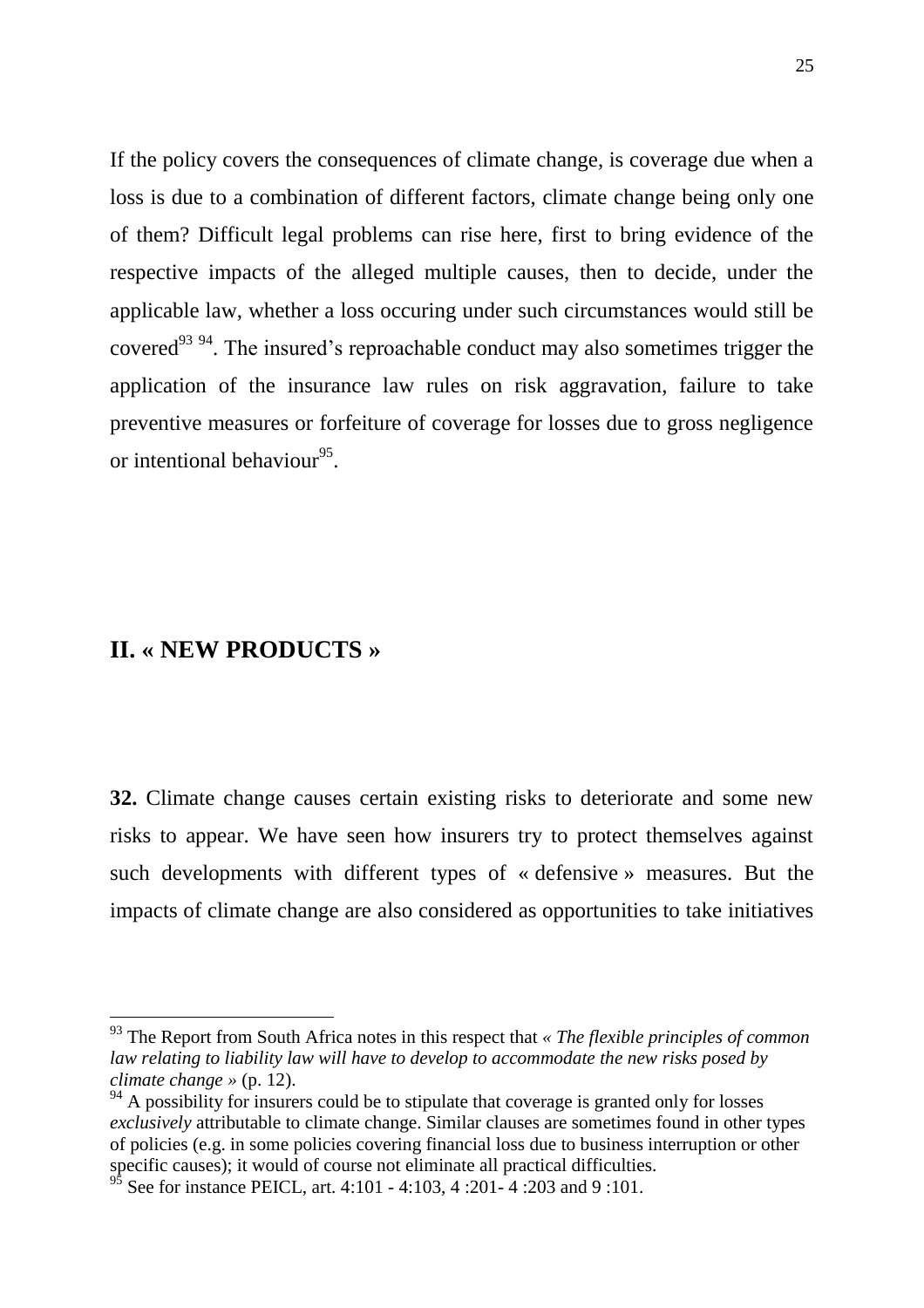and to offer new types of coverage designed to meet the new challenges, either by adapting existing policies or by creating new ones<sup>96</sup>.

Such developments are certainly of special interest for research devoted to the consequences of climate change on the law of insurance, as they concern issues where insurance contract law is developing and conquering new grounds.

Two different categories of « new products » can be distinguished. On the one hand, classical policies are transformed into instruments to reduce greenhouse gas emissions (the so-called « green policies »). On the other hand, original types of policies have appeared to cover new risks linked with climate change<sup>97</sup> 98 .

# **A. « Green » policies »**

 $\overline{a}$ 

**33.** This first class of « new products » is not meant to cover new types of losses linked to climate change, but to act « upstream », by marketing insurance products which could contribute to the reduction of greenhouse gas emissions. This can be applied to several classical types of policies.

<sup>&</sup>lt;sup>96</sup> That is the so-called « from reaction to pro-action » attitude : see the Belgian Report, p.12; W. R. STAHEL, R. NAKAI and R. MUIR-WOOD, Insurance and climate change – from reaction to proaction, *Geneva Reports,* pp. 61-71; W. R. STAHEL, In Favour of a Proactive Attitude Insurance Approach to Climate Change, *The Geneva Papers*, 2009, pp. 319-322.  $97$  Comp. the distinction made by S.B. HECHT, *op. cit.*, p. 1602, between products that help

to create conditions for active adaptation to building physically resilient communities, and products that provide capacity to cope with losses.

<sup>&</sup>lt;sup>98</sup> It will again be recalled that obviously, all these new products are not currently available in all parts of the world. See the respective national Reports.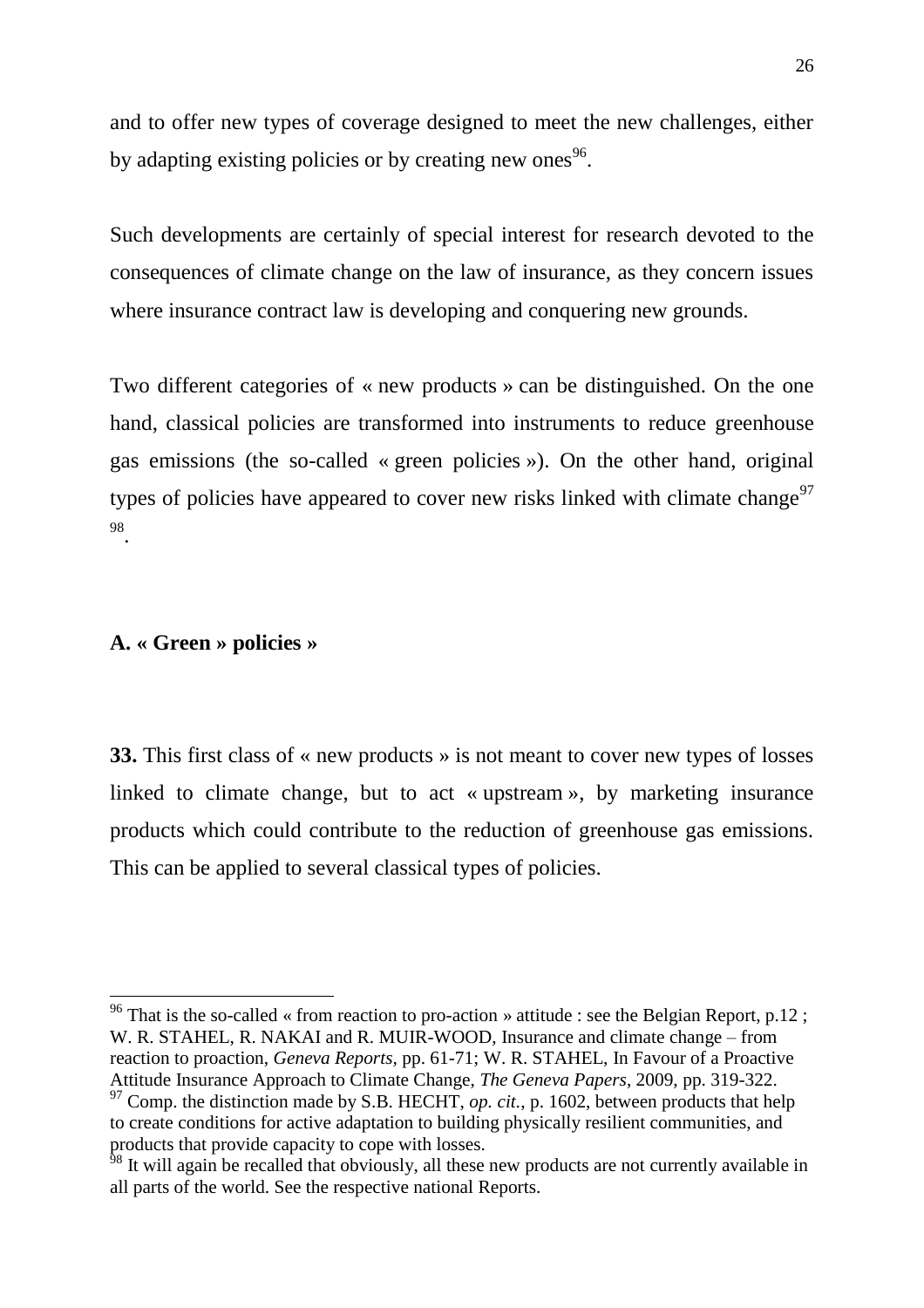**34.** *Buildings* will save energy if they are properly constructed and isolated. A first category of « green » or « energy saving » policies are available in several countries, granting lower premiums or other advantages when the insured building satisfies a certain number of energy-saving requirements<sup>99</sup>  $100$ . Sometimes, indemnification of a loss is made more generous if reconstruction is made according to energy-saving standards $^{101}$ .

Similarly, some insurers grant premium discounts if a building is made less vulnerable to flood damage $^{102}$ .

**35.** *Motor insurance* is another important sector where various types of « green policies » have appeared  $103$ .

« Pay-as-you-drive » policies give an incentive to drive less, since the amount of the premium to be paid depends on how much the car has been driven  $104$ .

There are also policies which reward the use of GPS, on the assumption that this will reduce distances covered<sup>105</sup>. Some insurers also grant reduced premiums on

<sup>&</sup>lt;sup>99</sup> See i.a., Reports from Australia, Denmark, Finland, Italy, Japan, the Netherlands, South Africa and the U.K.; Y. YAMANO, p. 4 (quoting the case of an insurance company granting a premium reduction if the building satisfies the norms of ISO 14000 for environmental management); also see C.J. RODD, slide 22 (lower premiums for fire-resistant dwellings in regions subject to bush fires) ; S. NOËL, p. 15; S.B. HECHT, *op. cit.*, pp. 1594-1596*,* 1602- 1603; *MILLS Global Review*, p. 13; *CERES*, pp. 32-35 ; *ALLIANZ Agenda*, p. 34; *Stanford Symposium*, p. 312; *C.E.A. Report*, p. 40; *Geneva Reports*, pp. 69-70, 99-100.

 $100$  Another new type of insurance product protects the installer or owner an energy efficiency project from failure to achieve the predicted energy savings (See *CERES*, pp. 29-30) <sup>101</sup> See the U.K. Report.

<sup>102</sup> See i.a., Reports from Belgium and South Africa; *Geneva Reports*, p. 68..

 $103$  See Y. YAMANO, p. 2.

<sup>&</sup>lt;sup>104</sup> See i.a., Reports from Belgium, Denmark, France, Germany, Italy, Japan, the Netherlands and the U.K.; C. FÖLLMER, p. 8 ; Y. YAMANO, p. 2 ; S. NOEL, slide 15; S.B. HECHT, *op. cit.*, pp. 1596-1597, 1599-1601; *MILLS Global Review*, pp. 12, 19; *CERES*, pp. 24-25 ; *Geneva Reports*, p. 99.

<sup>&</sup>lt;sup>105</sup> See the U.K. Report.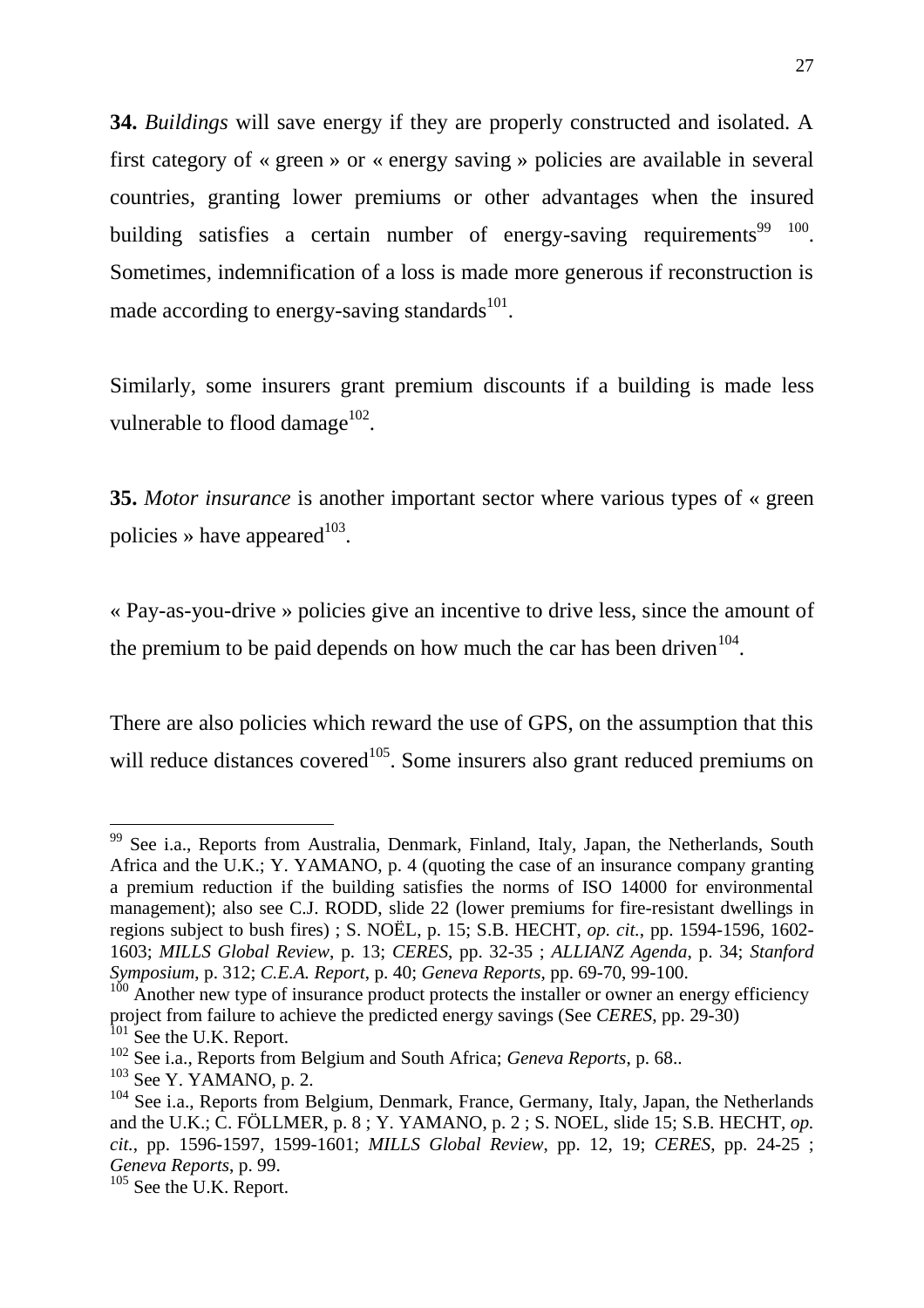the evidence that the insured has purchased a season-ticket with a railroad company<sup>106</sup> !

Another formula with similar purposes is offered by policies rewarding speed moderation, controlled by a « black box » installed in the car - a system having to cope with reluctance from some drivers $107$ .

On the other hand, «low emission » cars, such as « hybrid cars », are often insured on more favourable terms  $^{108}$   $^{109}$   $^{110}$   $^{111}$ .

**36.** Marketing « green » policies may flatter the image of insurers, but doubts are sometimes expressed about their merits. Such policies may contribute to reducing gas emissions, but they do so in the form of a subsidy granted by the insurance industry, while the risks at stake (e.g. the motorist's risk profile) are not affected. This means that insurers, while bearing part of the cost of reducing emissions, can be penalised on actuarial grounds $^{112}$ .

Finally, it will be recalled that in the part devoted to « defensive » measures above, we have mentioned that some insurers try to set a « good example » by acting responsibly towards the environment. This attitude can also take the form

 $106$  See C. FÖLLMER, p. 8.

<sup>107</sup> See i.a., Reports from Belgium and Germany; *Geneva Reports*, p. 99.

<sup>108</sup> See i.a., Reports from Belgium, Germany and Japan ; *Geneva Reports,* pp. 68, 99, 100 ; S.B. HECHT, *op. cit.*, p. 1596; *ALLIANZ Agenda*, p. 34.

 $109$  The Report from Brazil (p. 12) also mentions projects that encourage car repairs garages that adapt themselves to sustainability standards.

 $110$  Another interesting development mentioned in the Report from Brazil (p. 12) is the appearance of reforestration insurance, another way to encourage action against carbon dioxide.

 $111$  Comp. below, No. 43, the possibility offered by some motor insurers to offset carbon emissions.

<sup>112</sup> See i.a., Reports from Denmark and the U.K. ; S.B. HECHT, *op. cit.*, p. 1590; *MILLS Global Review*, p. 12; C. HERWEIJER et al., *op. cit.,* p. 368. Also see the *Geneva Reports*, p. 64, for a discussion of the difficulties in insurance of properties.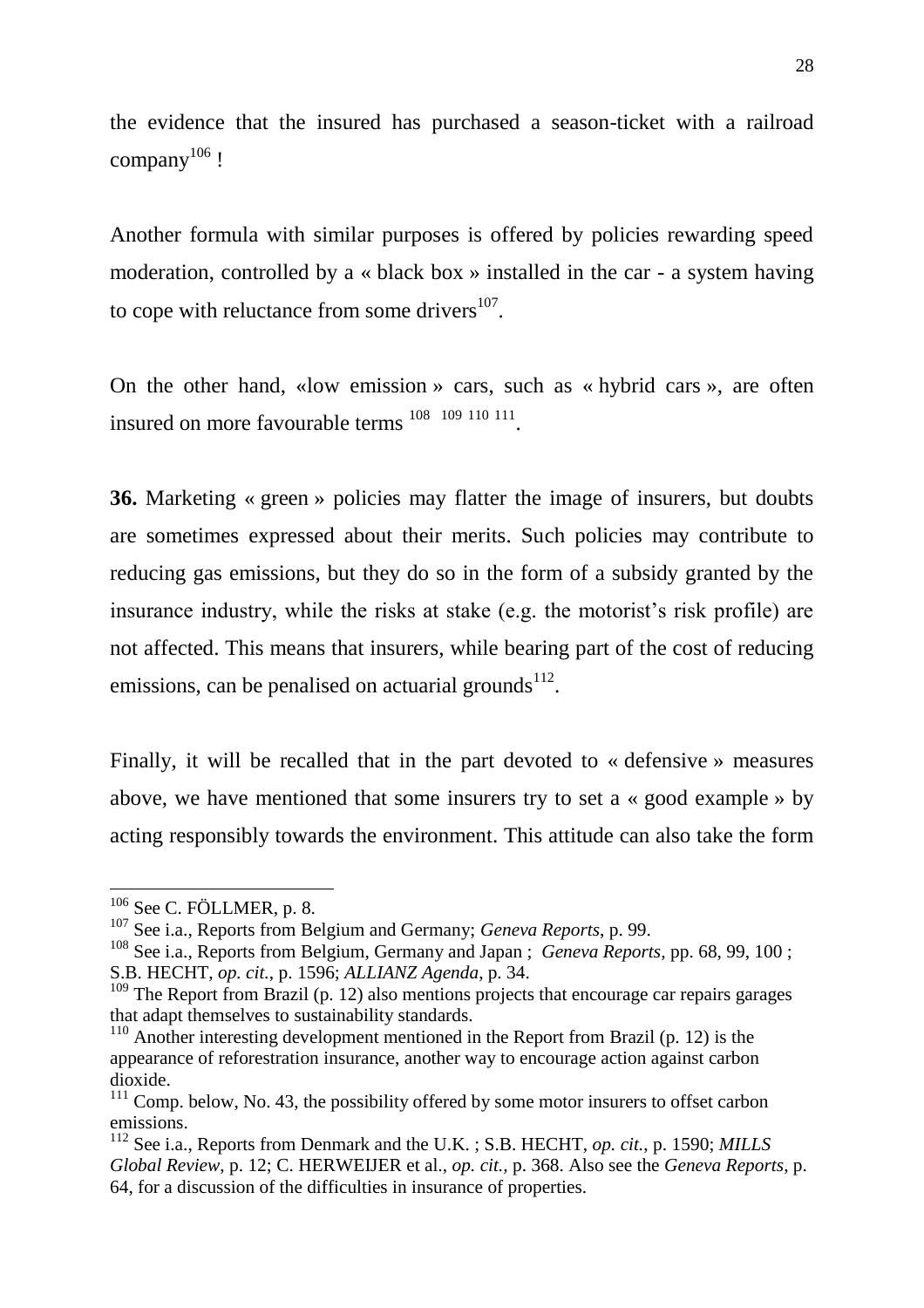of special policies, where the insurer untertakes that the premiums will be invested in projects of reducing gas emissions or sustainable development <sup>113</sup>. It is also reflected when electronic policies, replacing paper, are offered at a reduced price<sup>114</sup>.

# **B. New or adapted types of policies**

Risks connected to climate change are directly covered by different types of policies, either adaptation of existing types, or completely new policies.

# *Adaptation of existing policies*

 $\overline{a}$ 

**38.** Some *third party liability policies* are being adapted in order to cope with the development of liabilities linked to climate change. Instead of protecting themselves by providing for restrictions or exclusions of coverage (see above, concerning « defensive » measures), some insurers devise policies that are meant to give adequate cover to the new risks, with an appropriate level of premiums.

Environmental liability policies are adjusted in order to cover liabilities linked to climate change<sup>115</sup>. The same occurs with D&O liability policies<sup>116</sup>, as well as

<sup>&</sup>lt;sup>113</sup> See i.a., Reports from Brazil, Germany, the Netherlands (example of a motor insurer who compensates the  $CO<sup>2</sup>$  emissions of a car by planting seven new trees every year in Costa-Rica) and the U.K.; Y. YAMANO, p. 4. Comp. the carbon offsetting schemes described below, at No. 43.

 $114$  See the Report from Brazil; Y. YAMANO, pp. 2-3.

<sup>&</sup>lt;sup>115</sup> See i.a., the Report from Germany. In some countries, policies that offer gradual pollution cover have emerged; see the Report from South Africa.

<sup>116</sup> See i.a., the Report from Germany; S.B. HECHT, *op. cit.*, p. 1598; *MILLS Global Overview*, pp. 12, 12; *MARSH*, pp. 22-24; *CERES*, pp. 26-27, 29; *DLA PHILLIPS FOX*, pp. 10-13; *C.E.A. Report*, p. 39.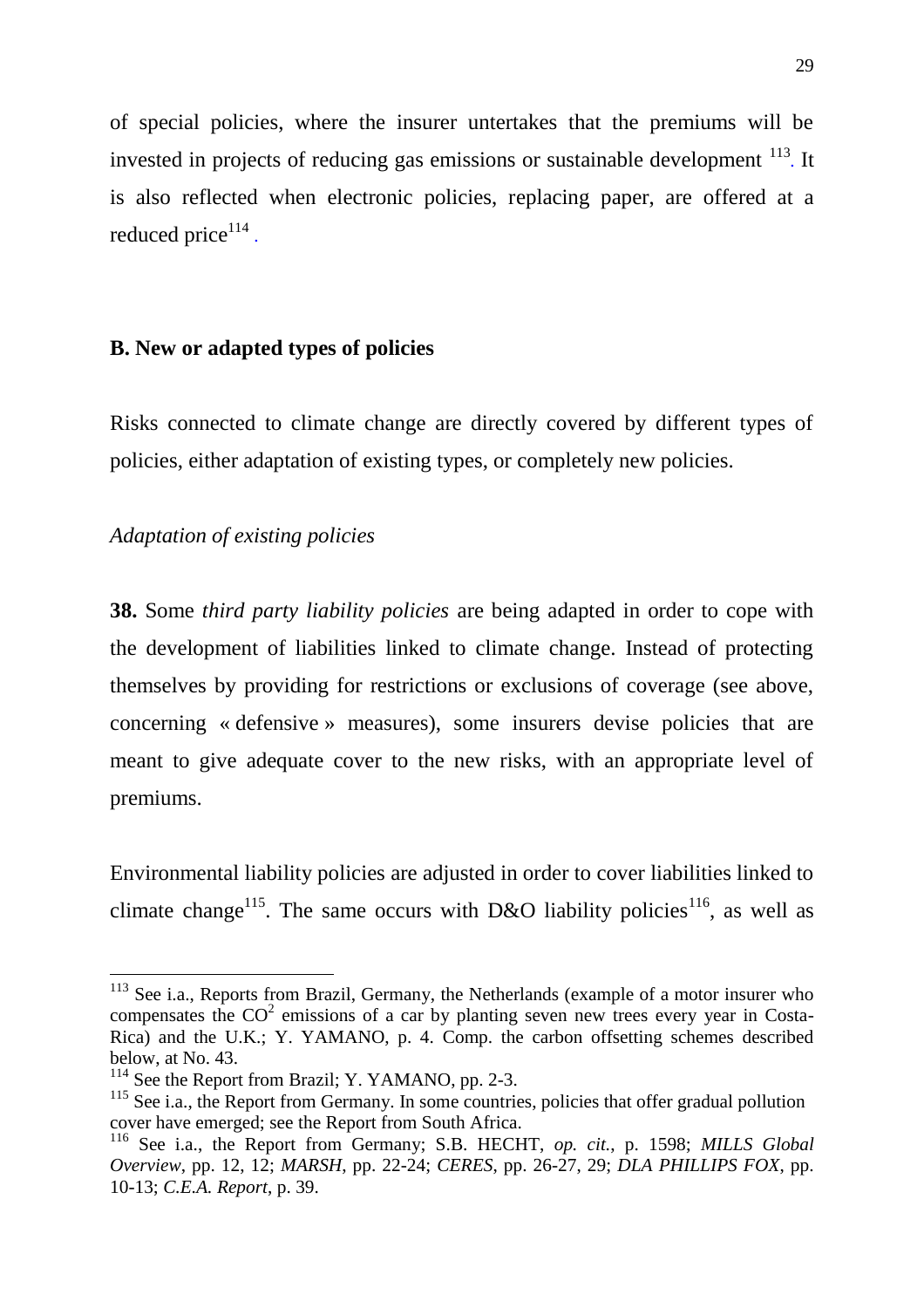with policies covering liabilities of certain professions, especially in the construction sector (architects, contractors, experts, etc...)<sup>117</sup>.

As with all new types of liability, insurers have to be very careful to evaluate the risks before offering coverage. Especially important is a scrutiny of the means implemented by the insured to identify its own exposure, as well as to prevent and mitigate possible losses<sup>118</sup>.

**39.** Existing *property insurance policies* can also be affected. In certain countries insurers are attempting to extend to new sectors (such as tourism) the distribution of policies already present in some other sectors (such as energy) and related to some effects of climate change, such as policies covering floods or avalanches, or weather insurance <sup>119</sup>.

## *Alternative sources of energy*

**40.** A new range of policies are developing for alternative sources of energy. Insurance is playing its traditional role of promoting technical advances by agreeing to cover the risks involved $^{120}$ .

Wind-mill policies are now well developed. Some of them provide for comprehensive coverage: construction risks, delay in start-up, mechanical and

<sup>117</sup> See i.a., Reports from Germany and the U.K.; *CERES*, p. 29; *C.E.A. Report*, pp. 39-40.

<sup>118</sup> See *CERES*, pp. 26-27.

<sup>&</sup>lt;sup>119</sup> See the German Report, p. 10.

 $120$  See i.a., Reports from Australia, Denmark, France, Germany, the Netherlands and the U.K.; S. THEILGAARD, pp. 1-4 and slide presentation; S. NOEL, slide 16 ; *MILLS Global Overview*, p. 14; *C.E.A. Report*, p. 41 ; *MUNICH RE-Newables,* pp. 10-21, 29-31. See also E. LEBLANC, Challenges of the Renewable Energy Industry Generate New Demands for Risk Advisory: How to Value an Insurance Package from a Financial Perspective ?, *The Geneva Papers*, 2008, pp. 147-152.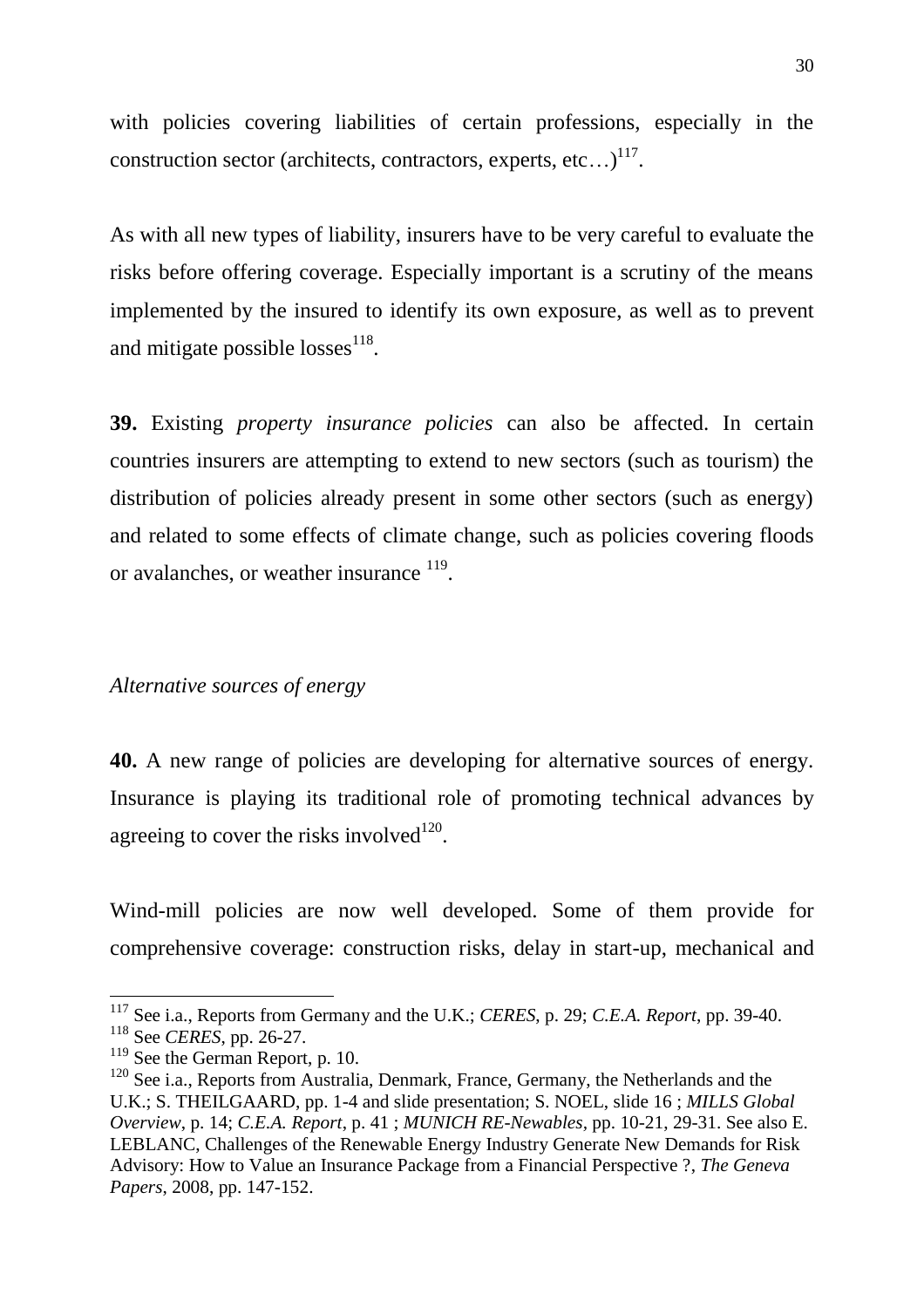electrical breakdown, operational risks, business interruption, third party liability, etc…<sup>121</sup> *.*

Similar policies are available to cover solar energy (e.g. solar panels), or other alternative sources, such as hydro, geo-thermal, wave or bio fuels $122123$ .

#### *Carbon dioxide*

 $\overline{a}$ 

Some new types of coverage are directly connected to carbon dioxide<sup>124</sup>.

**41.** Specific policies are available to cover some risks linked to the carbon market and the "cap and trade system"<sup>125</sup> <sup>126</sup>. There are different varieties of such policies. When a firm takes measures to reduce its emissions in order to be able to gain carbon credits and sell them on the market, the risk exists that an event (e.g. a technical incident such as the break-down of a filter, or a political risk such as the cancellation of a licence or the outburst of a violent conflict interrupting the delivery of carbon credits) could prevent the firm from reaching its objective and thus fail to gain the credit. "*Carbon credit delivery insurance*" is available on some markets to cover such risks<sup>127 128</sup>. Another risk is covered

 $121$  See i.a., Reports from Australia, Denmark, France, Italy and the Netherlands; S.

THEILGAARD, p. 2 and slide 3 ; *Geneva Reports*, p. 100 ; *MARSH*, pp. 25-28; *CERES*, pp. 30-31; *MUNICH RE-Newables,* pp. 16-21.

<sup>&</sup>lt;sup>122</sup> See i.a., Reports from Brazil, Denmark, France and Germany; S. THEILGAARD, p. 1 and slide 2; *MUNICH RE-Newables,* pp. 10-15, 29-31.

 $123$  Weather derivatives (see below No. 49) are also available for wind and solar-electric systems (see *Geneva Reports*, p. 100; *CERES*, p. 31).

 $1^{24}$  Apart from the « green policies » already described above, attempting to promote reduction of greenhouse effect gases.

 $125$  On the regulatory framework, see T. HARDY, pp. 1, 12-13.

<sup>&</sup>lt;sup>126</sup> Here again, it will be kept in mind that developments widely vary depending on the regions of the world. Even some highly developed countries report that the types of carbonlinked policies that are now described are not available yet (See i.a., Reports from Denmark, France and Japan).

<sup>127</sup> See i.a., Reports from Brazil, Germany, South Africa and the U.K; T. HARDY*,* pp. 3-5; S.B. HECHT, *op. cit.*, p. 1605; *CERES,* pp. 40-41; *C.E.A*. *Report*, p. 43. Some varieties also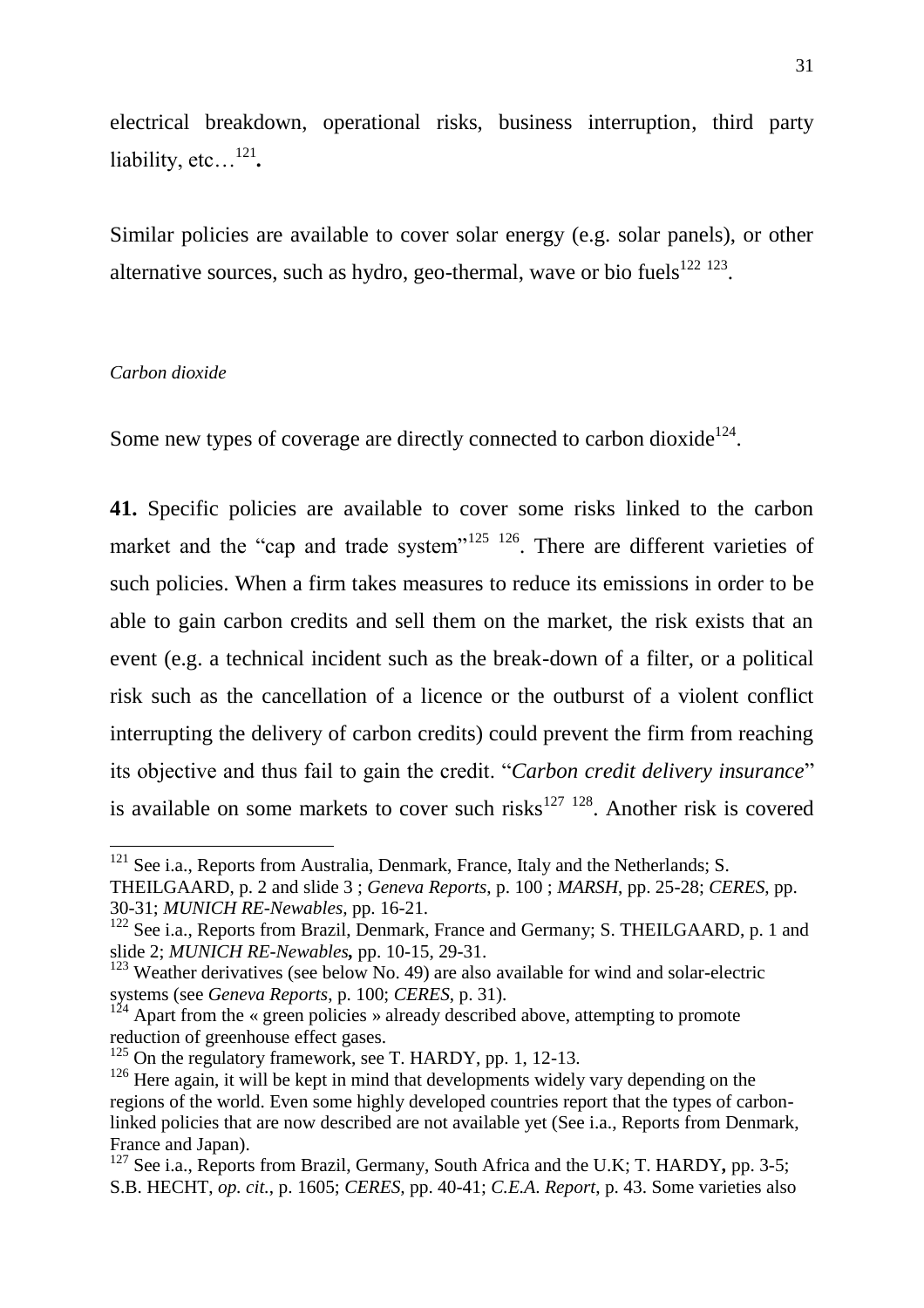by "carbon counterparty credit insurance", which insures against the default of payment by the purchaser of the carbon credit<sup>129</sup>.

**42.** Another type of carbon-related risk is linked to the process of capturing carbon dioxide and storing it underground (« CCS »: *carbon capture and sequestration*) <sup>130</sup>. This is a new technology, the effects of which are still not completely mastered<sup>131</sup>. Certain types of coverage for the different risks linked to carbon sequestration (pollution liability, business interruption, damages to the well, etc...) are being devised, some are already available <sup>132 133</sup> 134.

**43.** Several insurers are also offering to offset carbon emissions caused by some insured activities, such as driving a car or travelling by air. Either the insurer undertakes to purchase carbon credits to offset the emissions (or to make a corresponding investment in a project neutralising carbon emissions such as forest restoration), or it offers the insured options to buy such carbon offsets $^{135}$ .

<u>.</u>

exist, such as "forest carbon sequestration insurance", covering losses of anticipated carbon credits due to physical damage to a forest.

<sup>128</sup> On the moral hazards involved in such types of coverage, see *C.E.A*. *Report*, p. 43.  $129$  See T. HARDY, p. 4.

 $130$  For a description of the technique, see T. HARDY, pp. 5-7 and slide 6. In the European Union, see the Directive 2009/31/EC on the geological storage of carbon dioxide (*OJEU*, L140/114 of June 5, 2009).

<sup>131</sup> See T. HARDY, pp. 6-7 and slide 6; *MILLS Global Overview,* p. 13 ; *C.E.A*. *Report,* p. 42 ; *MUNICH RE Newables*, pp. 24-28**.**

 $132$  See descriptions of several policies in T. HARDY, pp. 7-10 and slides 6-10.

<sup>133</sup> See i.a., Reports from Denmark and Italy; *CERES*, pp. 61-62; *C.E.A*. *Report*, pp. 42-43. Also see the presentation by N. HELLEBERG, Climate change: Carbon capture and storage and other emerging risks, in SWISS RE, *CEA General Liability Seminar*, 2009.

 $134$  Even though it is not directly a legal development, mention should also be made of the initiatives taken by some insurers and brokers to offer carbon-risk management (including claims management) and carbon-risk reduction services to enterprises (see *MILLS Global Overview*, p. 14 ; *CERES*, pp. 38-41 ; *CEA*, pp. 44-47).

<sup>135</sup> See the Reports from Costa-Rica, p. 8 and the UK, p. 34; *CERES*, p. 41; *Geneva Reports*, pp. 99, 100.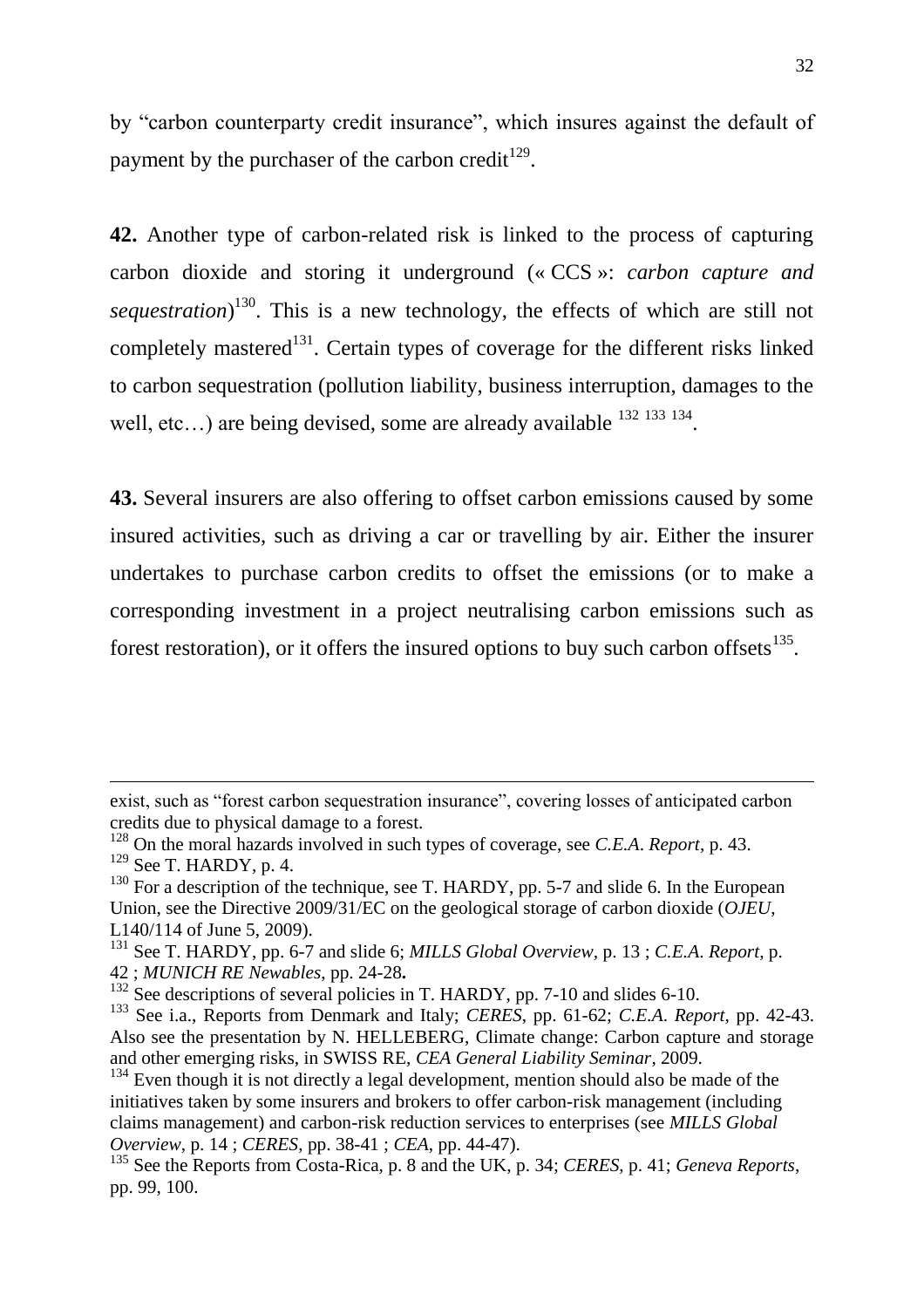Additional obligations for the insurer are thus created in the concerned insurance contracts, but these obligations, by themselves, do not have the nature of insurance, since they do not actually cover any risks<sup>136</sup>. They can rather be analysed as marketing techniques to attract environment-conscious customers, either by the insurer's personal pledge to offset their emissions, or by offering the facility to purchase the corresponding offsets $137$ .

#### *Micro-insurance*

**44.** A different type of « new product » linked to climate change has been identified by some national reporters and in certain publications: varieties of micro-insurance especially adapted to climate risks. Micro-insurance aims at providing affordable access to insurance for low-income beneficiaries. It is especially developed in some Third World countries. Certain recent applications are related to climate change.

In some markets, farmers can micro-insurance coverage against extreme drought in the form of a climate derivative (on derivatives, see below, No.49). Reference is made to a climatic index (related for instance to the duration of sun exposure, or to the amount of rain over a certain period). If this index goes over or under a

<sup>&</sup>lt;sup>136</sup> In contrast to carbon credit insurance described above No. 41, covering the risk of losing expected carbon credits.

 $137$  Compare the « green policies » described above at No. 35, where no carbon offsets are considered, but more favourable insurance terms offered for energy-saving products. Also compare other initiatives taken by insurers to demonstrate their involvement in the climate change issues, described above at Nos. 20 and 37.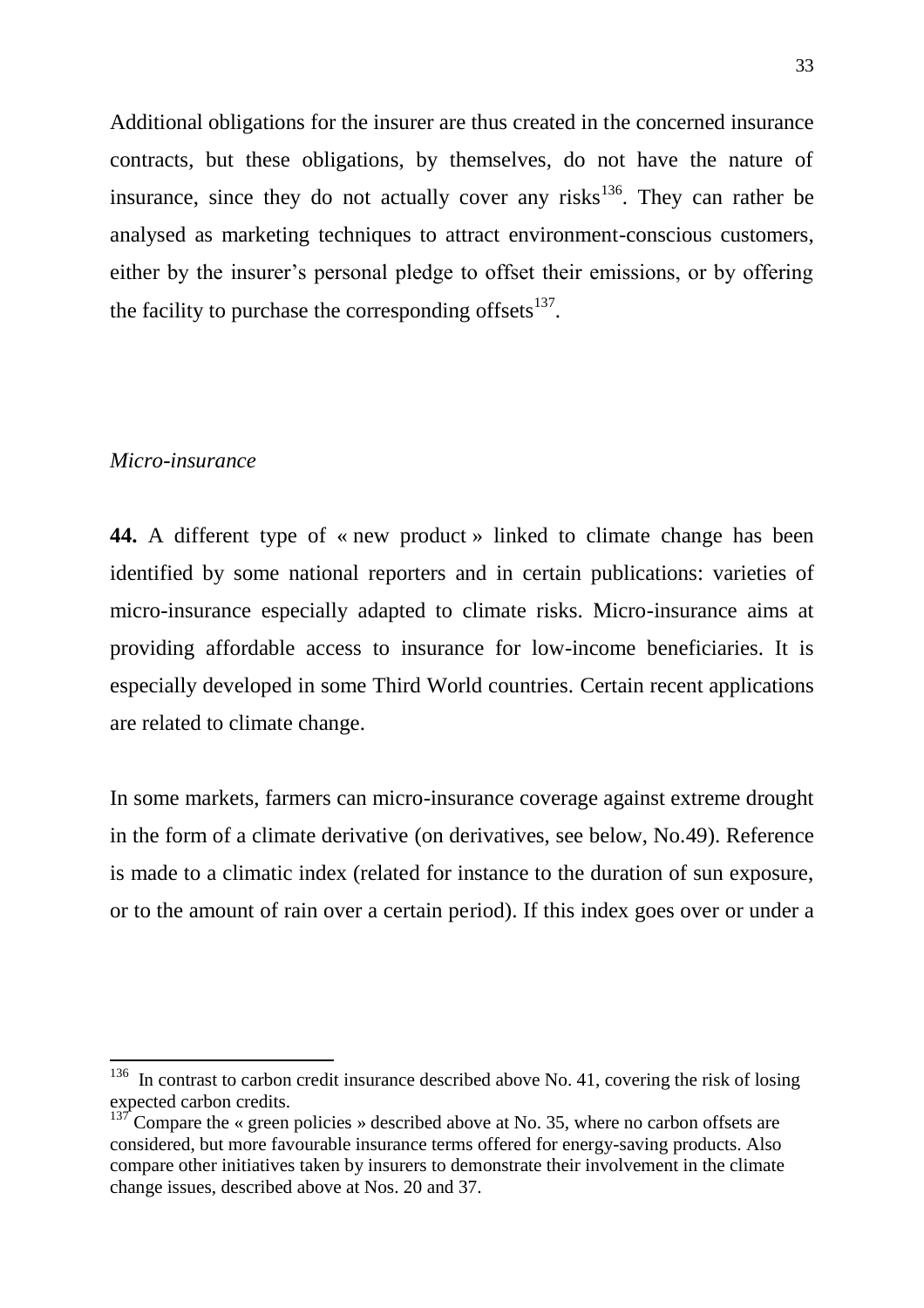certain pre-agreed level, the farmer receives a pay-out (often a pre-fixed amount) to compensate for the losses suffered involving its crops<sup>138 139</sup>.

These characteristics, that the insurer's intervention is triggered by the mere evolution of an index and that compensation takes the form of payment of a preset fixed amount, contribute to the low and affordable cost of microinsurance 140 .

# **III. REINSURANCE AND ART**

 $\overline{a}$ 

**45.** The essential part played by reinsurance in the insurance sector need not be restated, especially in the coverage of major risks. This is similarly applicable to climate change. But this is also a field where several alternative modes of risks transfer (ART) are developing.

 $138$  See i.a., Reports from Costa-Rica, Germany and the U.K.; Y. YAMANO, pp. 3-4; S. NOEL, slide 16 ; S.B. HECHT, *op. cit.*, p. 1604; C. HERMEIJER et al., *op. cit.*, p. 377; *MILLS Global Overview*, pp. 13-14; B. COLLIER et al., *op. cit*., pp. 401-424; *CERES*, pp. 36- 37; *C.E.A*. *Report*, p. 44; *Geneva Reports*, pp. 88, 104; ALLIANZ, *Learning to insure the poor. Microinsurance report*, 2010, 38 pp.

<sup>&</sup>lt;sup>139</sup> Some governments also benefit from such weather derivatives: see the Caribbean Catastrophe Risk Insurance Facility (CCRIF), which provides immediate capital to Caribbean governments that are hit with a natural disaster (see S.B. HECHT, *op. cit.*, p. 1604 ; T. MAYNARD, *op. cit.*, p. 144). Comp. the index-based drought insurance set up in 2006 in favour of the Ethiopian government (see C. HERWEIJER, N. RANGER and R.E.T. WARD, *op. cit.*, p. 377).

According to the German Report  $(p. 11)$ , it is yet unclear if insurers will make any substantial profits with micro-insurance, but *« the publicity effect involved in providing the poorest of the poor with rudimentary protection may be invaluable »*. An author also points out the moral hazard that may be involved with the risk that the purchaser of such products *« may take fewer steps to mitigate future losses as a result of the security associated with* (the derivative) *»* (S.B. HECHT, *op. cit.*, p. 1604).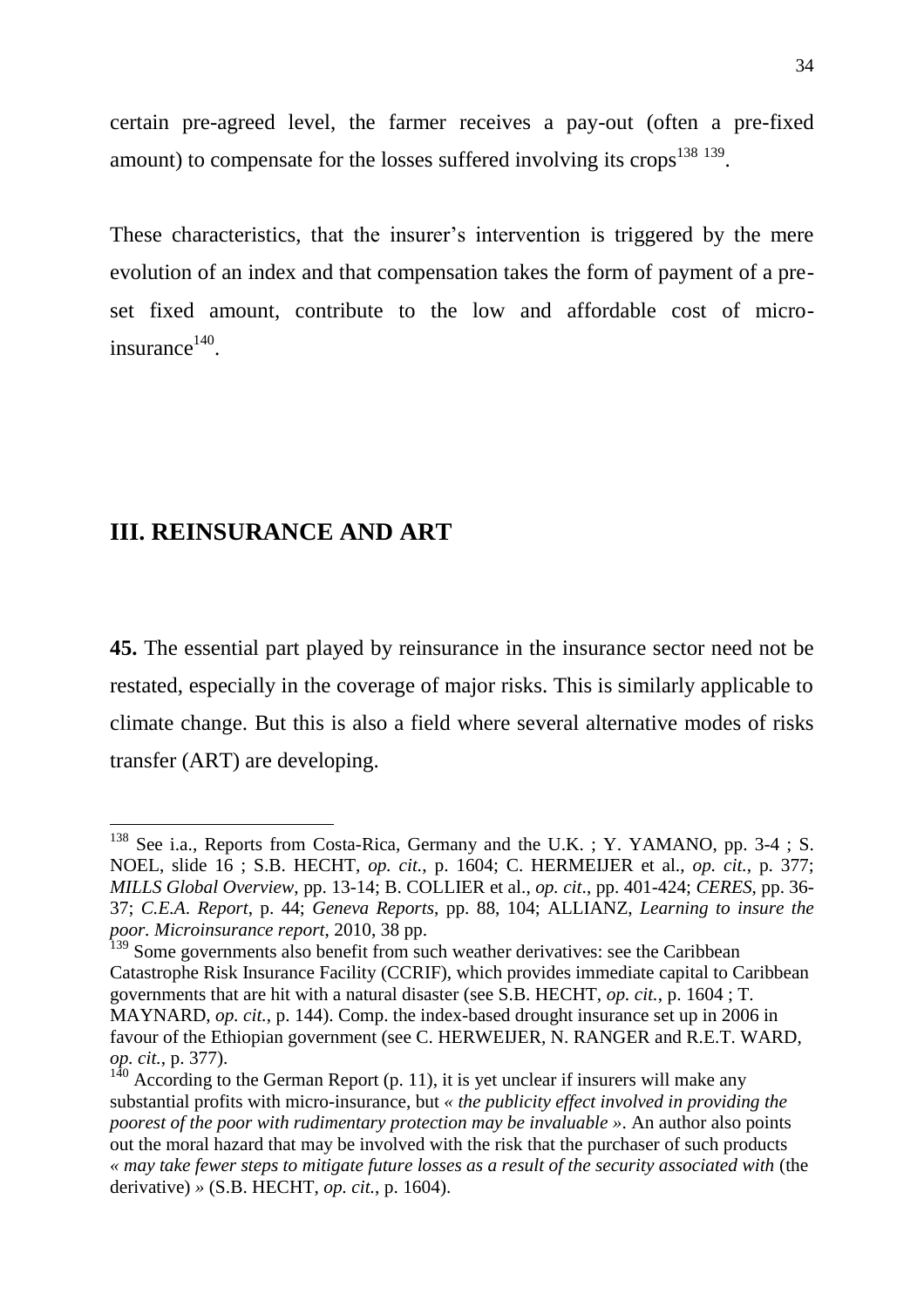# **A. Traditional reinsurance**

Large reinsurance companies play a very active and visible part in the debates concerning climate change<sup>141</sup>. This is not surprising, due to the catastrophic, cumulative character of many of the risks involved.

## *Extra-legal initiatives*

**46.** Like insurers, as explained above, reinsurers face the challenges of climate change first by taking different extra-legal initiatives.

Reinsurers conduct and finance climate-change related research. They gather data, and make them available to insurers<sup>142</sup>. They publish important studies<sup>143</sup>. As the Dutch national report very appropriately puts it, reinsurers often act as « knowledge institutes » for insurers<sup>144</sup>. Some reinsurance brokers are also active in this area<sup> $145$ </sup>.

Reinsurers, together with insurers and insurers' associations, do much lobbying with public authorities, national, supranational and international, to raise the degree of awareness of climate change issues and to inspire or influence regulation $146$ .

<sup>141</sup> See i.a., the Report from Germany; S.B. HECHT, *op. cit.*, pp. 1579, 1583-1585.

 $142$  The possible antitrust aspects have already been mentioned above, No. 18.

 $143$  See the presence of major reinsurers among the authors of the publications listed in the bibliography above, footnote 4.

<sup>&</sup>lt;sup>144</sup> See the Report from the Netherlands; also see i.a. Reports from Germany, Spain and the U.K.

 $145$  See the Report from the U.K.

<sup>&</sup>lt;sup>146</sup> See the Report from Germany.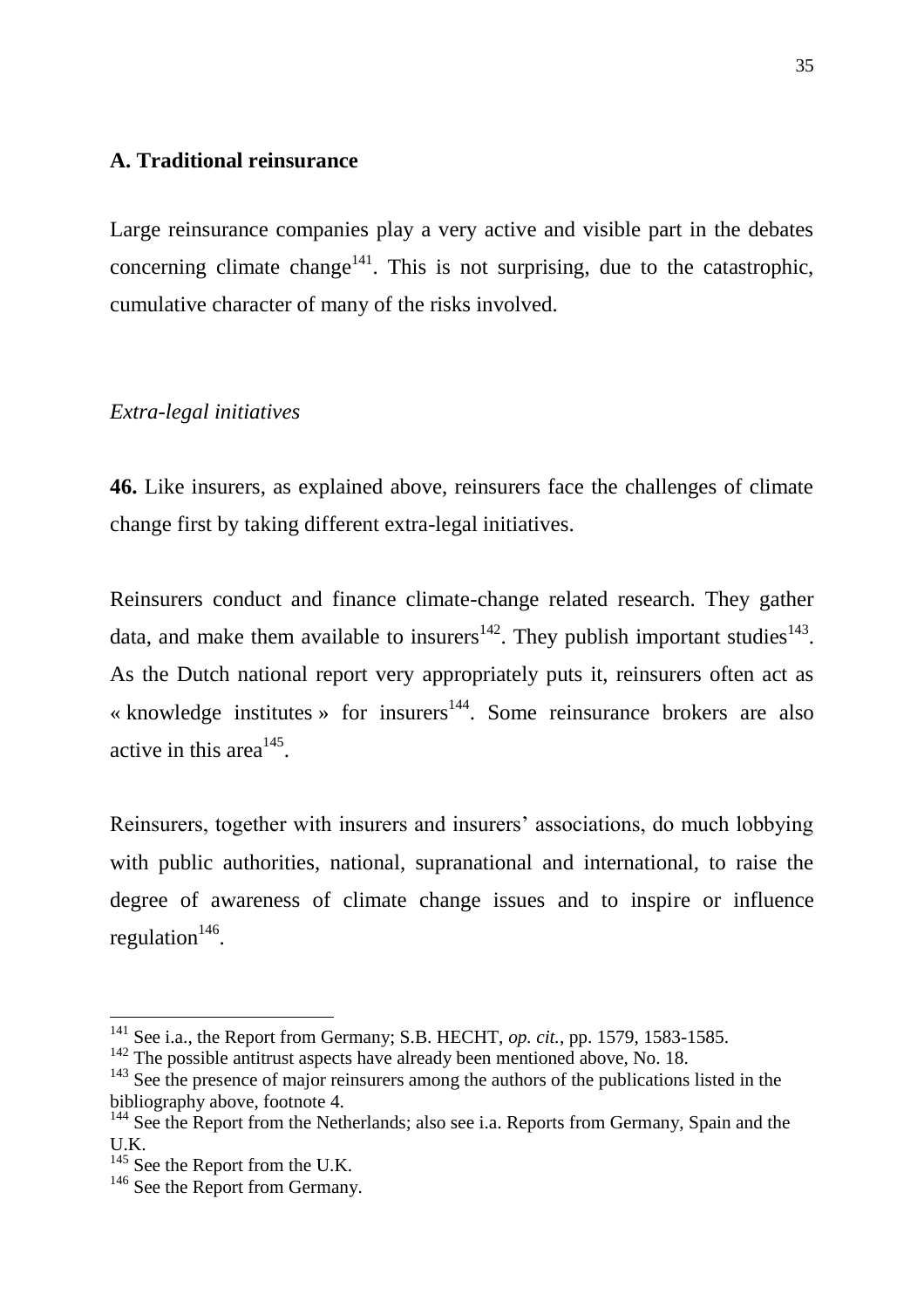Some reinsurers even take personal initiatives to contribute to the development of alternative sources of energy. Munich Re, for instance, is promoting a project to install solar panels in African deserts $147$ .

## *Legal measures*

**47.** Reinsurers have been directly involved in all the measures described above taken by insurers, often by having devised, inspired or recommended them.

Defensive measures such as modification of contract terms, restrictions or exclusions of coverage, termination of contracts, withdrawal from certain markets are often the result of discussions between ceding companies and their reinsurers<sup>148</sup>.

Many of the « new products » described above have been devised by reinsurers, or at least with their contribution. Swiss Re, for instance, was among the first to offer insurance services related to carbon trading and alternative technologies. Munich Re's *Climate Insurance Initiative*, launched in 2005, was a pioneering step in trying to develop insurance solutions for developing countries<sup>149</sup>.

The U.K. Report expects that among the problem areas for ceding companies to recover from their reinsurers in the context of climate change will be those of allocation and aggregation of losses, particularly if extended over a long period

<sup>147</sup> See C. FÖLLMER, p. 9 ; *MUNICH Re-Newables,* pp. 46-52.

 $148$  See the Report from Germany (p. 13), with the example of the withdrawal of reinsurers from the Caribbean market, due to the increased frequency and intensity of hurricanes, thus causing insurers to withdraw themselves.

<sup>&</sup>lt;sup>149</sup> See the Report from the U.K.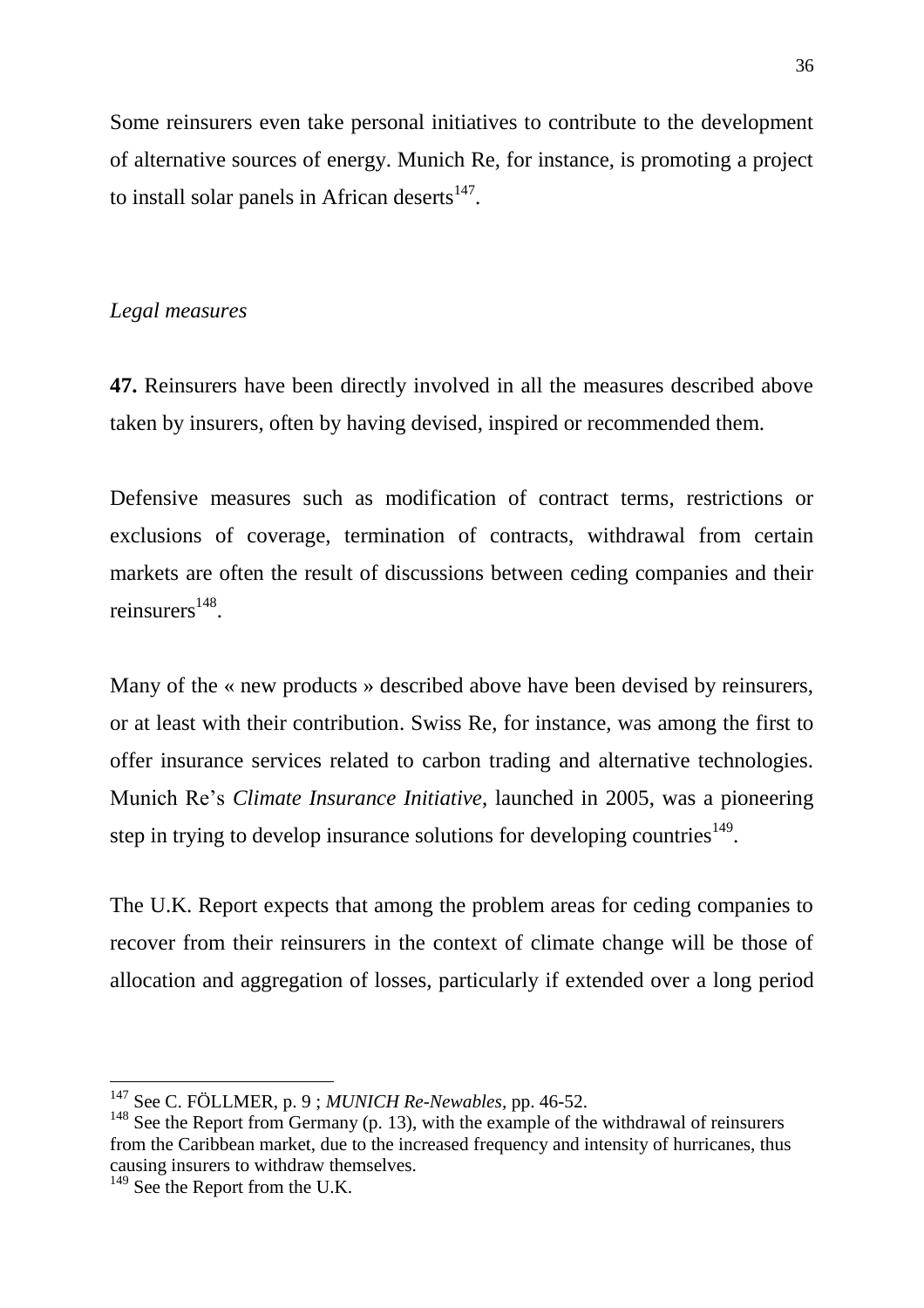(this has been the source of much dispute with earlier asbestos, tobacco and other environmental claims) $^{150}$ .

## **B. Alternative risk transfer**

**48.** Derivatives are known to be used in the insurance industry for purposes such as protection against risks of exchange rate, stock market fluctuations or interest rate modifications<sup>151</sup>.

To an extent that greatly varies depending on the regions of the world<sup>152</sup>, derivatives are also present among the means to cope with climate change. They can help insurers to reduce capital requirements and to increase their capacity to underwrite new business; they serve as an alternative where reinsurance capacity is limited or its cost too high<sup>153</sup>. Varieties of climate derivatives have been devised, based on indices linked to temperature, rainfall, snowfall, or the like<sup>154</sup>.

 $150$  See the U.K. Report, p. 35.

 $151$  See the Report from Germany.

<sup>&</sup>lt;sup>152</sup> In many countries, ART forms related to climate change are still described as not available (See i.a. Reports from Argentina, Denmark, El Salvador, Finland, Greece, Poland, Spain and Turkey), or still "in infancy" (See i.a. Reports from Australia, Brazil and the Netherlands). The U.K. Report explains that in the U.K. and in many other parts of Europe, reliance upon ART technique has been so far much more modest that in the U.S.. *"…growth in this area has been hindered by uncertainties about the reliability of data, modelling and the significance of past records, as well as the costs to be charged. Concerns have also arisen about some of the legal and regulatory characterisations of some of the techniques"* (p.37).

See S.B. HECHT, *op. cit.*, pp. 1584-1585; S. FRANKEN, who points out that the capital market has a much wider capacity than the capacity available to the insurance industry: *« A one percent fall of the stock markets – not very uncommon these days – results in a world wide loss of about \$ 600 million. Even the worst natural disaster so far did not get close to these figures. »* (p. 2).

<sup>&</sup>lt;sup>154</sup> See SWISS RE, The role of indices in transferring insurance risks to the capital markets, Sigma, 2009, n° 4, 46 pp. ; B. COLLIER, J. SKEES and B. BARNETT, Weather Index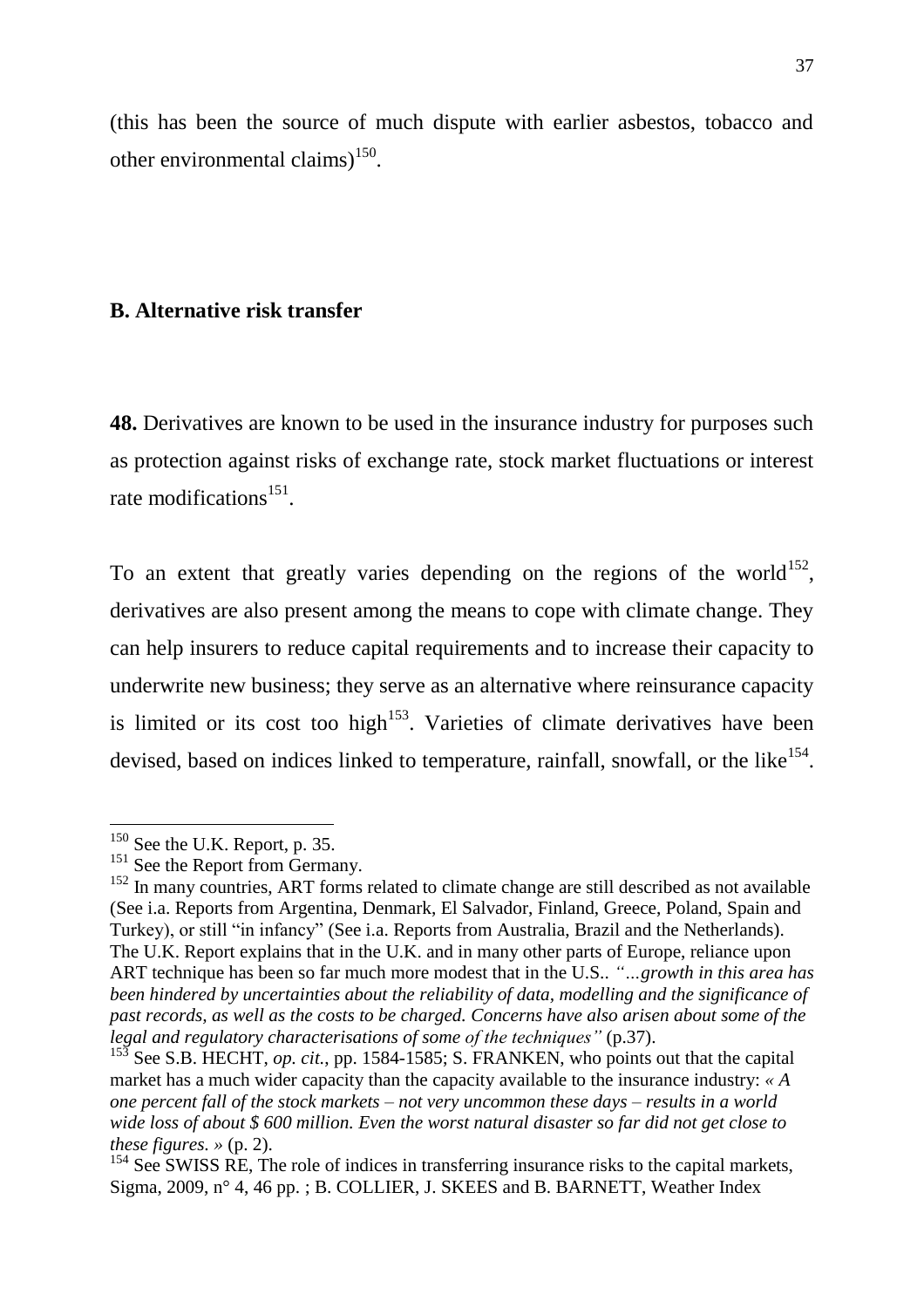So-called « catastrophe bonds » have been issued. Some of the main types will be briefly presented.

We shall successively deal with weather derivatives and catastrophe bonds, the two most important types of ART techniques related to climate change<sup>155</sup>.

## *Weather derivatives*

**49.** A first group of ART products related to climate change comprises weather derivatives. Three main types are « put-options », « caps » and « swaps ».

- « Put-options » (or « floors ») offer protection against situations where a variable would go under a certain level. For instance, the average temperature would be under 10° C, or it would not rain for a total of so many days in a certain period, or snow would not reach a certain level.

The purchaser of such an option is entitled to receive compensation should the relevant index turn out to be inferior to the agreed threshold. This could for instance be the case for a firm having had to face high heating costs because the winter was unusually cold, for a farmer whose crops were damaged by scarcity of rain, for the manager of a ski resort who experienced losses due to insufficient snow coverage, for the operator of a wind-mill when there has not been enough wind over a certain period or for the owner of a solar power system if the hours of sunlight fall below a certain level<sup>156</sup>.

1

Insurance and Climate Change : Opportunities and Challenges in Lower Income Countries, *The Geneva Papers*, 2009, pp. 401-424.

<sup>&</sup>lt;sup>155</sup> Categorisation of the different modes of ART is a diffficult task. Each presentation consulted seems to rely on its own distinctions and even terminology.

<sup>156</sup> See *Geneva Reports*, p. 100.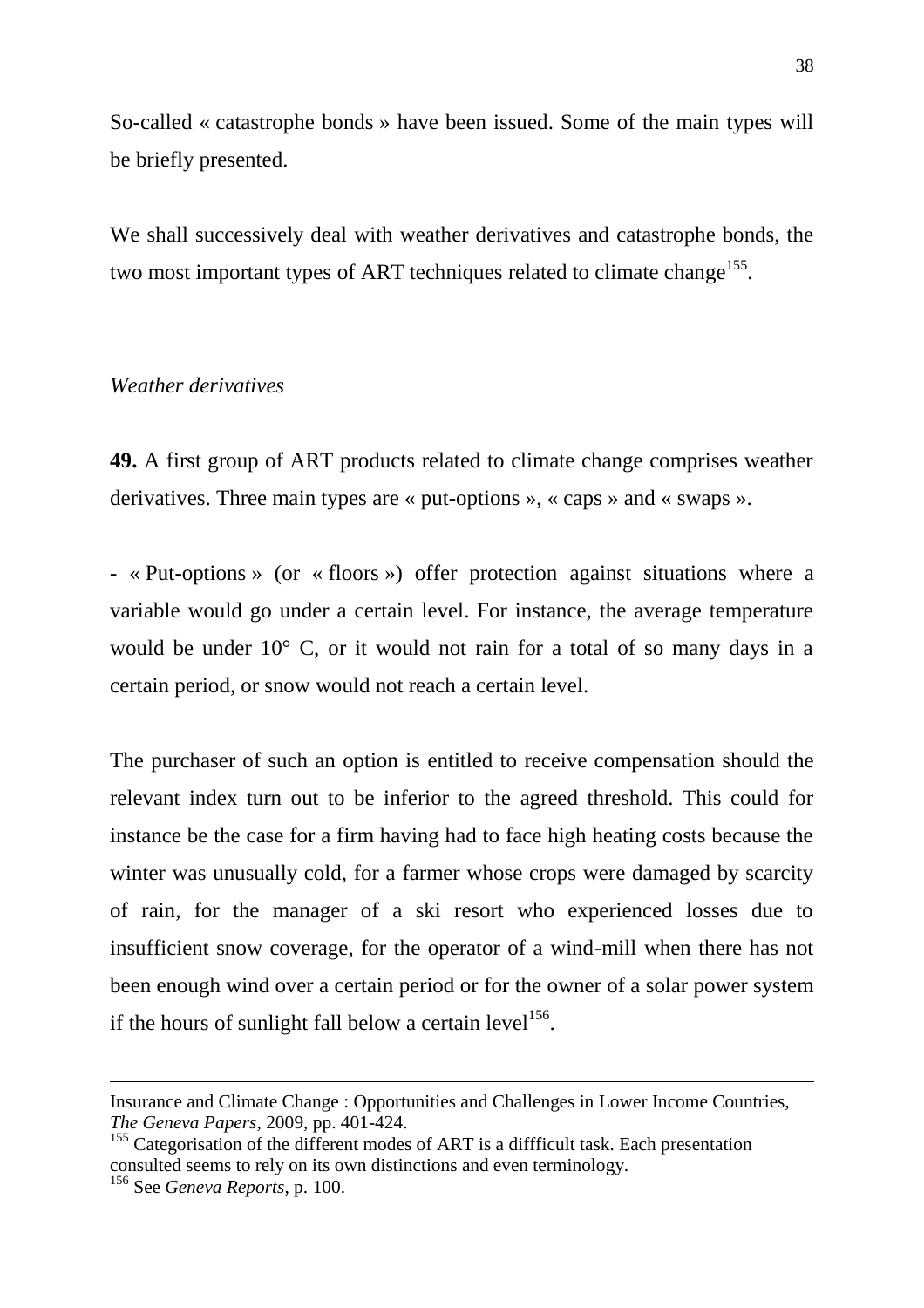- « Caps » are the opposite of « floors ». They offer protection against situations where the variable would go above the agreed level, e.g. excessive heat, rain or snow. The purchaser would be compensated if the relevant index exceeded the agreed « cap »: the seller of heaters if the winter had been too mild, the manager of a summer resort if the summer had been too rainy, an airline company having had to cancel more flights than usual because of excessive fog $^{157}$ .

- « Swaps » are a sort of combination of « floors » and « caps »<sup>158</sup>. They offer protection where the variable goes either above or under the agreed threshold, and they involve firms having opposite interests, who promise to exchange their respective risks. For instance, a seller of fresh drinks and a farmer are both concerned with the possibility of a heat wave in the summer, but in totally different ways. By entering a swap arrangement, the seller of drinks promises to pay an indemnity to the farmer should the summer be exceptionally hot (average temperature above a certain level), and vice-versa in the opposite circumstances (average temperature below a certain level). Each participant thus exchanges the chance to make exceptional profits against a guarantee to be compensated in case of major losses.

**50.** Weather derivatives are sold by various types of sellers, such as banks and insurers<sup>159</sup>, or even energy companies<sup>160</sup>. Swaps can be arranged between

<sup>158</sup> See i.a., Reports from Germany, Italy and the U.K.; S. MUTENGA and S.K. STAIKOURAS, The Theory of Catastrophe Risk Financing : A Look at the Instruments that Might Transform the Insurance Industry, *The Geneva Papers*, 2007, pp. 235-236.

<sup>159</sup> See the Report from the Netherlands, p. 20. However, the Report from the U.K. (p. 37) points out that to the extent that weather derivatives cannot be considered as insurance contracts (see below, Nos. 53-54), they may not be sold by insurers or reinsurers (who can on the other hand invest their funds into such products).

<sup>157</sup> Also see the examples given in the Report from The Netherlands (p. 20)*.*

<sup>160</sup> See the U.K. Report, p. 36.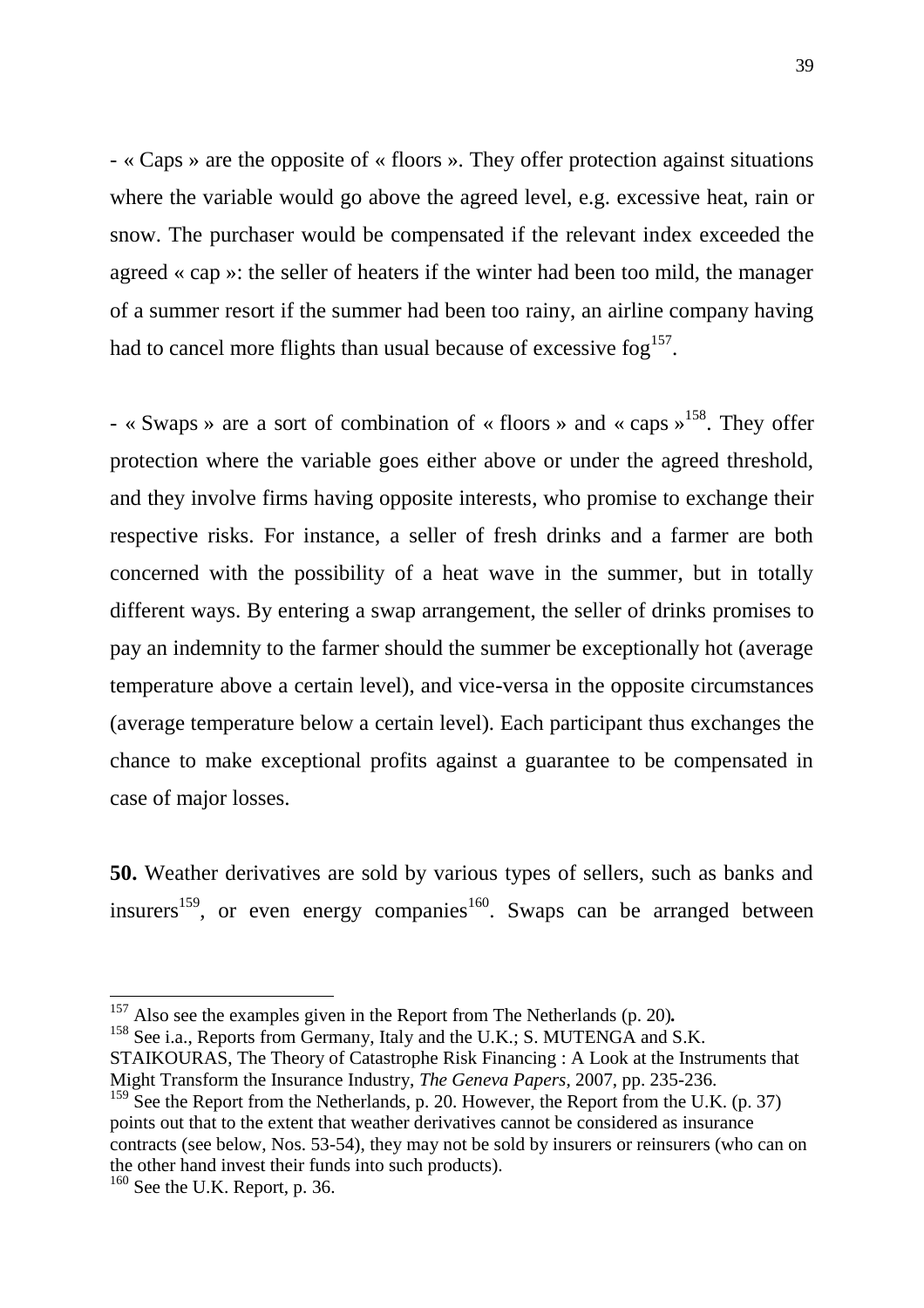insurers, mainly on the international level. Risks of serious storms in Europe, for instance, can be swapped against risks of earthquakes in Japan $^{161}$   $^{162}$ .

## *Catastrophe bonds*

 $\overline{a}$ 

**51.** Another alternative mode of risk transfer which plays a noticeable part in the context of catastrophes, including those due to climate change, is « securitisation », which transfers the risk to the capital market<sup>163</sup>.

Securitisation consists of issuing bonds to investors for the amount to be covered, at an agreed interest rate<sup>164</sup>. Like traditional bonds, these will be reimbursed on due date, under normal conditions. However, reimbursement will not take place (or will only be partial) should the risk have occurred, the funds being immediately available for coverage purposes.

The technique is interesting. In the first place, it provides advance financing. Then, when a loss occurs, risk coverage does not take the form of payment of an

 $161$  See the Report from Germany (p. 14) and the concrete example given.

 $162$  Even though this is not specifically linked with climate change, comp. the so-called « Debt for Nature » swaps referred to in the Reports from Brazil and Costa-Rica, consisting in converting the external debt of the beneficiary countries into financing for environmental projects.

 $163$  See i.a., Reports from Germany (where a few specific examples are given), the Netherlands and the U.K.; S. FRANKEN, pp. 2-3 ; S.B. HECHT, *op. cit.*, pp. 1584, 1585, 1603; S. MUTENGA and S.K. STAIKOURAS, *op. cit.*, pp. 233-235 ; *ALLIANZ*, *Hedging climate change*, 2007 pp. 24-31 ; D. WEMMER, The Securitization of Insurance Liabilities : The View from Zurich, *The Geneva Papers*, 2008, pp. 1-6 ; W. ZELLER, Securitization and Insurance – Characteristics of Hannover Re's Approach, *The Geneva Papers*, 2008, pp. 7-11 ; A. CHARPENTIER, Insurability of Climate Risks, *The Geneva Papers,* 2008, pp. 98-101 ; E. MICHEL-KERJAN and F. MORLAYE, Extreme Events, Global Warming and Insurance-Linked Securities : How to Trigger the « Tipping Point », *The Geneva Papers*, 2008, pp. 153- 176.

<sup>&</sup>lt;sup>164</sup> This rate is relatively high (see S. FRANKEN, p. 2).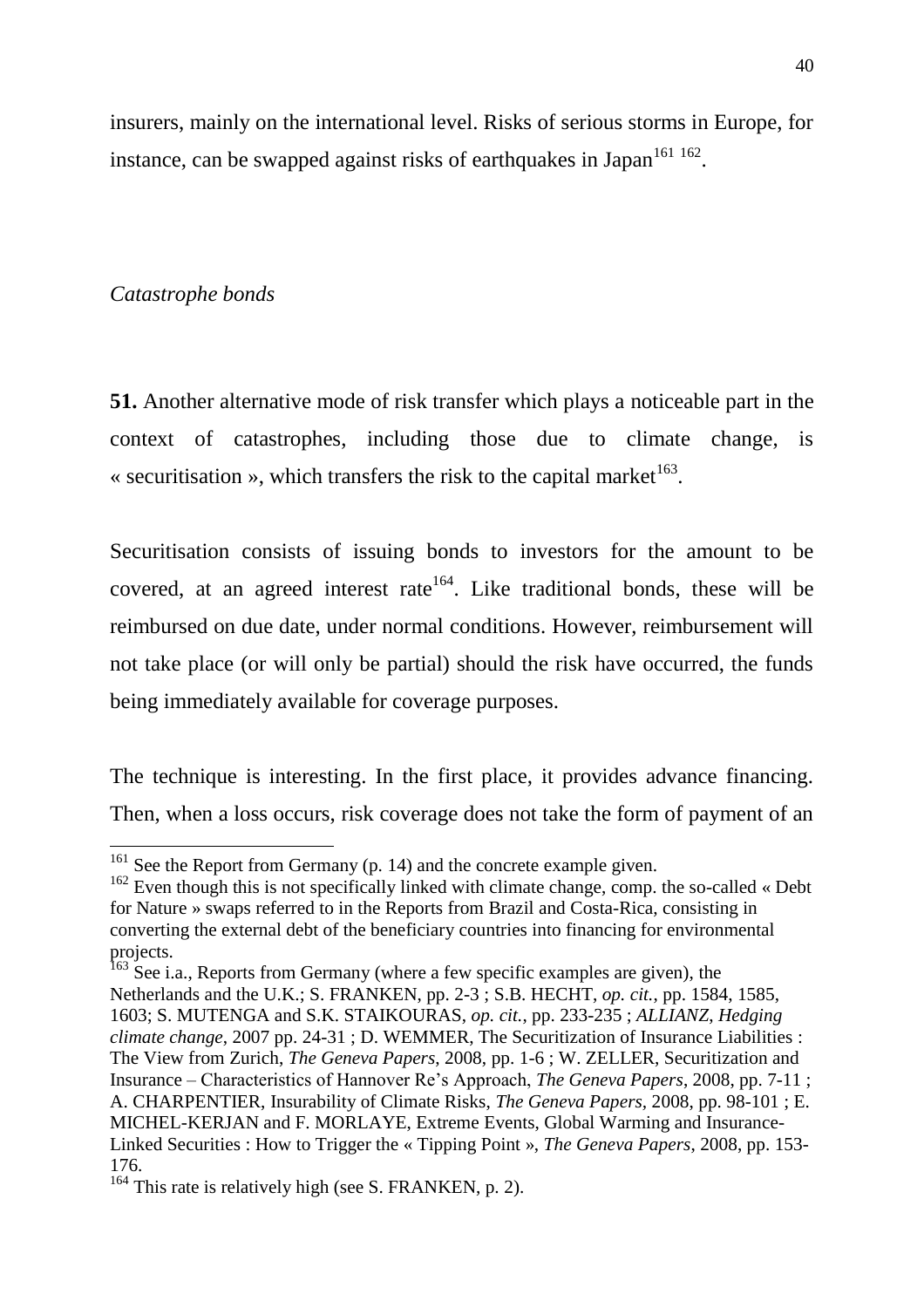indemnity by the risk bearer, but of the waiver of the right to be reimbursed. It is not really an innovation: the antique *« bottomry loan »* (*« prêt à la grosse aventure »*) was based on the same lines.

**52.** Such « catastrophe » bonds are initiated by insurers or reinsurers<sup>165</sup>, but they are issued through a distinct entity (a « special purpose vehicle » - « SPV », sometimes also called « side-car company »), which manages the collected funds $^{166}$   $^{167}$ .

# *Legal nature*

 $\overline{a}$ 

**53.** A fundamental question for AIDA is to determine the legal nature of the above ART products. Do they satisfy the definition of an insurance contract, or are they different types of « financial products »? The question has scientific relevance, but also great practical importance, since the nature of the contract determines the law applicable. Are such products governed by the law of insurance contracts, are their promoters subject to the requirements of insurance supervision?

 $165$  Not exclusively. The Mexican Report (p. 16) refers to the issuance by the Mexican Government of catastrophe bonds related to hurricane risks.

<sup>166</sup> Another form of ART available for climate change risks are *« Industrial Loss Warranties »* (« ILW's »), briefly mentioned in the Report from the U.K., as well as by S. FRANKEN, p. 2. These are contracts which offer protection against catastrophic risks, subject to a double trigger : on the one hand, the loss of the protection buyer, but also, on the other hand, the loss of the insured industry. Both triggers have to be hit for a buyer to receive a claims payoff. Sich ILW's are typically bought and sold by insurers and reinsurers, but they are also sold by non- insurance entities such as hedge funds. On ILW's, see SWISS RE, The role of indices in transferring insurance risks to the capital markets, *Sigma*, 2009, n° 4, pp. 16-17. On other possible forms of ART, see the enumeration in the Italian Report, p. 8.

<sup>&</sup>lt;sup>167</sup> See i.a., Reports from Germany, Japan, Mexico, the Netherlands and the U.K.; S. FRANKEN, p. 2. In the European Union, SPV's are regulated by Directive 2005/68/EC of November 16, 2005; where a Member State allows the establishment within its territory of such SPV's, prior official authorisation is required, under a list of conditions (art. 46).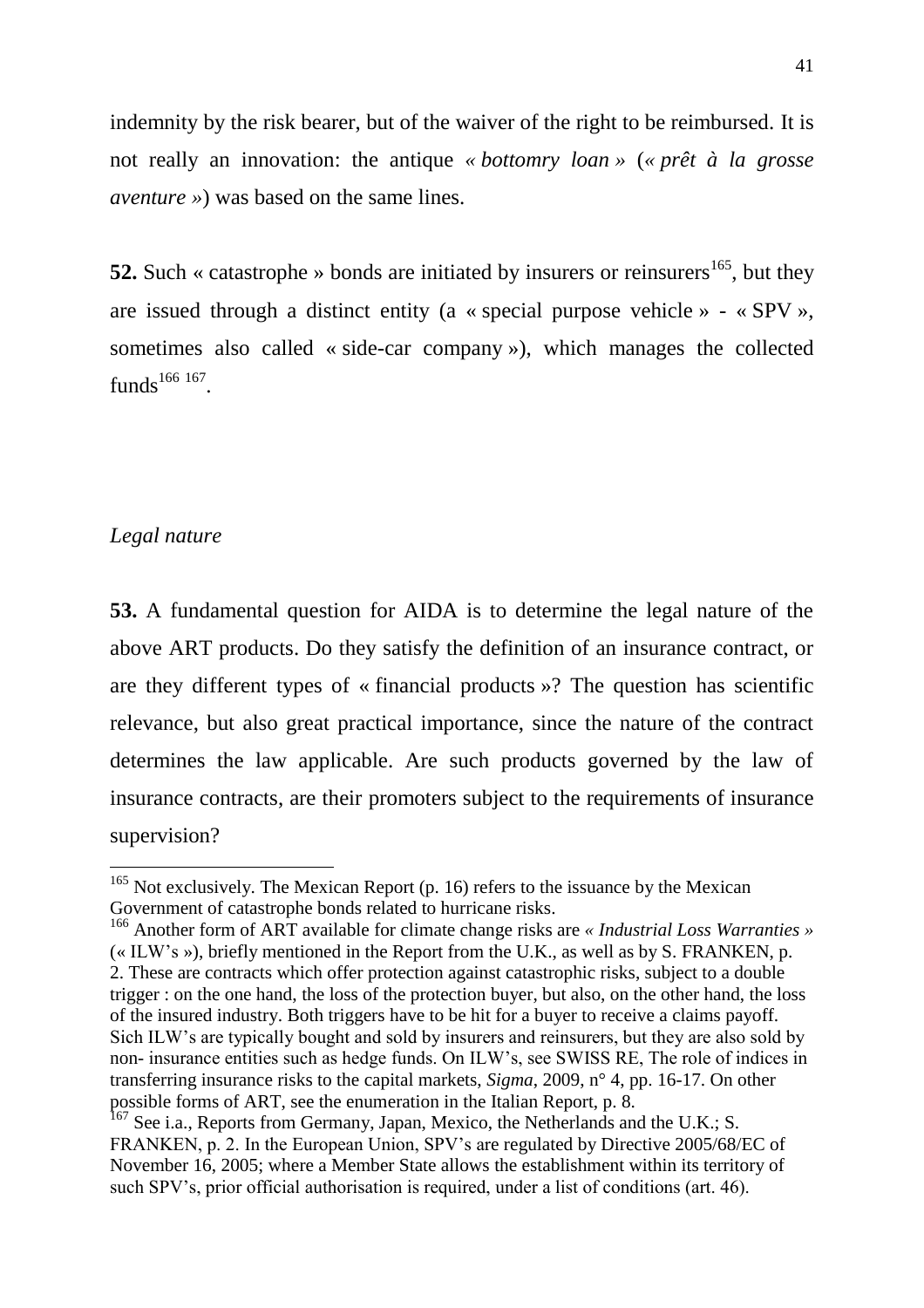There is probabably no single general answer; case by case analysis is necessary. A few observations may nevertheless be submitted.

**54.** As with insurance, the above products transfer risks to third parties, for a certain price, and they offer protection should the risks occur.

On the other hand, there are elements which do not correspond to some basic features of insurance contracts. Usually, there is no requirement of an insurable interest. The amount of the promised compensation is often determined in advance, whereas in insurance (at least property and liability insurance), the principle of indemnity would limit indemnification to the amount of the actual loss, duly documented.

The event triggering compensation is often linked to the evolution of a general index, not to an occurrence personally affecting the « insured ».

In catastrophe bonds, as already explained, risk coverage does not take the form of payment of an indemnity by the risk bearer, but of the waiver of the right to be reimbursed a payment made in advance.

Such are some of the main elements to consider when attempting to determine the legal nature – insurance or not – of these various ART products. Within the limits of this general report, we shall not endeavour to go further in the analysis<sup>168</sup>. Obviously, these legal nature issues will be on the agenda of the AIDA Climate Change Working Patry which has just been created.

<sup>&</sup>lt;sup>168</sup> See the positions taken in some national Reports, such as Brazil, El Salvador, Japan, France, Italy, Mexico, the Netherlands, South Africa and the U.K. Also see C. FÖLLMER, p. 9 ; SWISS RE, The Role of Indices …, *op. cit.*, p. 16, concerning ILW's, at least in their basic form, as reinsurance contracts.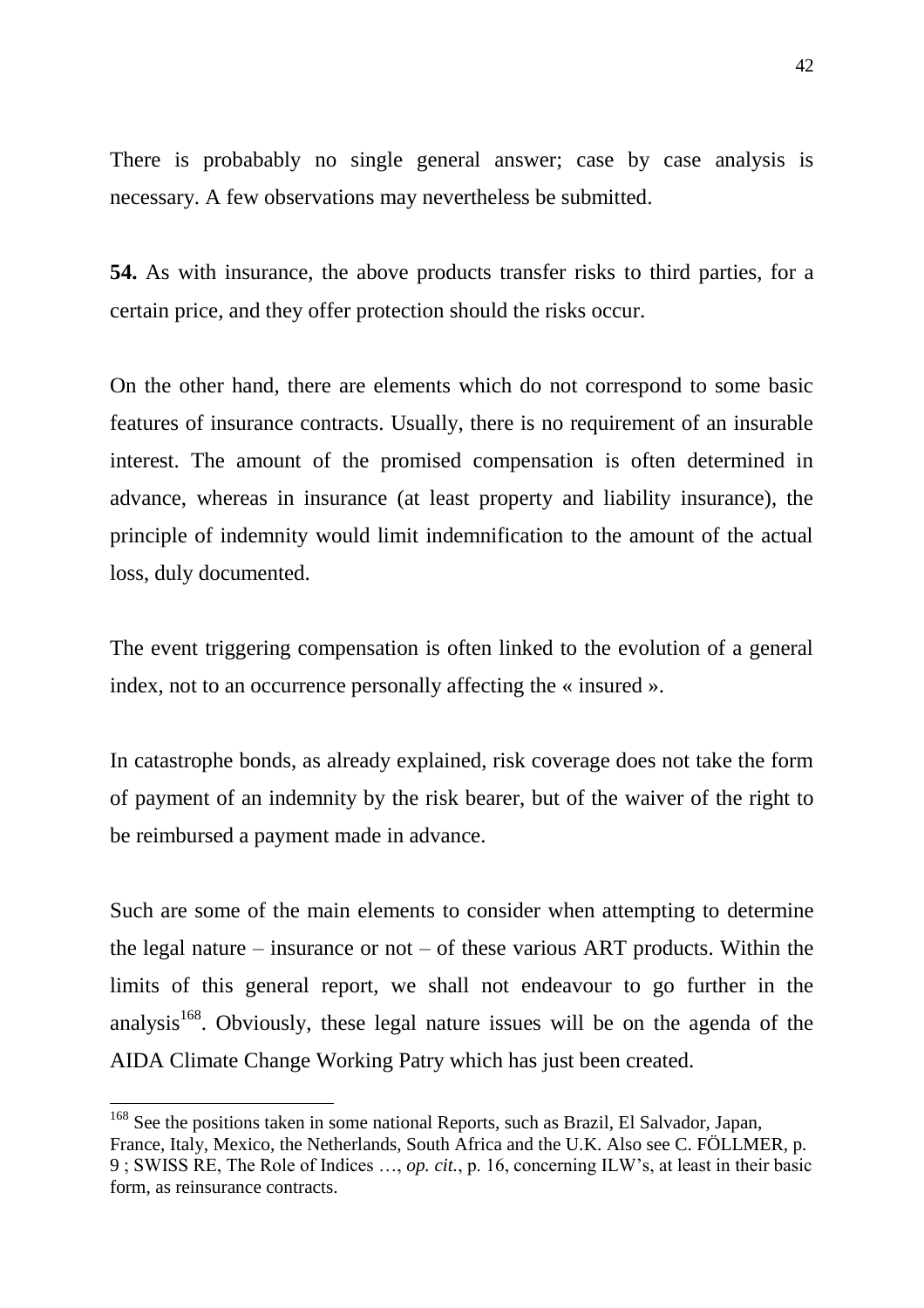# **CONCLUSIONS**

At the AIDA World Congress held in Madrid in 1978, I had the privilege of submitting the Belgian report on the theme « Insurance and Pollution », one of the two general topics retained for the occasion.

Is AIDA today revisiting a 32-year old theme? There is an apparent similitude, since climate change is largely due to pollution by greenhouse gases.

However, a major difference is evident. The instances of pollution discussed in Madrid were local accidents, however catastrophic some of them may have been. At the time, everyone had in mind the Torrey Canyon oil spill of 1967 and the Seveso dramatic industrial pollution of 1976 (Bhopal was still to come in 1984). On the contrary, climate change due to greenhouse gases is a world-wide phenomenon. Obviously, there are still local catastrophes, such as the one which recently occurred in the Gulf of Mexico, and they still deserve to cause high concern. However, with climate change, it is the whole planet that is endangered. The theme of the AIDA Congress of 2010 raises issues of a much larger scale than the theme of 1978.

Let me tell you a little story narrated by Hubert Reeves. A green planet meets a white planet and the following dialog occurs:

- Green planet: *« You look bad. What's wrong with you? »*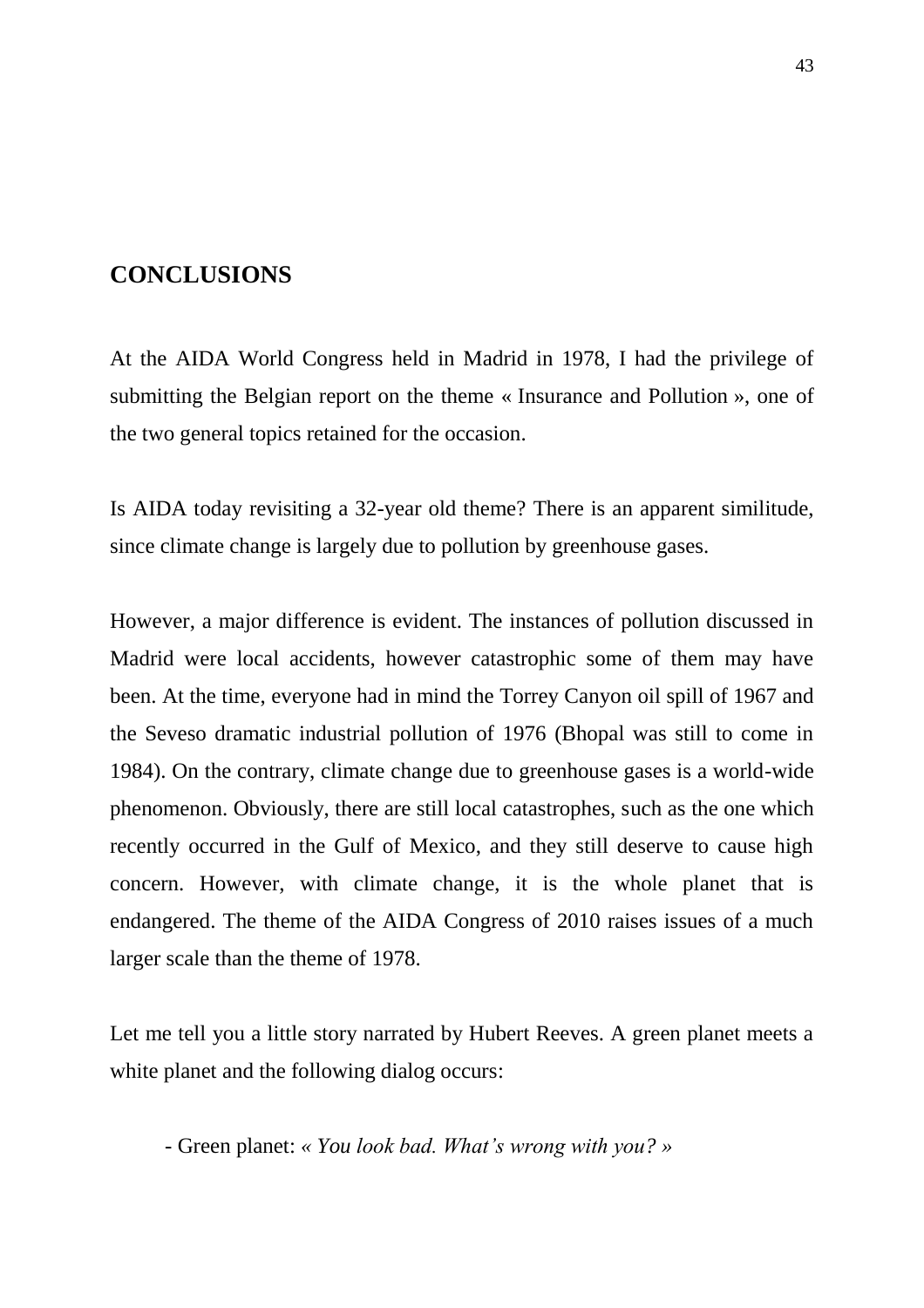- White planet: *« I don't feel very well. I have caught some disease called mankind »*.

- Green planet: *« Mankind ? Oh, don't worry. I had it too but it goes away by itself … »*.

The exceptional importance of our theme is obvious, the more so as in the context of climate change, the role of insurance is far from negligible, and this is also specifically true for insurance law. Of course, insurance by itself will not solve all problems, but it can bring significant contributions to efforts to reduce some of the causes of climate change, and to offer compensation for some of its effects.

On the scientific level, with special concern for the legal aspects, there is no doubt that the newly created AIDA Climate Change Working Party will have a rich agenda for the years to come.

> Prof. Marcel FONTAINE Honorary President of AIDA December 2010.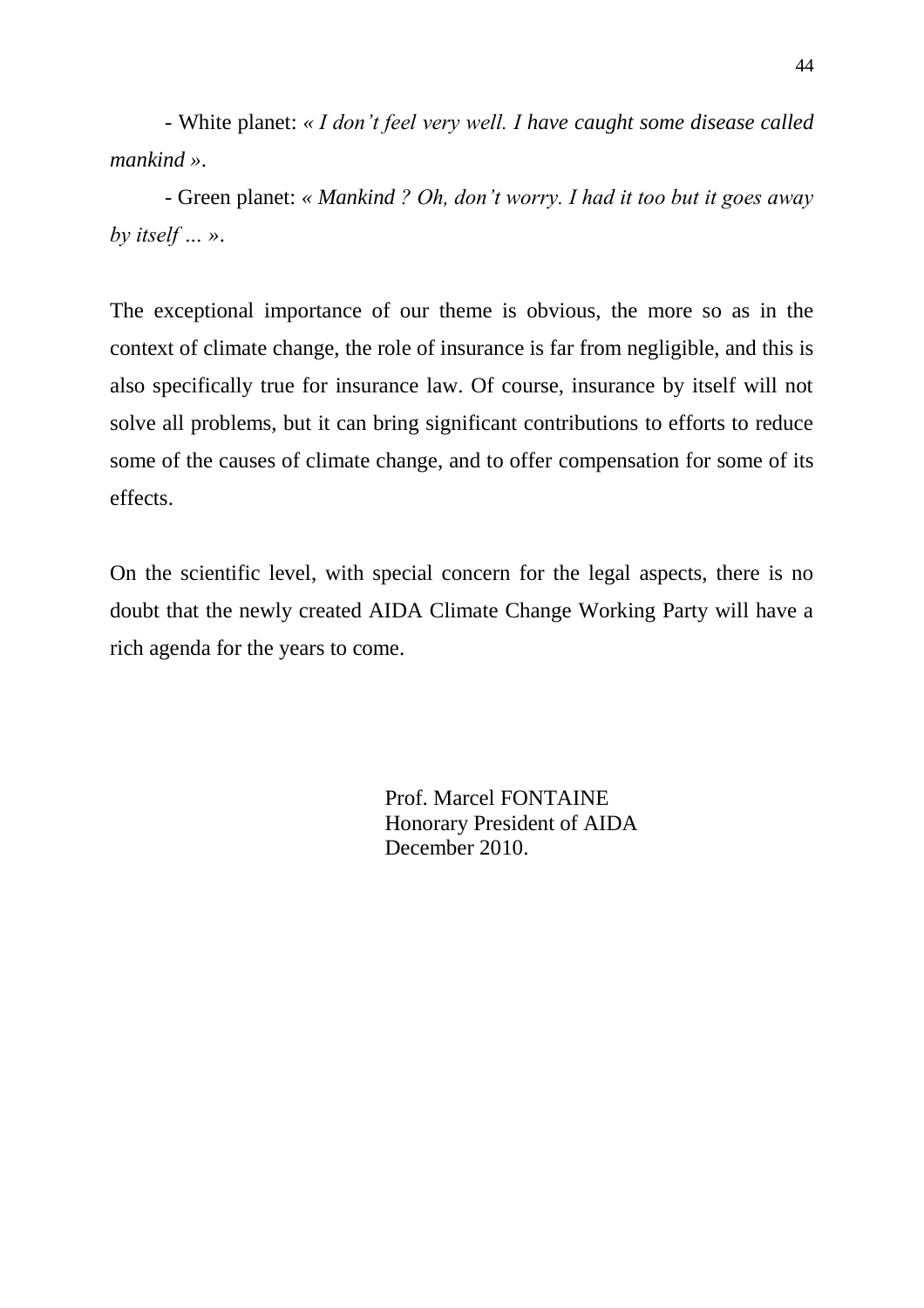# **ANNEX I**

#### **QUESTIONNAIRE**

#### **ON CLIMATE CHANGE**

# **SUBMITTED TO THE NATIONAL AIDA CHAPTERS**

#### **Foreword**

*1. Climate change has been chosen as one of the topics for the AIDA World Congress to be held in Paris in 2010. Thank you for accepting to prepare a national report.* 

*2. This subject is obviously one of great importance, and very much has already been written on it. For an AIDA World Congress, the focus should naturally be on the impact on the insurance sector, and more precisely on the impact on insurance law – a domain in which AIDA can make a significant contribution. When preparing your report, please stress the legal aspects (legislation, regulation, policies, clauses, legal nature of new products, etc…) – even though describing the context will always be necessary.*

*3. National reports will be particularly useful for such a subject where perceptions of the phenomenon may vary, and mainly, where the feared consequences of climate change can be widely different in the different regions of the world. Please see that your report gives the necessary information about the local context in which it is written (see part A of the questionnaire below).*

*4. The questionnaire is indicative. Try to cover all points you find relevant for your country, but do not hesitate to include additional information and comments in part C below.*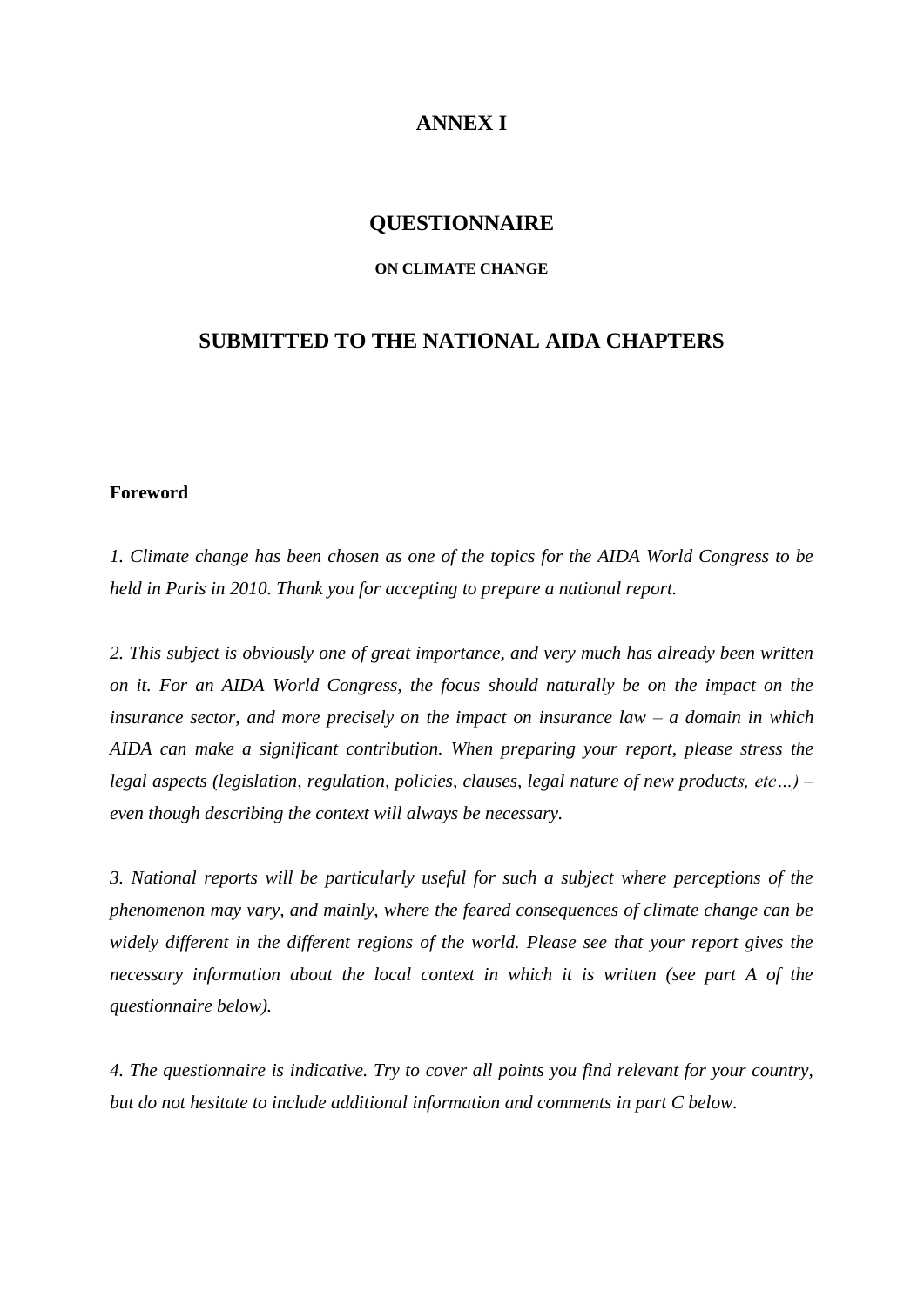#### **A. Your local context**

In your country:

- 1. What is the degree of awareness of climate change and its consequences :
	- in the general public
	- in the business sector
	- in the insurance industry
	- in public authorities ?

2. Which are locally the main expected consequences of climate change (please specify: "not applicable"/"medium risk"/"high risk"):

- floods (including flash floods)
- rise of sea level
- melting of ice, of snow, avalanches
- earthquakes
- storms, tornadoes
- heat waves, draught, fires
- spread of diseases
- other adverse effects
- any favourable consequences ?

3. Which economic sectors, critical for your country, could be particularly affected:

- agriculture
- fisheries
- forestry
- energy
- industry (which ?)
- tourism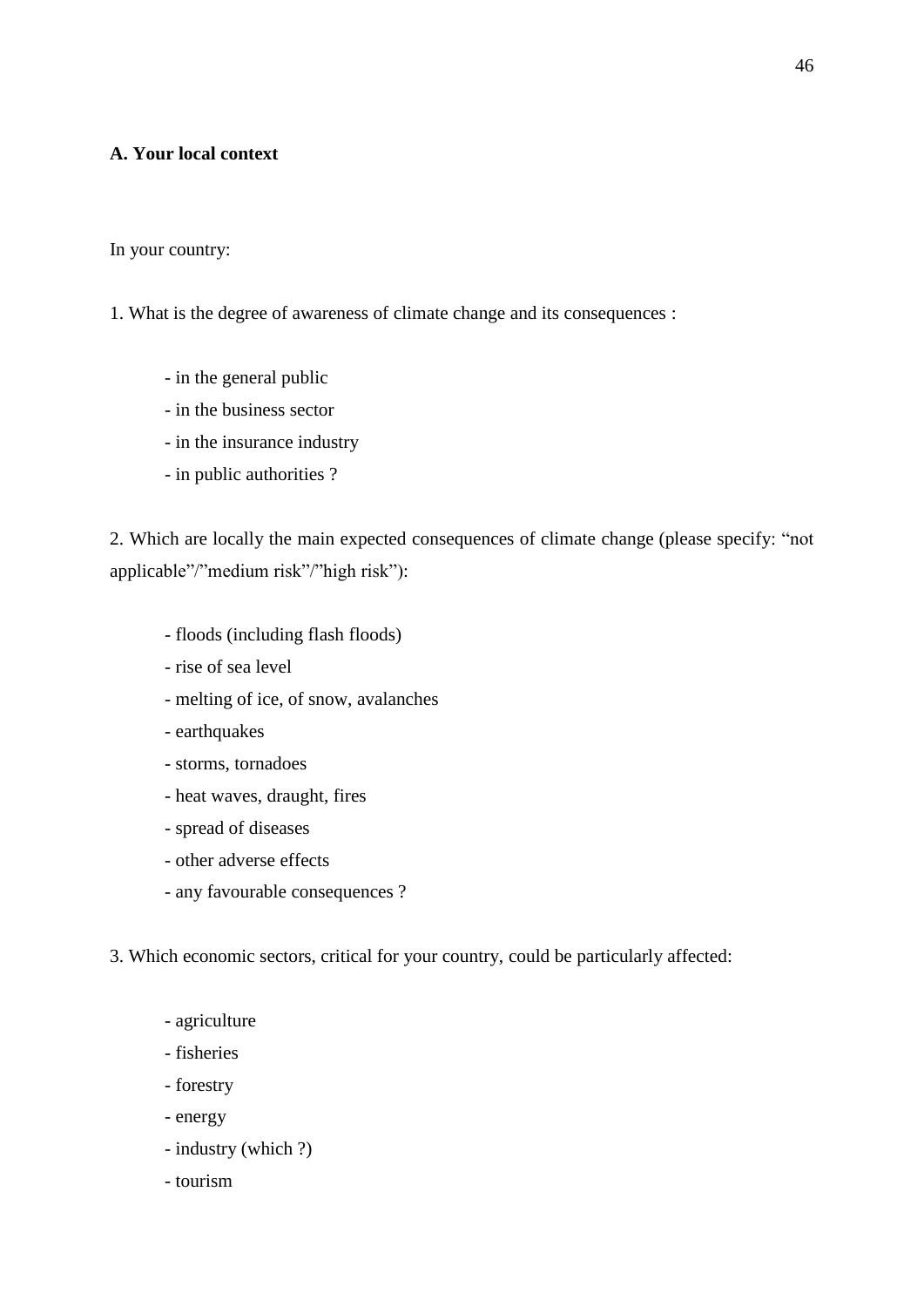- others?

4. Have some concrete measures already been taken or envisaged (other than in insurance sector – see B below):

- legislation, regulation
- initiatives of economic agents
- others?

5. How much is your country involved in international efforts and initiatives related to climate change:

- Kyoto Protocol
- International Strategy for Disaster reduction, Hyogo Framework
- National Platforms
- Emission trading systems
- others?

6. Please provide references to literature on climate change concerning your country.

#### **B. Climate change and insurance** *(please stress legal aspects)*

1. Which are the lines of insurance that could be affected?

- Property

Agriculture (crops, forestry, livestock)

- Buildings
- Business interruption
- Others (specify)
- Liability
- Transport, marine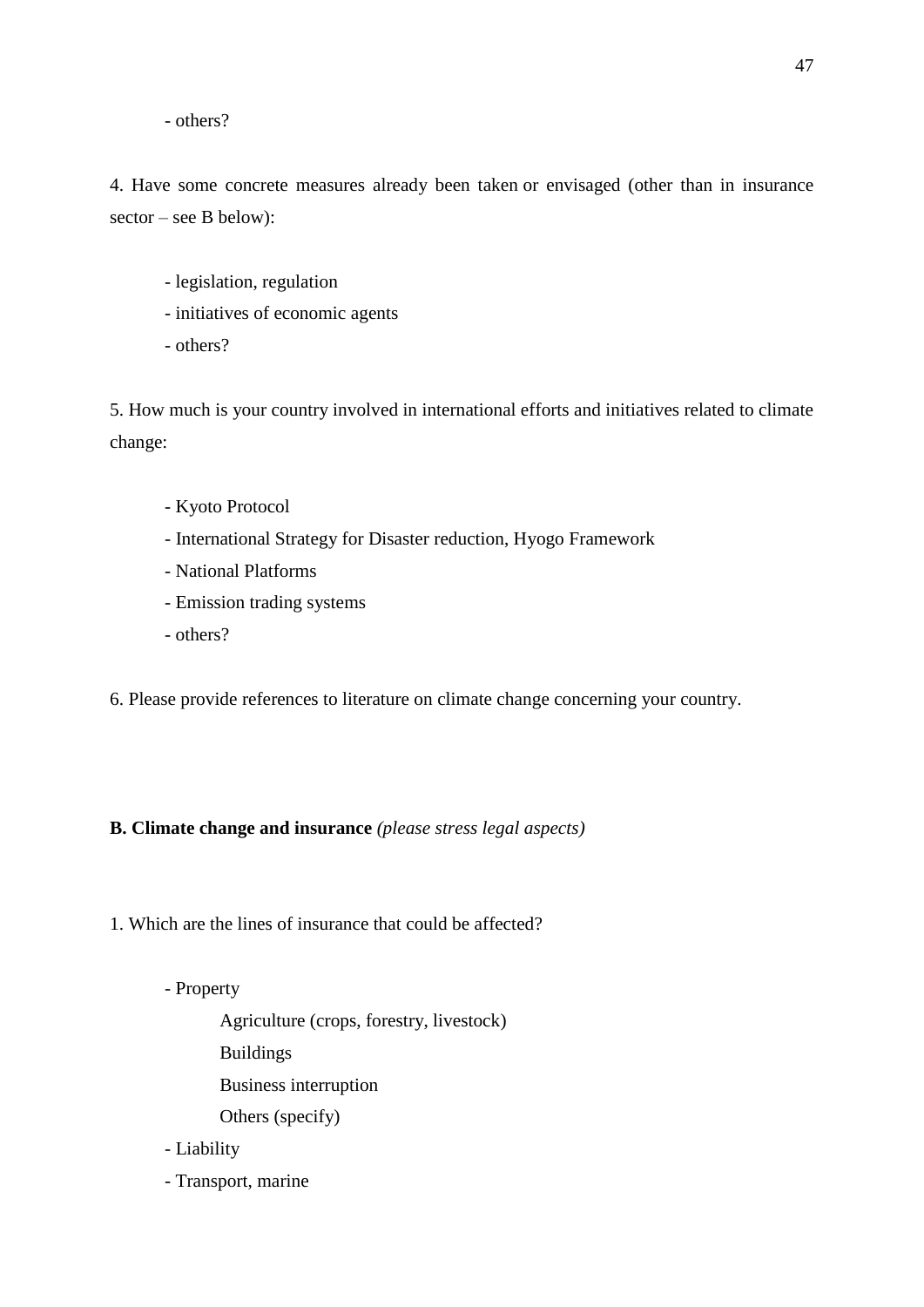- Life, health

2. How are the risks linked to climate change to be defined?

- Problems of interference of human and natural causes

(e.g. building in an area prone to being flooded)

- Problems of causal links

(e.g. increase of losses often due to a combination of factors

– natural, but also demographic and economic)

3. Insurers' measures of protection against excessive exposures

- Improvement of statistics

Cartography of risks

- Raising risk awareness (communication campaigns, lobbying…)
- Prevention
- Limits of indemnity
- Deductibles
- Exclusions
- Premium increases
- Cancellations
- Withdrawals from markets
- Adaptation of reinsurance agreements (or develop under point 4 below)
- Cover or climate risks on the financial market

(or develop under point 5 below)

- Others

3. Insurers' initiatives to develop « new products »

*N.B. Climate change is seen as opening new opportunities by a growing number of insurers. Some examples are listed below, but they are far from exhaustive and new products keep appearing. Please investigate the situation in your country and provide as much information as possible (obtaining models of clauses and policies would be extremely valuable).*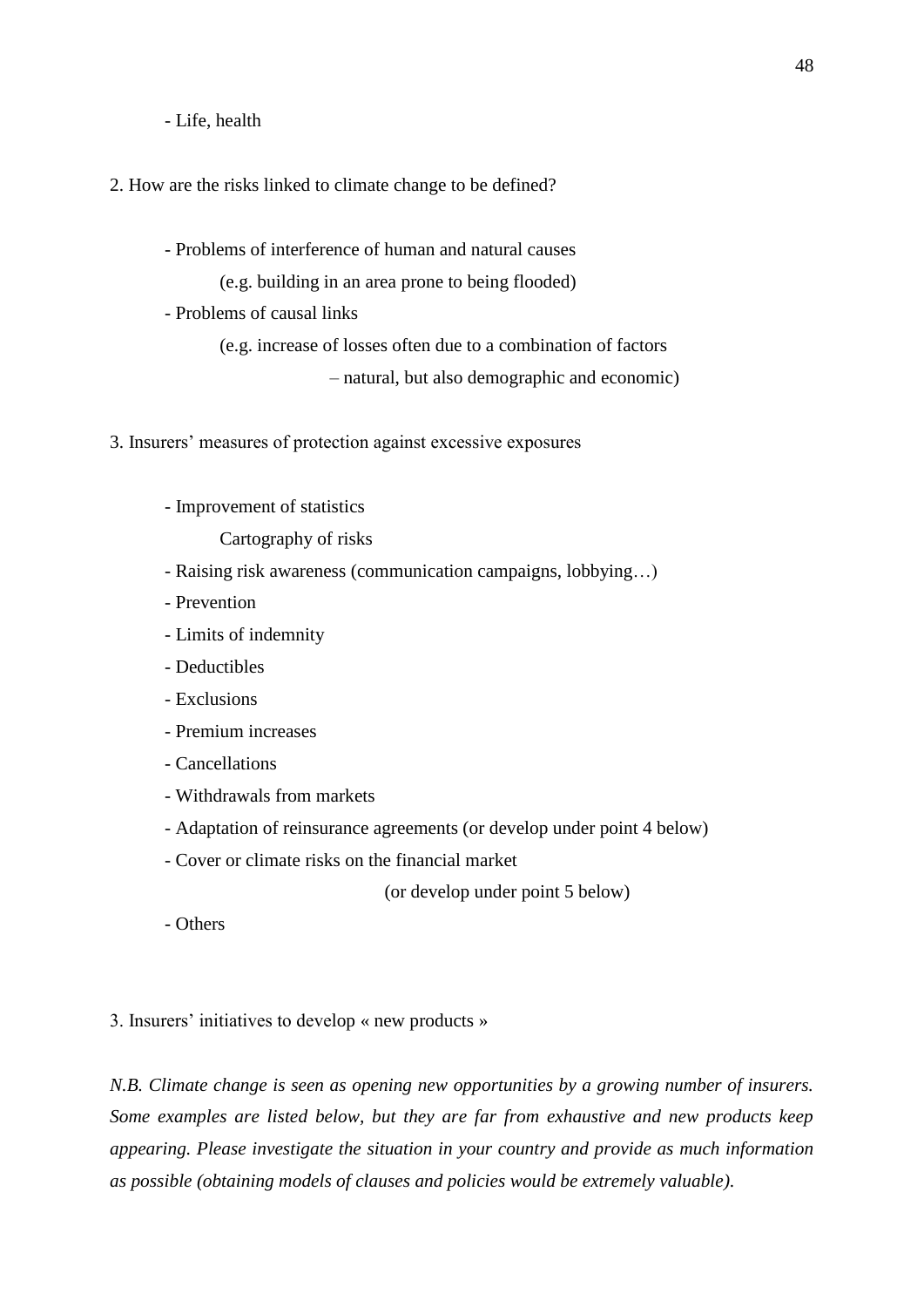- New policies to cover the consequences of climate change

Coverage for producers of new energies (e.g. wind-mills)

Liability of architects

D & O environmental liability

Micro-insurance products for developing countries

- Climate risk management services, expertise
- New policies as incentives to reduce greenhouse gas emissions

"Pay as you drive" motor insurance

"Energy saving", "Green-building" insurance

- Initiatives in the carbon market
	- Carbon credit insurance (covering failure to deliver emission rights)

Options to buy carbon credits to offset emissions (vehicles)

- Others

4. Reinsurance

In your country, what is the role of reinsurance companies with respect to the above problems?

#### 5. ART (Alternative Risk Transfer)

Have any of the following techniques developed in your country in connection with climate change:

- Derivatives
- Swaps
- Cat bonds
- Others?

What is the legal nature of these different products? Can they qualify as "insurance"?